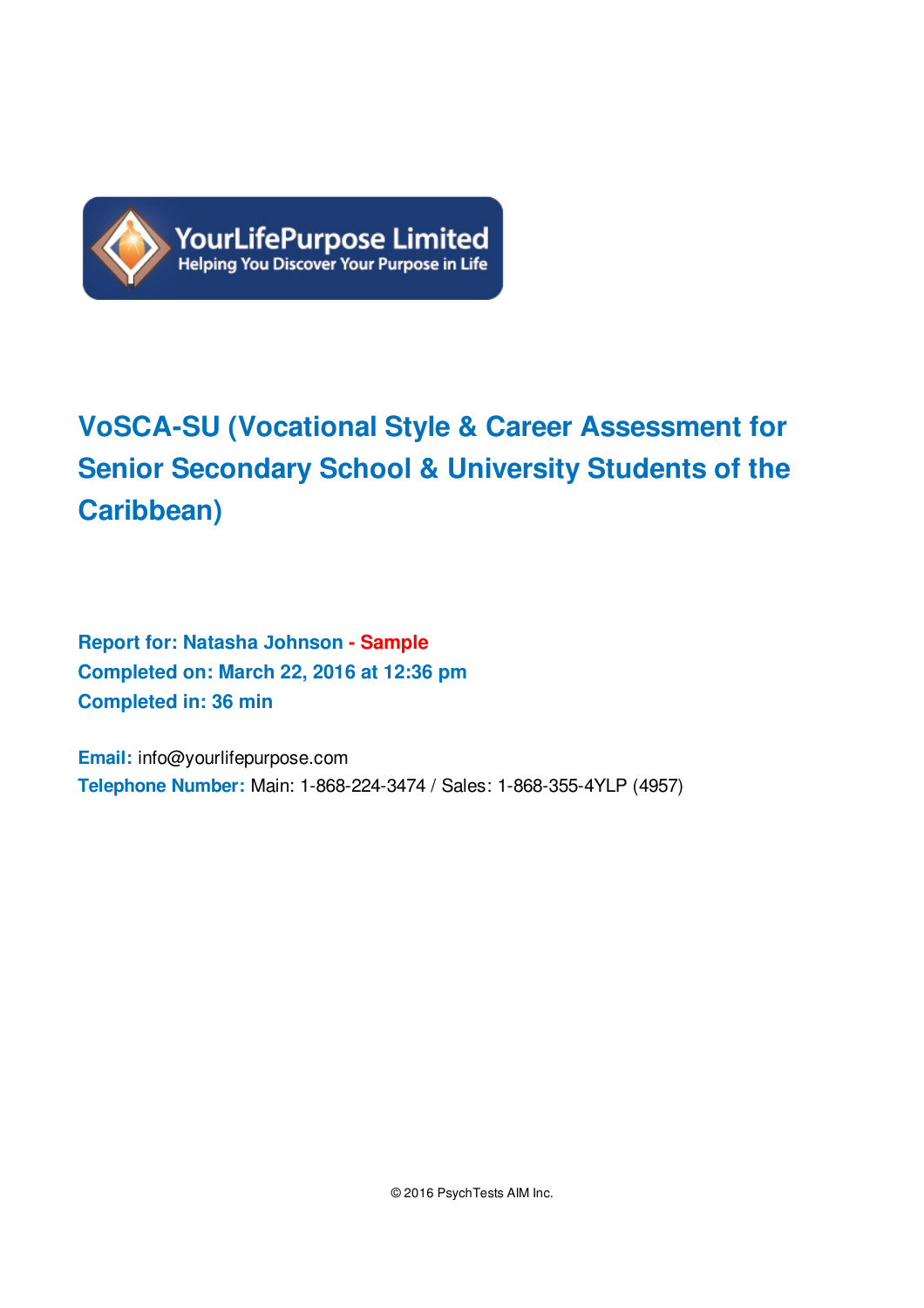## **Table Of Contents**

<span id="page-1-4"></span><span id="page-1-3"></span><span id="page-1-2"></span><span id="page-1-1"></span><span id="page-1-0"></span>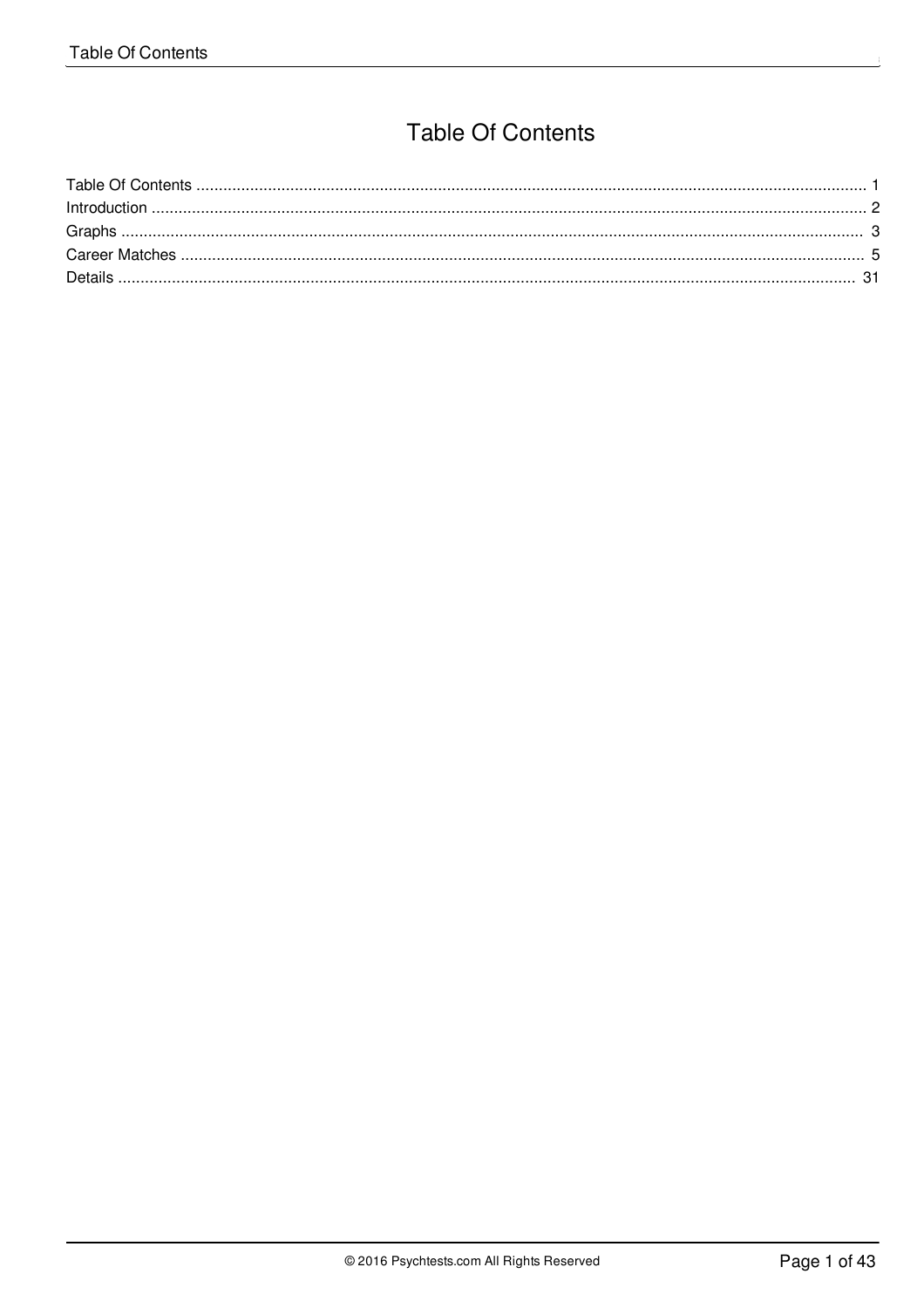# <span id="page-2-0"></span>**[Introduction](#page-1-1)**

Now more than ever, people are defining themselves by their work. With 40 plus hours a week of work becoming the norm for many, it has become increasingly important that people find jobs with which they are compatible, and ultimately enjoy doing. A career mismatch can lead to a great deal of frustration and unhappiness. Across all jobs and careers, it is clear that people who enjoy their work tend to be better at what they do. We take this principle as the premise of this Career Path & Aptitude Assessment. Aiming to measure particular aspects of Natasha's values and preferences and match her with jobs that she would likely excel at, this assessment can help broaden her understanding of the available jobs out there.

The results for the assessment will be structured in the following manner: First you will receive a description of Natasha's career interests. These will also be ranked from most to least important. Second, you will receive information about Natasha's intelligence types, which are the areas that she is either most naturally skilled in or the areas in which she has best developed her abilities. These will be ordered from her most skilled areas to her least skilled areas. Thirdly, you will find Natasha's values and work styles. These include information about what she considers important to accomplish in her career and what drives her, and a description of the type of employee she would be. In the last section, Natasha's career picks identified by the test will be listed, along with a description of what the job entails, and information about salary and job requirements. The job titles, descriptions and basic information provided are taken from the O\*NET database, created by the U.S. Department of Labor. You can find more information about the recommended careers at the online O\*NET Resource Center

In terms of the careers to which this assessment matched Natasha, it is important that she try to picture actually doing each job that she is matched with. Questions she may want to ask herself are:

- "Where could I live if I had this job?"
- "What would my day-to-day duties consist of?"
- "Would I be proud to tell my friends or family that this is how I make a living?"
- "Do I see myself doing this job well?"
- "Do I see myself being happy while doing this job?"
- "Would it satisfy my intellectual needs, financial needs, and mesh with my values?"
- "For how long could I imagine myself working at each of these jobs? Could I enjoy this for a year, 5 years, 10 years, or my entire working life?"

Natasha may not be able to answer some of the questions listed above depending on how much she knows about each career. We recommend that she conduct some of her own research on the careers and fields that interest her. Even if she thinks she has a good idea of what a particular job means on a day-to-day basis, she might want to check again - duties often change with the times and technology, and the definition of what it means to hold that job might have changed significantly. In terms of long-term job satisfaction, it is essential to have a clear idea about what her day-to-day duties will include should she choose that occupation.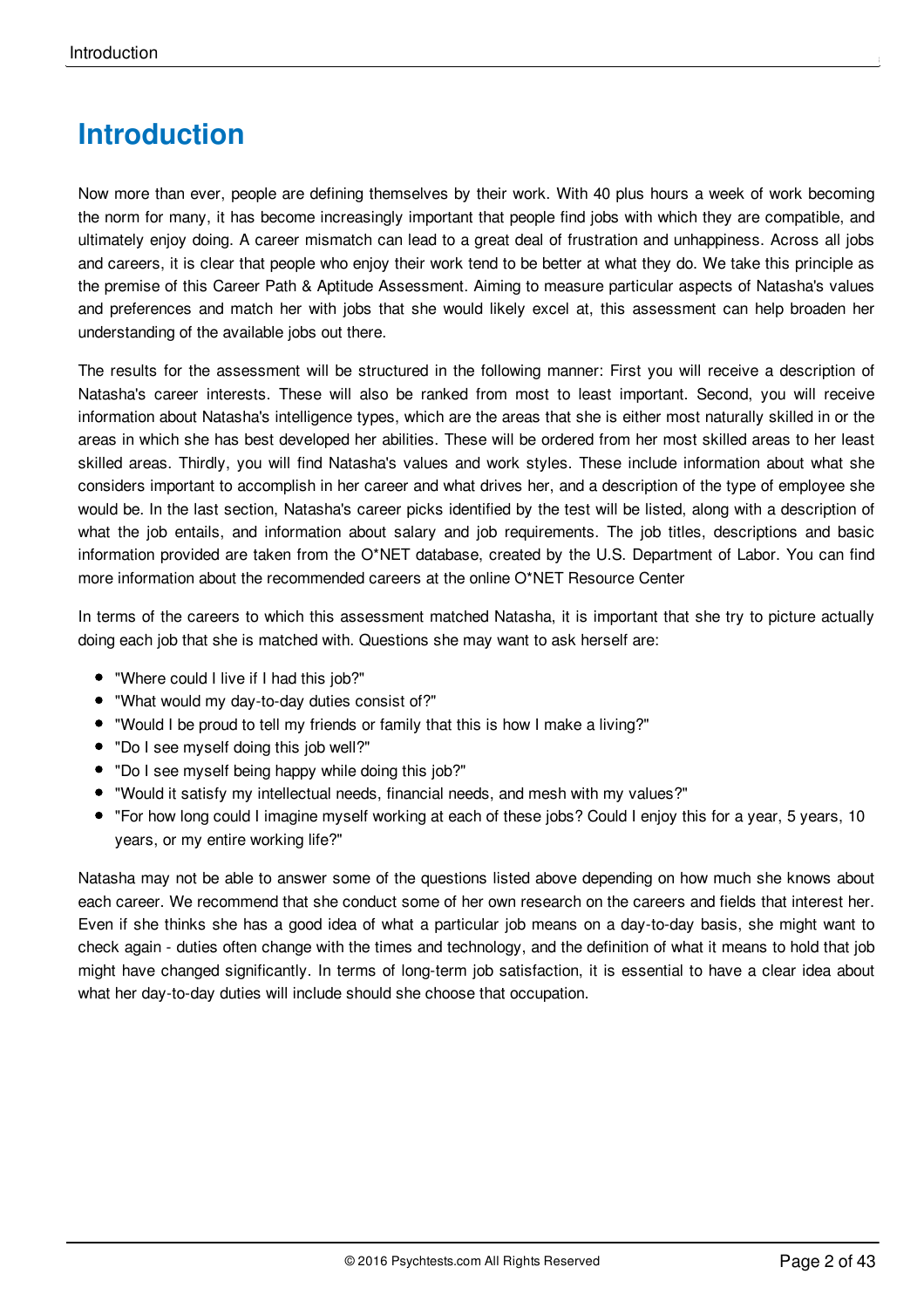# <span id="page-3-0"></span>**[Graphs](#page-1-2)**

## **Interests**

| <b>Creative and/or Artistic</b><br><b>The Creators</b>                        | $-100$ |
|-------------------------------------------------------------------------------|--------|
| <b>Social</b><br><b>The Helpers</b>                                           | $-68$  |
| <b>Enterprising</b><br><b>The Persuaders</b>                                  | $-66$  |
| <b>Investigative</b><br><b>The Analyzers</b>                                  | $-66$  |
| <b>Realistic</b><br><b>The Doers</b>                                          | $-62$  |
| <b>Conventional</b><br><b>The Organizers</b>                                  | $-54$  |
| <b>Intelligence Types</b>                                                     |        |
| <b>Intrapersonal</b><br>Self-understanding                                    | $-100$ |
| <b>Existential</b><br>Understanding of the meaning and higher purpose of life | $-92$  |
| <b>Linguistic</b><br>Language skills                                          | - 88   |
| <b>Interpersonal</b><br>People-person skills                                  | - 88   |
| <b>Logical</b><br>Ability to reason well                                      | $-82$  |
| <b>Naturalistic</b><br><b>Understanding of nature</b>                         | $-72$  |
| <b>Bodily-Kinesthetic</b><br><b>Motor skills</b>                              | $-50$  |
| <b>Mathematical</b><br><b>Number and formula skills</b>                       | 44 -   |
| <b>Spatial</b><br>Thinking in pictures                                        | $-38$  |
| <b>Musical</b><br><b>Musically talented</b>                                   | $-30$  |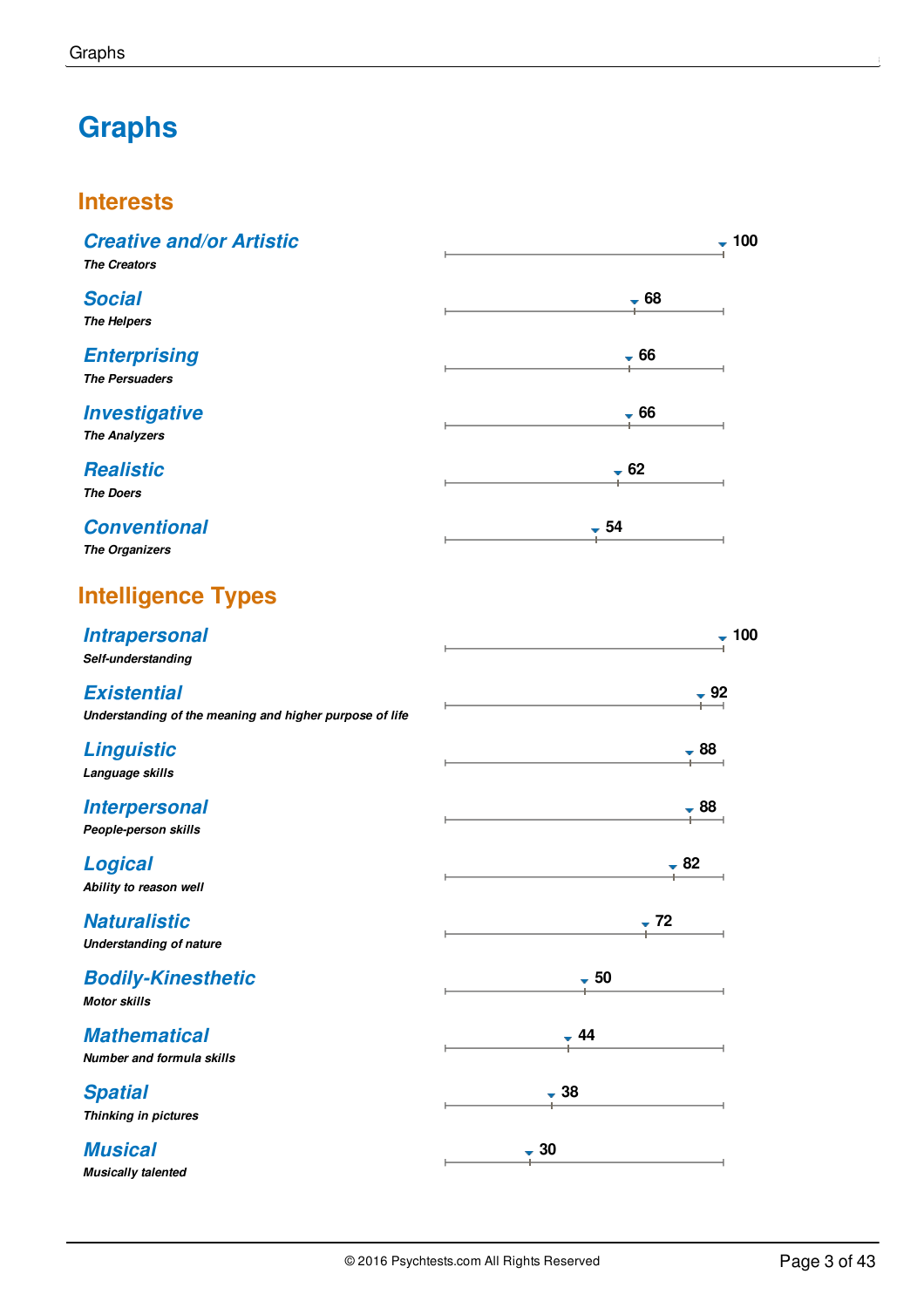## **Work Orientation**

*The Entrepreneur Potential to start a business one day*

## *The Generalist vs. Specialist*

*Desire to try careers in many fields or just one field*

## **Work Styles**

*The Steadfast Worker Dependable and hard-working*

*The Master of Details Having a good eye for fine details*

*The Stoic Rock Good under pressure*

*The Adapter Easily adapts to change*

*The Innovator Inventive and creative*

*The Initiator Makes things happen*

*The Achiever Ambitious and goal-oriented*

*The Leader Likes taking charge*

## **Values**

*Achievement Driven by desire to push oneself*

*Recognition Driven by praise and encouragement*

*Independence Driven by desire to be self-sufficient*

*Teamwork Driven by desire to work with others*

*Altruism Driven by desire to help others*

| $\overline{\phantom{a}}$                                                                             | 43                                |
|------------------------------------------------------------------------------------------------------|-----------------------------------|
| Not descriptive                                                                                      | Very descriptive                  |
|                                                                                                      | 50                                |
| Generalist                                                                                           | <b>Specialist</b>                 |
|                                                                                                      | $-87$                             |
| Not descriptive                                                                                      | Very descriptive                  |
|                                                                                                      | $\frac{1}{1}$ 90                  |
| Not descriptive                                                                                      | Very descriptive                  |
| $\frac{1}{2} \left( \frac{1}{2} \right)^2 \left( \frac{1}{2} \right)^2 \left( \frac{1}{2} \right)^2$ | $-69$                             |
| Not descriptive                                                                                      | Very descriptive                  |
|                                                                                                      | — 62<br>$\overline{\phantom{a}}$  |
| Not descriptive                                                                                      | Very descriptive                  |
| $\frac{1}{2}$                                                                                        | $+ 68$                            |
| Not descriptive                                                                                      | Very descriptive                  |
| <u> Linda a componente</u>                                                                           | $\frac{1}{1}$ 76                  |
| Not descriptive                                                                                      | Very descriptive                  |
|                                                                                                      | $\overline{\phantom{0}78}$        |
| Not descriptive                                                                                      | Very descriptive                  |
|                                                                                                      | $-78$<br>$\overline{\phantom{0}}$ |
| Not descriptive                                                                                      | Very descriptive                  |
|                                                                                                      |                                   |

|               | - 86           |
|---------------|----------------|
| Not important | Very important |
|               | - 74           |
| Not important | Very important |
|               | - 65           |
| Not important | Very important |
| -45           |                |
| Not important | Very important |
|               | , 85           |
| Not important | Very important |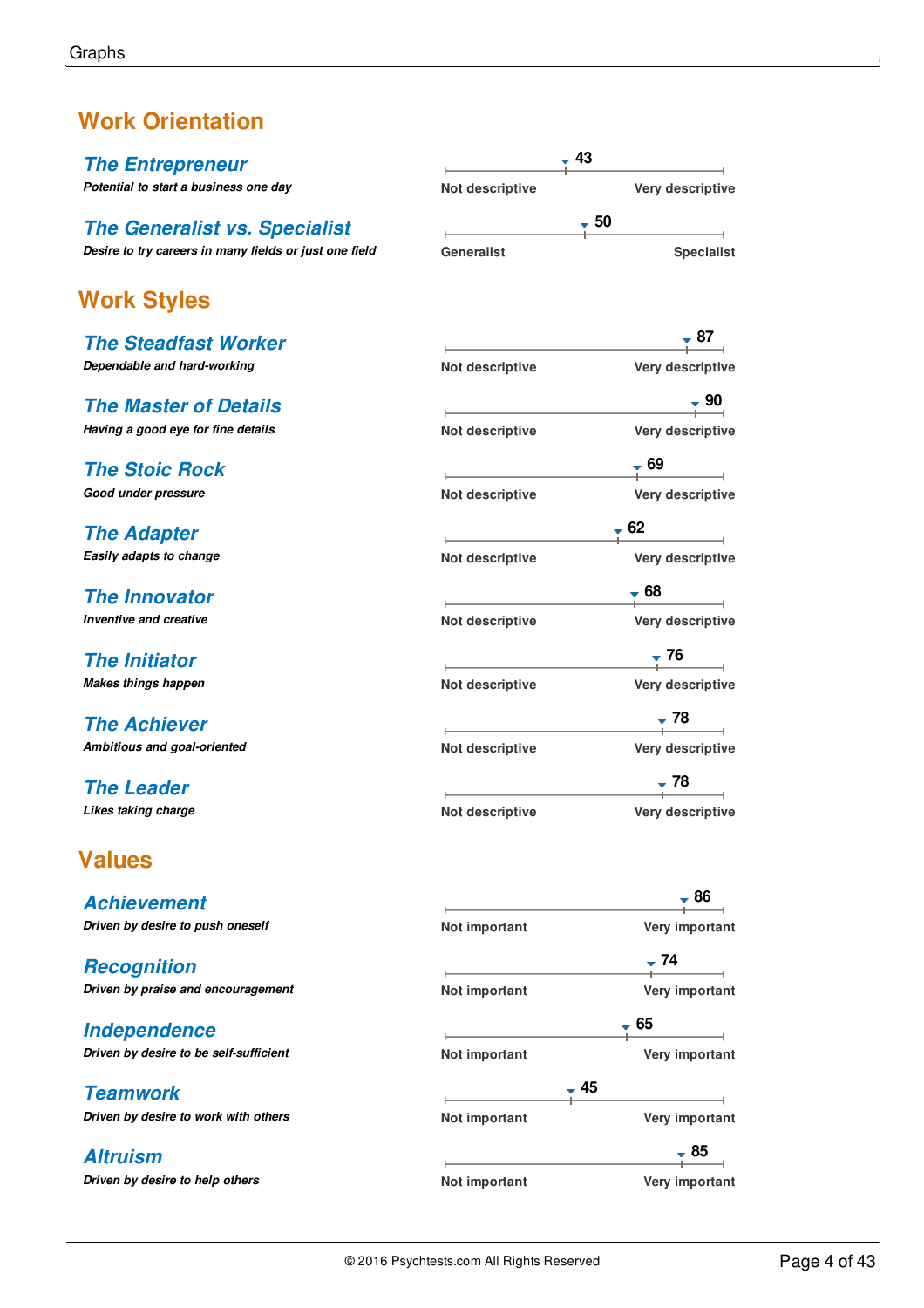# <span id="page-5-0"></span>**Career [Matches](#page-1-3)**

# **Natasha's Matches**

Here are the list of careers our system has matched Natasha with based on her career interests, values, and intelligence types. Make sure to take note of two things:

**Recommended Careers:** If, based on Natasha's personality, values, interests, and intelligence types, she is matched with a career in which she is underqualified (her current education is not sufficient to fit the job requirements), you will see a red graduation cap below the graphs. If she is overqualified (her education is above and beyond what is needed for the job), you will see a yellow graduation cap. A green graduation cap will appear if Natasha has the needed education level (e.g. Bachelor), but her degree must be relevant to the field. If this isn't the case, in order to meet the requirements for the job, she will need to attain a degree in one of the areas that will be listed.

**Education Percentages:** In the description for each job, you will see a graph under the Education title, followed by a percentage, and a type of degree. The percentages indicate the number of people in that particular job that possess the listed degree (i.e. a degree that is relevant to the field). This is important information. If Natasha is interested in a job in which most people possess a higher degree than she does, it may be more difficult for her to "get her foot in the door." In such cases, she should consider whether obtaining a higher education would be in her best interest.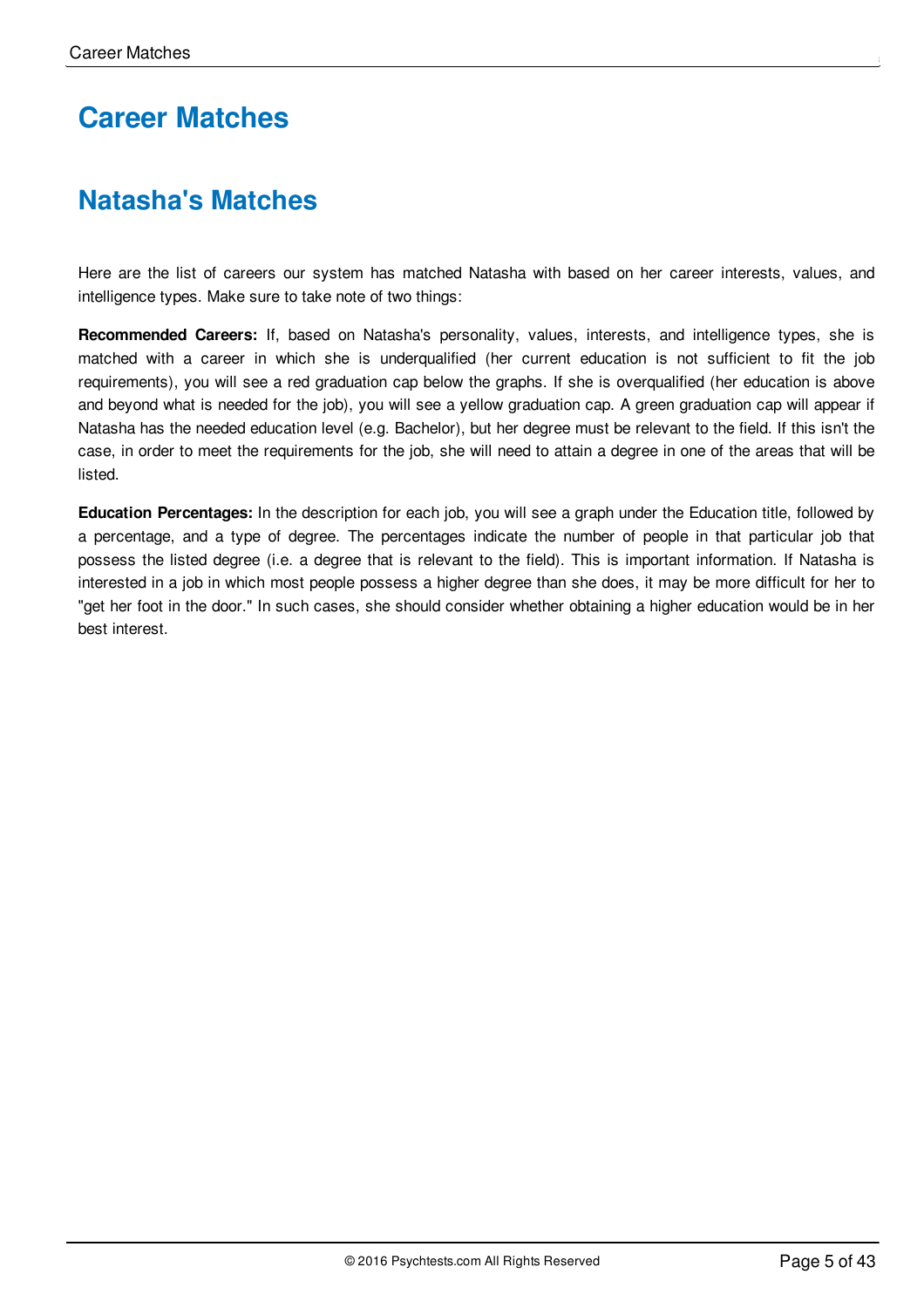# **Recommended Careers**

## **#1 Industrial-Organizational Psychologists**

#### **Description**

Apply principles of psychology to human resources, administration, management, sales, and marketing problems. Activities may include policy planning; employee testing and selection, training and development; and organizational development and analysis. May work with management to organize the work setting to improve worker productivity.<br>Match



#### **Education**

|    | 48 % Doctoral Degree   |
|----|------------------------|
|    | 47 % Master's Degree   |
| 5% | Post-Doctoral Training |

 $\rightarrow$  Natasha's interests are a good match for this job. Keep in mind that if the degree she currently has is in the same field, she may be considered over-qualified for the job. If, however, the degree she possesses is not in this field, she may be required to obtain a relevant major.

## **Tasks**

- Formulate and implement training programs, applying principles of learning and individual differences.
- Participate in mediation and dispute resolution.
- Conduct research studies of physical work environments, organizational structures, communication systems, group interactions, morale, and motivation to assess organizational functioning.
- Conduct presentations on research findings for clients and at research meetings.
- Provide expert testimony in employment lawsuits.
- Study consumers' reactions to new products and package designs, and to advertising efforts, using surveys and tests.
- Review research literature to remain current on psychological science issues.
- Develop interview techniques, rating scales, and psychological tests used to assess skills, abilities, and interests for the purpose of employee selection, placement, and promotion.
- Conduct individual assessments, including interpreting measures and providing feedback for selection, placement, and promotion.
- Write articles, white papers, and reports to share research findings and educate others.
- Develop new business by contacting potential clients, making sales presentations, and writing proposals.
- Develop and implement employee selection and placement programs.
- $\bullet$  Identify training and development needs.
- Train clients to administer human resources functions including testing, selection, and performance management.
- Facilitate organizational development and change.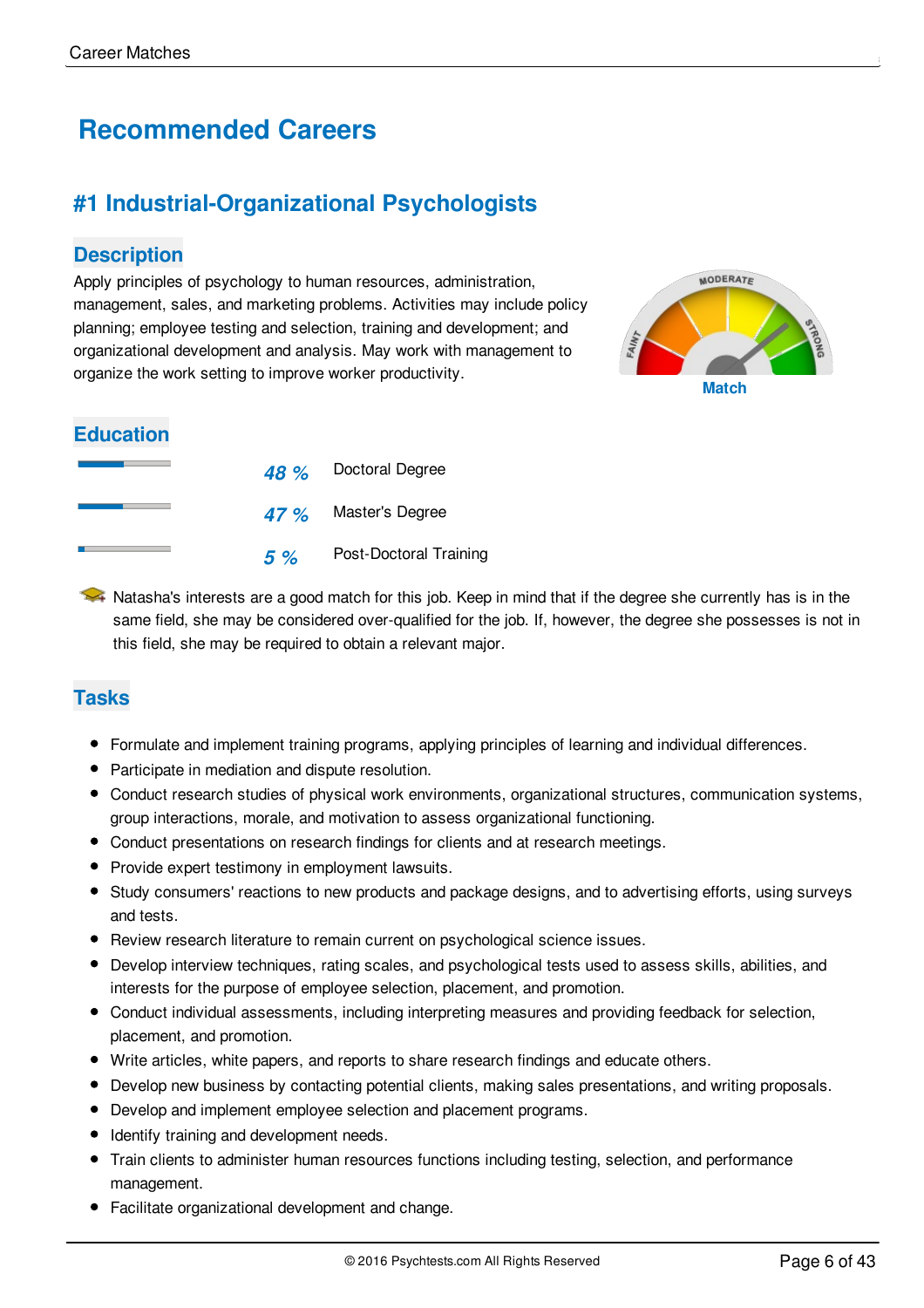- Analyze job requirements and content to establish criteria for classification, selection, training, and other related personnel functions.
- Provide advice on best practices and implementation for selection.
- Assess employee performance.
- Observe and interview workers to obtain information about the physical, mental, and educational requirements of jobs as well as information about aspects such as job satisfaction.
- Coach senior executives and managers on leadership and performance.

## **Knowledge & Subjects**

- Psychology
- Personnel and Human Resources
- **•** English Language
- Administration and Management
- Education and Training
- Mathematics
- Customer and Personal Service
- Sociology and Anthropology
- Computers and Electronics
- Sales and Marketing
- Law and Government
- Therapy and Counseling
- Communications and Media
- Clerical

#### **Related Careers**

11-2021.00 Marketing Managers

- 11-2031.00 Public Relations and Fundraising Managers
- 11-9111.00 Medical and Health Services Managers
- 13-1111.00 Management Analysts

23-1011.00 Lawyers

25-9031.00 Instructional Coordinators

## **Wages & Employment Trends**

#### \* Disclaimer: The following data applies only to the US nationally, and will be different for other countries.

Employment (2010) 1,230 Projected job openings (2010-2020) 1,500

Median wages (2011)  $$45.54$  US hourly, \$94,720.00 US annual Projected growth (2010-2020) Much faster than average (29% or higher) Top industries (2011) Professional, Scientific, and Technical Services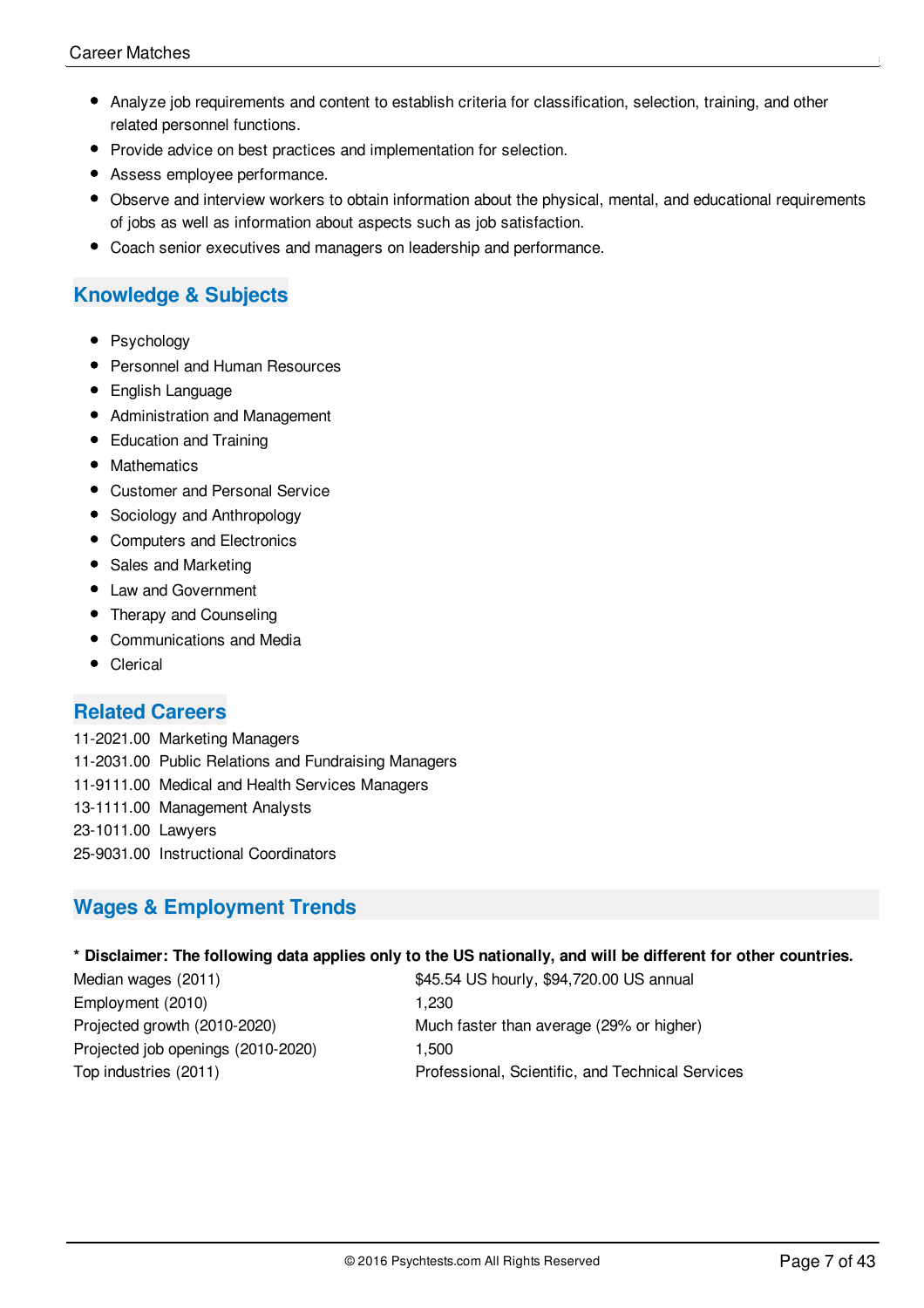## **#2 Counseling Psychologists**

## **Description**

Assess and evaluate individuals' problems through the use of case history, interview, and observation and provide individual or group counseling services to assist individuals in achieving more effective personal, social, educational, and vocational development and adjustment.



## **Education**

|  | 40 % Post-Doctoral Training |
|--|-----------------------------|
|  | 27 % Master's Degree        |
|  | 25 % Doctoral Degree        |

Based on her interests, this is a good job match for Natasha. If the degree she plans to obtain is in the same field and the same type, then she is on the right track. If, however, the degree she is planning to get is not in this field, please note that she will require a relevant major.

## **Tasks**

- Collect information about individuals or clients, using interviews, case histories, observational techniques, and other assessment methods.
- Document patient information including session notes, progress notes, recommendations, and treatment plans.
- Counsel individuals, groups, or families to help them understand problems, deal with crisis situations, define goals, and develop realistic action plans.
- Develop therapeutic and treatment plans based on clients' interests, abilities, and needs.
- Supervise interns, clinicians in training, and other counselors.
- Advise clients on how they could be helped by counseling.
- Analyze data such as interview notes, test results, and reference manuals to identify symptoms and to diagnose the nature of clients' problems.
- Consult with other professionals, agencies, or universities to discuss therapies, treatments, counseling resources or techniques, and to share occupational information.
- Evaluate the results of counseling methods to determine the reliability and validity of treatments.
- Refer clients to specialists or to other institutions for noncounseling treatment of problems.
- Provide consulting services, including educational programs, outreach programs, and prevention talks to schools, social service agencies, businesses, and the general public.
- Select, administer, and interpret psychological tests to assess intelligence, aptitudes, abilities, or interests.
- Conduct research to develop or improve diagnostic or therapeutic counseling techniques.

## **Knowledge & Subjects**

- Therapy and Counseling
- Psychology
- Customer and Personal Service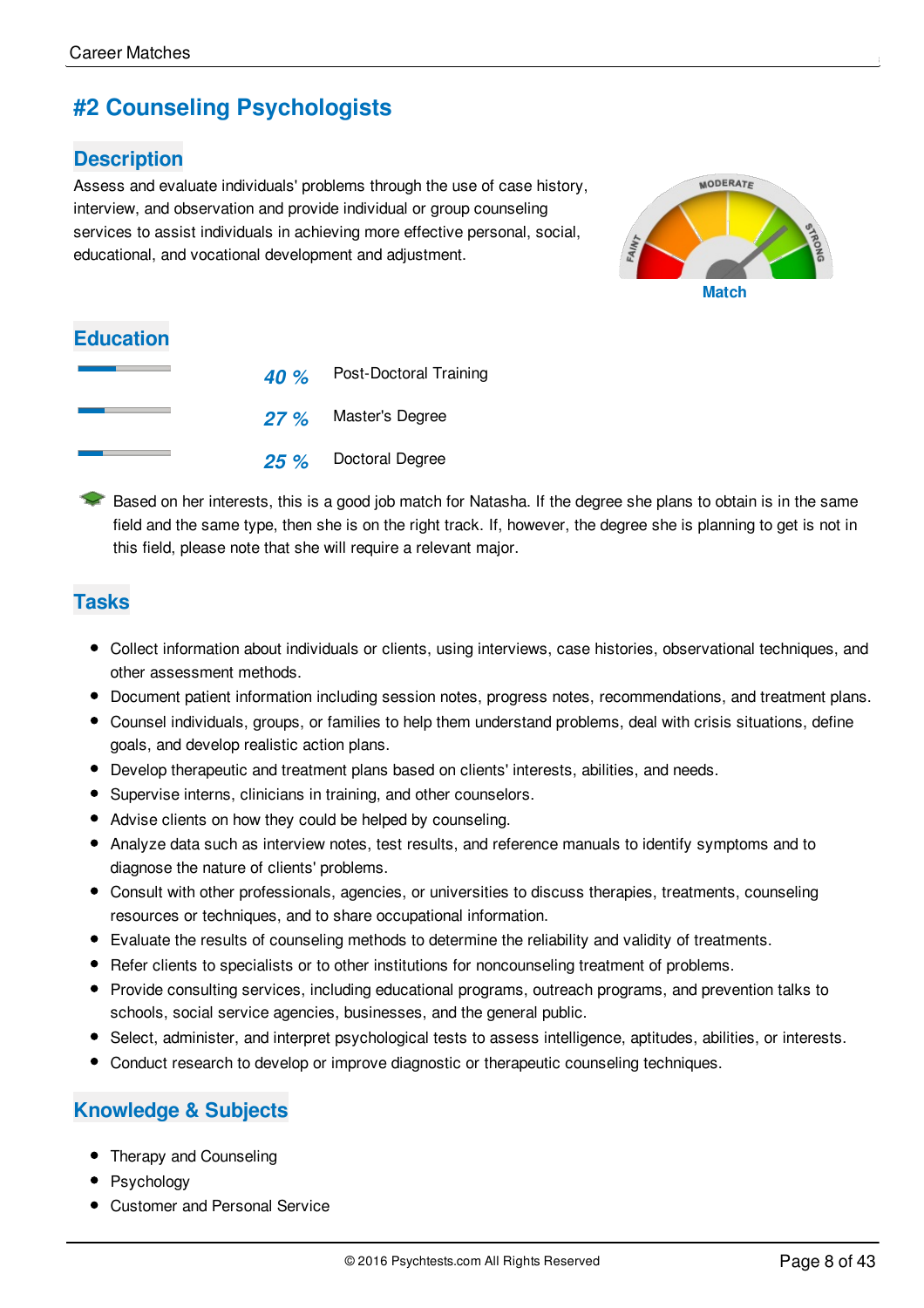- Sociology and Anthropology
- **•** English Language
- Education and Training
- Clerical
- Philosophy and Theology
- Computers and Electronics
- Law and Government

#### **Related Careers**

19-3031.02 Clinical Psychologists 25-9031.00 Instructional Coordinators 29-1066.00 Psychiatrists 29-1127.00 Speech-Language Pathologists 29-9092.00 Genetic Counselors

## **Wages & Employment Trends**

#### \* Disclaimer: The following data applies only to the US nationally, and will be different for other countries.

Employment (2010) 100,850 Projected growth (2010-2020) Faster than average (20% to 28%) Projected job openings (2010-2020) 82,300 Top industries (2011) Top industries (2011)

Median wages (2011)  $$32.64$  US hourly, \$67,880.00 US annual Health Care and Social Assistance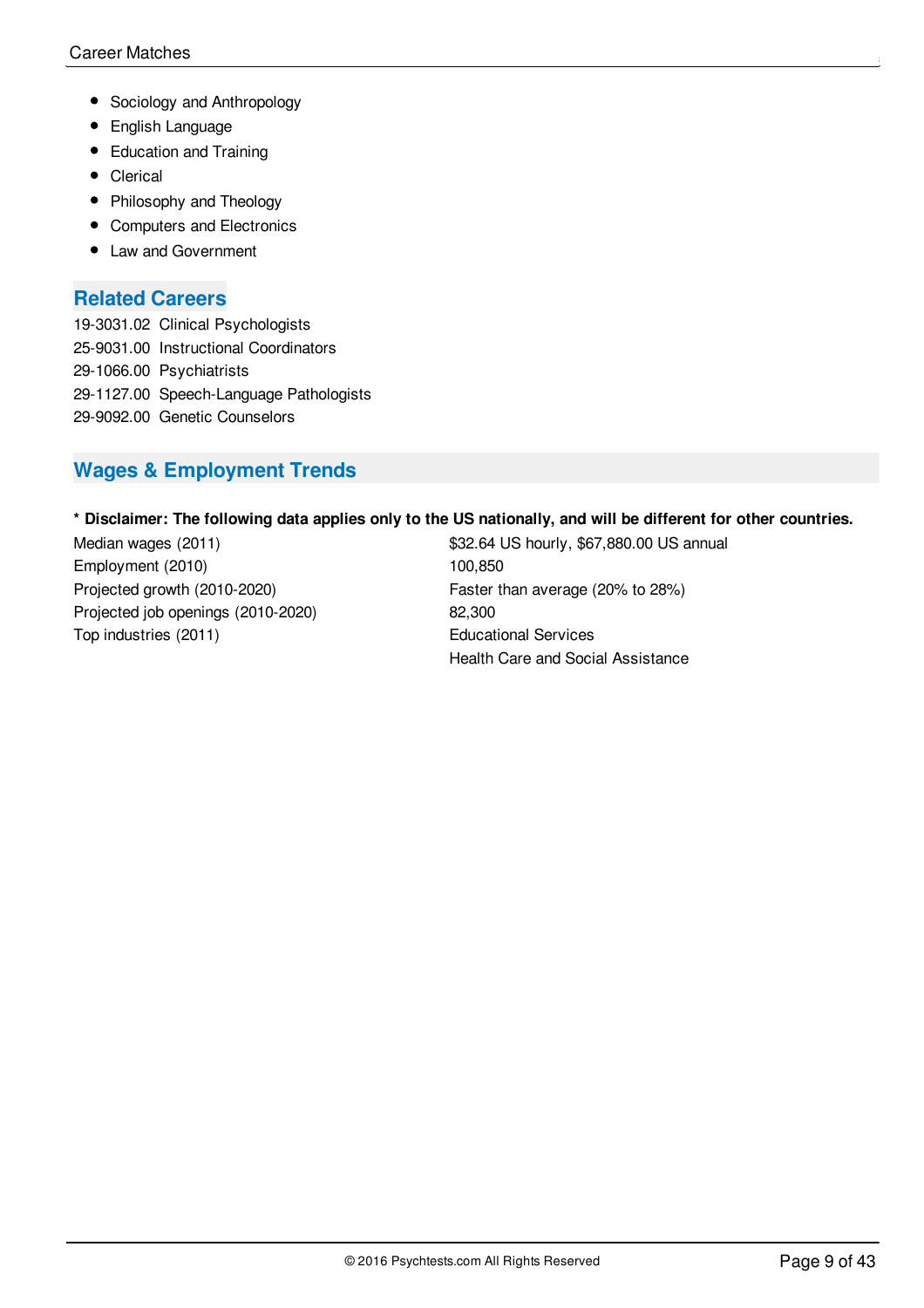## **#3 Sociologists**

## **Description**

Study human society and social behavior by examining the groups and social institutions that people form, as well as various social, religious, political, and business organizations. May study the behavior and interaction of groups, trace their origin and growth, and analyze the influence of group activities on individual members. **Match Match** 



## **Education**

|         | 52 % Doctoral Degree     |
|---------|--------------------------|
| 28 %    | Master's Degree          |
| 10 $\%$ | <b>Bachelor's Degree</b> |

 $\blacktriangleright$  Natasha's interests are a good match for this job. Keep in mind that if the degree she currently has is in the same field, she may be considered over-qualified for the job. If, however, the degree she possesses is not in this field, she may be required to obtain a relevant major.

## **Tasks**

- Prepare publications and reports containing research findings.
- Analyze and interpret data in order to increase the understanding of human social behavior.
- Plan and conduct research to develop and test theories about societal issues such as crime, group relations, poverty, and aging.
- Collect data about the attitudes, values, and behaviors of people in groups, using observation, interviews, and review of documents.
- Develop, implement, and evaluate methods of data collection, such as questionnaires or interviews.
- Teach sociology.
- Direct work of statistical clerks, statisticians, and others who compile and evaluate research data.
- Consult with and advise individuals such as administrators, social workers, and legislators regarding social issues and policies, as well as the implications of research findings.
- Collaborate with research workers in other disciplines.
- Develop approaches to the solution of groups' problems, based on research findings in sociology and related disciplines.
- Observe group interactions and role affiliations to collect data, identify problems, evaluate progress, and determine the need for additional change.
- Develop problem intervention procedures, utilizing techniques such as interviews, consultations, role playing, and participant observation of group interactions.

## **Knowledge & Subjects**

- Sociology and Anthropology
- **•** English Language
- Mathematics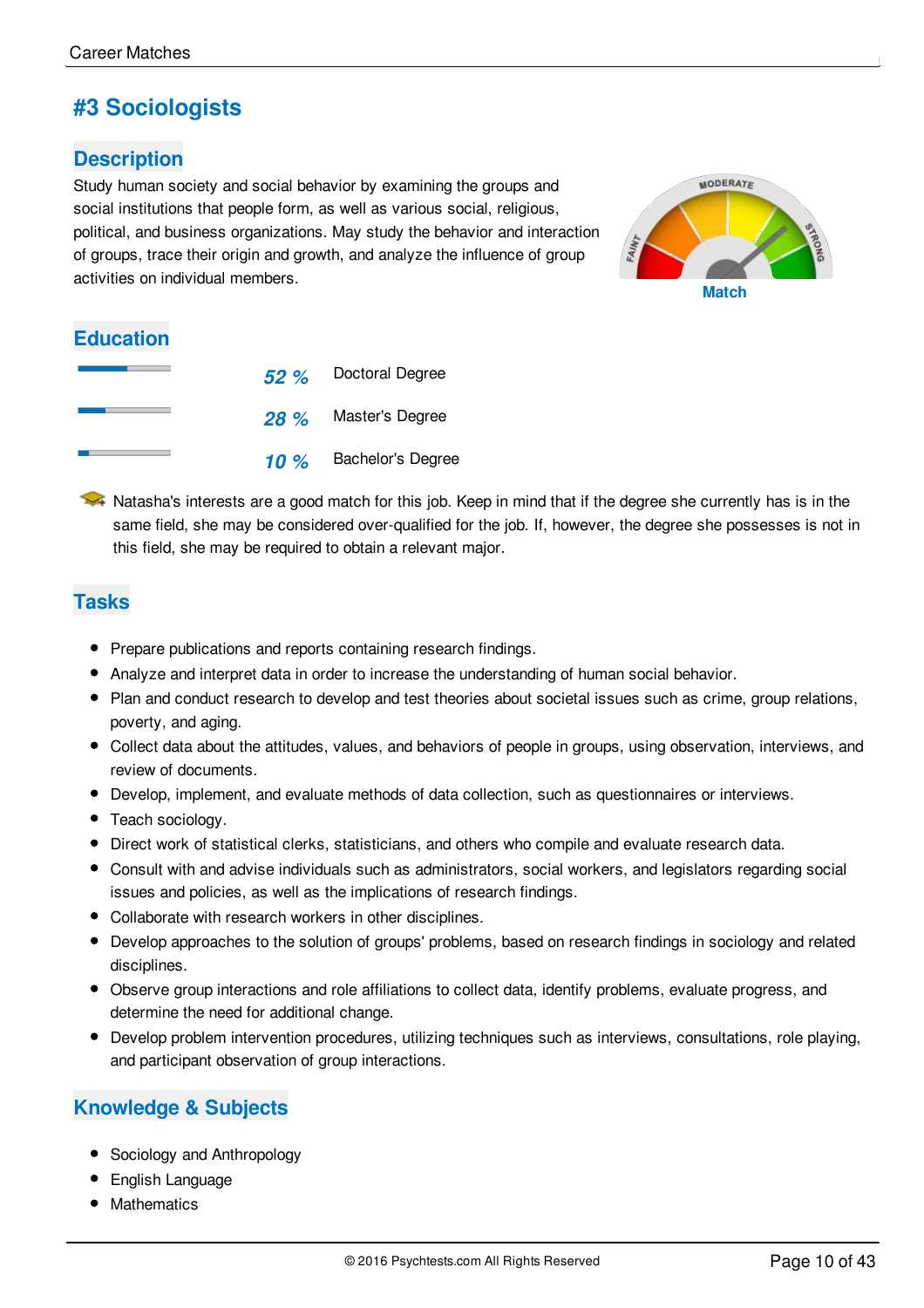- Psychology
- Education and Training
- Computers and Electronics
- Law and Government
- Philosophy and Theology
- Administration and Management
- Communications and Media
- History and Archeology

#### **Related Careers**

19-3011.00 Economists

## **Wages & Employment Trends**

#### \* Disclaimer: The following data applies only to the US nationally, and will be different for other countries.

Employment (2010) 2,830 Projected growth (2010-2020) Average (10% to 19%) Projected job openings (2010-2020) 1,800

Median wages (2011)  $$35.42$  US hourly, \$73,670.00 US annual Top industries (2011) Professional, Scientific, and Technical Services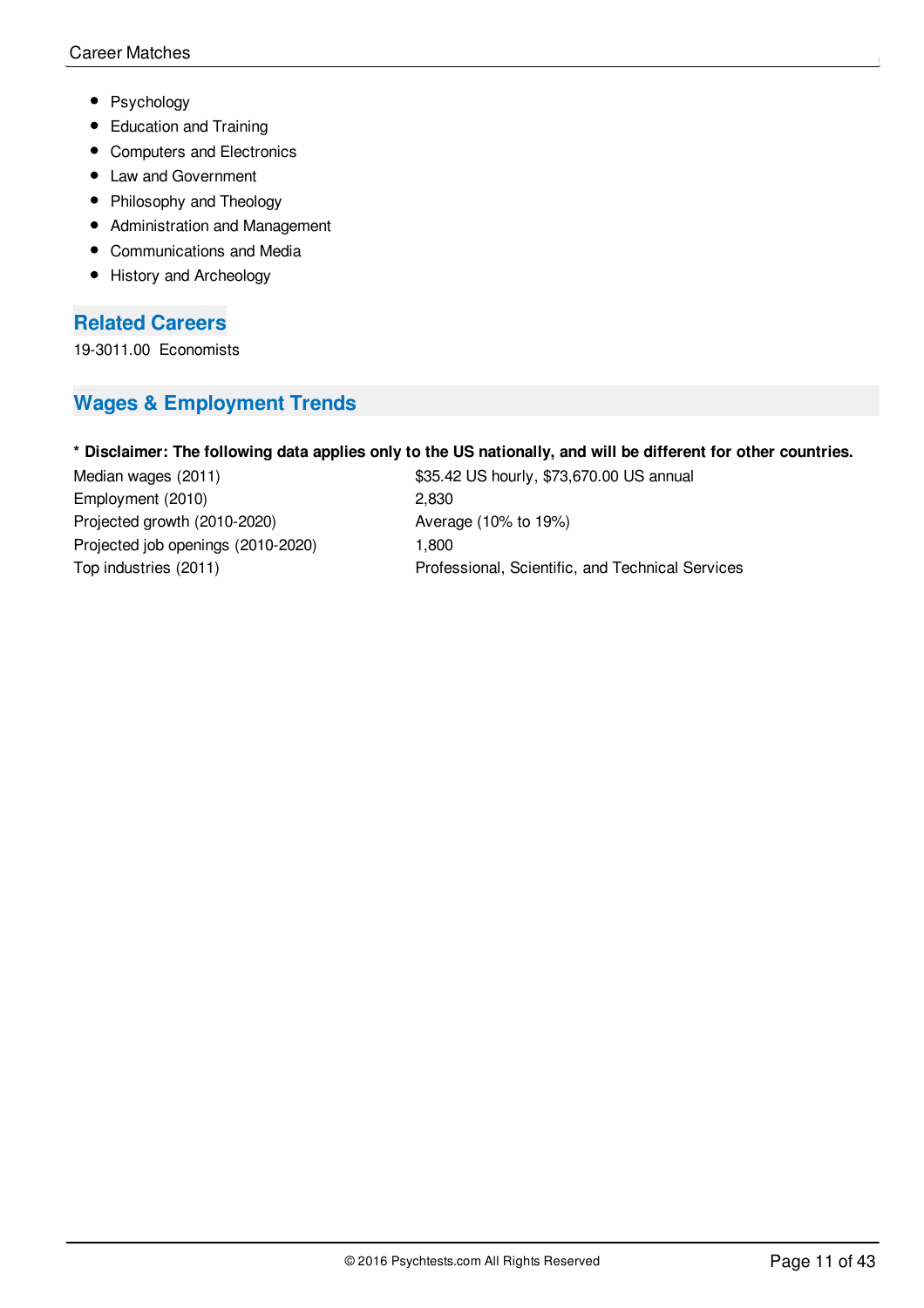## **#4 Clinical Psychologists**

## **Description**

Diagnose or evaluate mental and emotional disorders of individuals through observation, interview, and psychological tests, and formulate and administer programs of treatment.



## **Education**

|  | 62 % Doctoral Degree        |
|--|-----------------------------|
|  | 22 % Post-Doctoral Training |
|  | 16 % Master's Degree        |

Based on her interests, this is a good job match for Natasha. If the degree she plans to obtain is in the same field and the same type, then she is on the right track. If, however, the degree she is planning to get is not in this field, please note that she will require a relevant major.

## **Tasks**

- Interact with clients to assist them in gaining insight, defining goals, and planning action to achieve effective personal, social, educational, and vocational development and adjustment.
- Identify psychological, emotional, or behavioral issues and diagnose disorders, using information obtained from interviews, tests, records, and reference materials.
- Use a variety of treatment methods, such as psychotherapy, hypnosis, behavior modification, stress reduction therapy, psychodrama, and play therapy.
- Counsel individuals and groups regarding problems, such as stress, substance abuse, and family situations, to modify behavior or to improve personal, social, and vocational adjustment.
- Discuss the treatment of problems with clients.
- Write reports on clients and maintain required paperwork.
- Consult with or provide consultation to other doctors, therapists, or clinicians regarding patient care.
- Obtain and study medical, psychological, social, and family histories by interviewing individuals, couples, or families and by reviewing records.
- Evaluate the effectiveness of counseling or treatments and the accuracy and completeness of diagnoses, modifying plans and diagnoses as necessary.
- Select, administer, score, and interpret psychological tests to obtain information on individuals' intelligence, achievements, interests, and personalities.
- Develop and implement individual treatment plans, specifying type, frequency, intensity, and duration of therapy.
- Refer clients to other specialists, institutions, or support services as necessary.
- Maintain current knowledge of relevant research.
- Consult reference material, such as textbooks, manuals, and journals, to identify symptoms, make diagnoses, and develop approaches to treatment.
- Plan and develop accredited psychological service programs in psychiatric centers or hospitals, in collaboration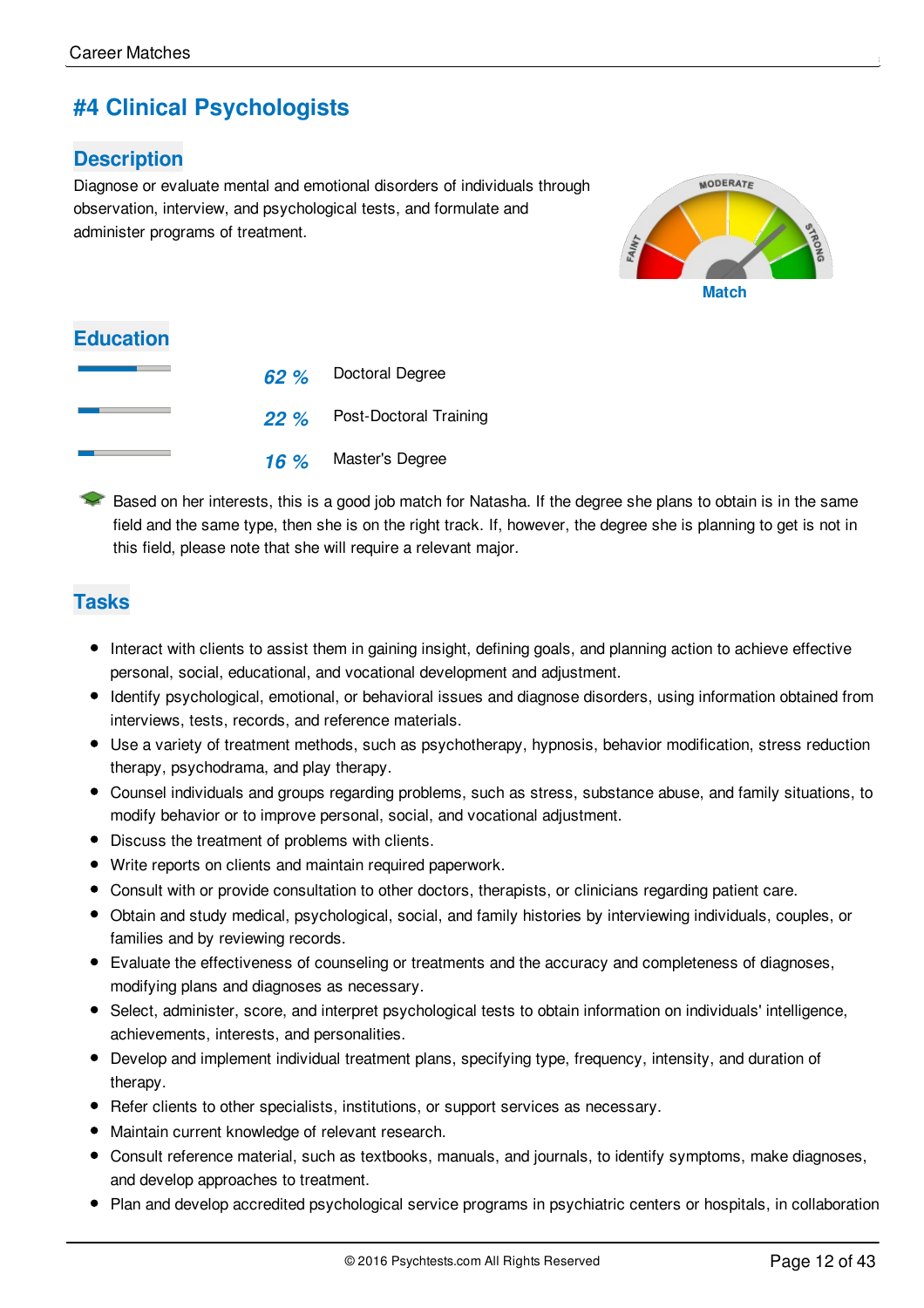with psychiatrists and other professional staff.

- Observe individuals at play, in group interactions, or in other contexts to detect indications of mental deficiency, abnormal behavior, or maladjustment.
- Direct, coordinate, and evaluate activities of staff and interns engaged in patient assessment and treatment.
- Develop, direct, and participate in training programs for staff and students.
- Provide occupational, educational, and other information to individuals so that they can make educational and vocational plans.
- Provide psychological or administrative services and advice to private firms and community agencies regarding mental health programs or individual cases.

## **Knowledge & Subjects**

- Psychology
- Therapy and Counseling
- **•** English Language
- Customer and Personal Service
- Law and Government
- Administration and Management
- Public Safety and Security
- Education and Training
- Philosophy and Theology
- Sociology and Anthropology
- Medicine and Dentistry
- Personnel and Human Resources

#### **Related Careers**

25-9031.00 Instructional Coordinators 29-1066.00 Psychiatrists 29-1127.00 Speech-Language Pathologists 29-1199.04 Naturopathic Physicians

## **Wages & Employment Trends**

#### \* Disclaimer: The following data applies only to the US nationally, and will be different for other countries.

Employment (2010) 100,850 Projected growth (2010-2020) Faster than average (20% to 28%) Projected job openings (2010-2020) 82,300 Top industries (2011) Educational Services

Median wages (2011) \$32.64 US hourly, \$67,880.00 US annual Health Care and Social Assistance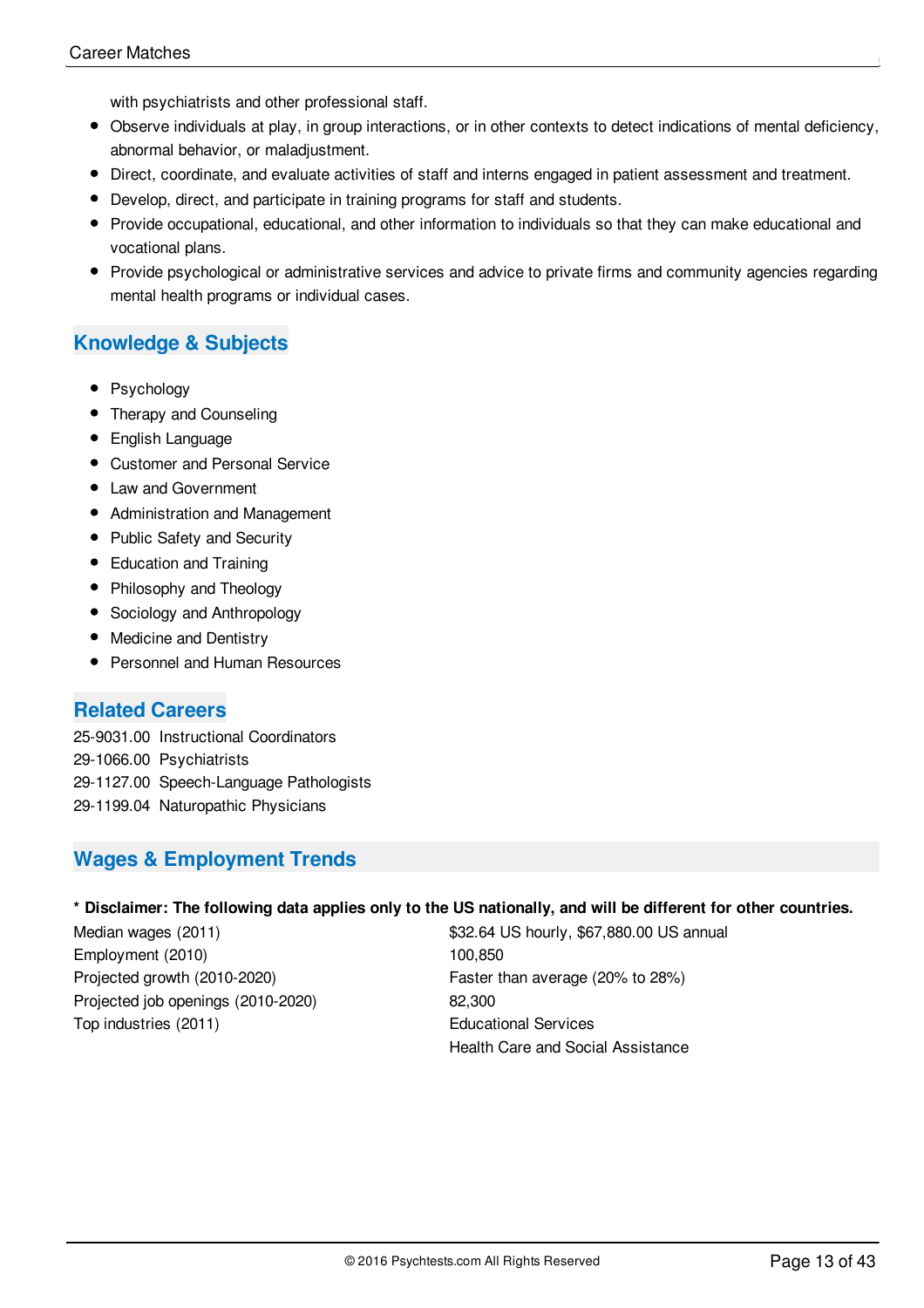## **#5 Survey Researchers**

## **Description**

Plan, develop, or conduct surveys. May analyze and interpret the meaning of survey data, determine survey objectives, or suggest or test question wording. Includes social scientists who primarily design questionnaires or supervise survey teams.



## **Education**

| 48 % | Master's Degree          |
|------|--------------------------|
| 37%  | <b>Bachelor's Degree</b> |
| 11%  | Doctoral Degree          |

 $\blacktriangleright$  Natasha's interests are a good match for this job. Keep in mind that if the degree she currently has is in the same field, she may be considered over-qualified for the job. If, however, the degree she possesses is not in this field, she may be required to obtain a relevant major.

## **Tasks**

- Support, plan, and coordinate operations for single or multiple surveys.
- Review, classify, and record survey data in preparation for computer analysis.
- Determine and specify details of survey projects, including sources of information, procedures to be used, and the design of survey instruments and materials.
- Prepare and present summaries and analyses of survey data, including tables, graphs, and fact sheets that describe survey techniques and results.
- Conduct research to gather information about survey topics.
- Analyze data from surveys, old records, or case studies, using statistical software.
- Produce documentation of the questionnaire development process, data collection methods, sampling designs, and decisions related to sample statistical weighting.
- Write training manuals to be used by survey interviewers.
- Hire and train recruiters and data collectors.
- Collaborate with other researchers in the planning, implementation, and evaluation of surveys.
- Consult with clients to identify survey needs and specific requirements, such as special samples.
- Conduct surveys and collect data, using methods such as interviews, questionnaires, focus groups, market analysis surveys, public opinion polls, literature reviews, and file reviews.
- Direct and review the work of staff members, including survey support staff and interviewers who gather survey data.
- Direct updates and changes in survey implementation and methods.
- Monitor and evaluate survey progress and performance, using sample disposition reports and response rate calculations.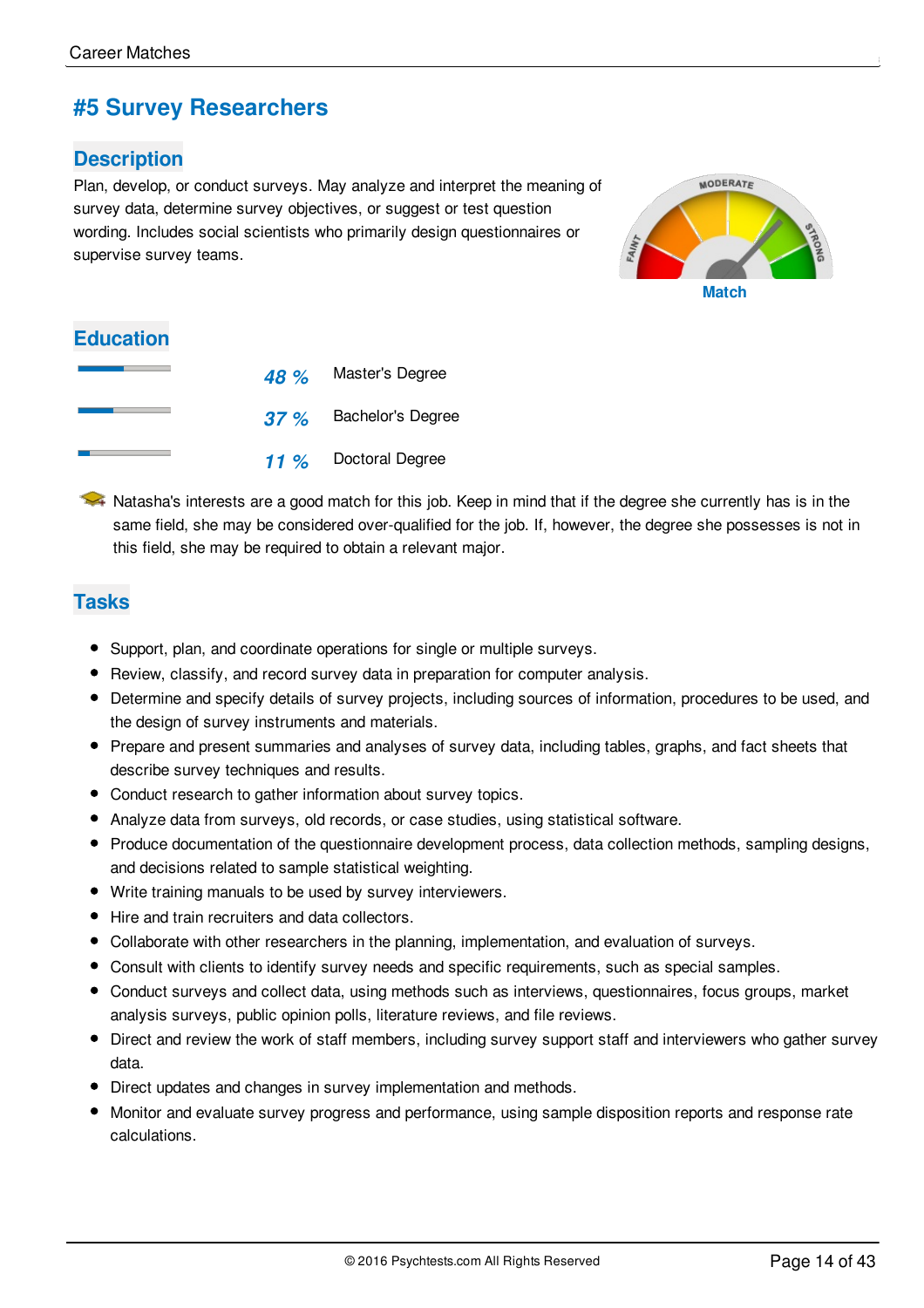## **Knowledge & Subjects**

- **•** English Language
- Mathematics
- Customer and Personal Service
- Administration and Management
- Sociology and Anthropology
- Computers and Electronics
- Psychology
- Personnel and Human Resources
- Communications and Media
- Sales and Marketing
- Education and Training

#### **Related Careers**

11-9121.01 Clinical Research Coordinators 13-1081.02 Logistics Analysts 13-2011.02 Auditors 13-2051.00 Financial Analysts 13-2061.00 Financial Examiners 13-2099.02 Risk Management Specialists 13-2099.04 Fraud Examiners, Investigators and Analysts 19-3051.00 Urban and Regional Planners 19-3099.01 Transportation Planners 25-4011.00 Archivists

## **Wages & Employment Trends**

#### \* Disclaimer: The following data applies only to the US nationally, and will be different for other countries.

Employment (2010) 17,060 Projected growth (2010-2020) Faster than average (20% to 28%) Projected job openings (2010-2020) 9,900

Median wages (2011)  $$19.30$  US hourly, \$40,150.00 US annual Top industries (2011) Professional, Scientific, and Technical Services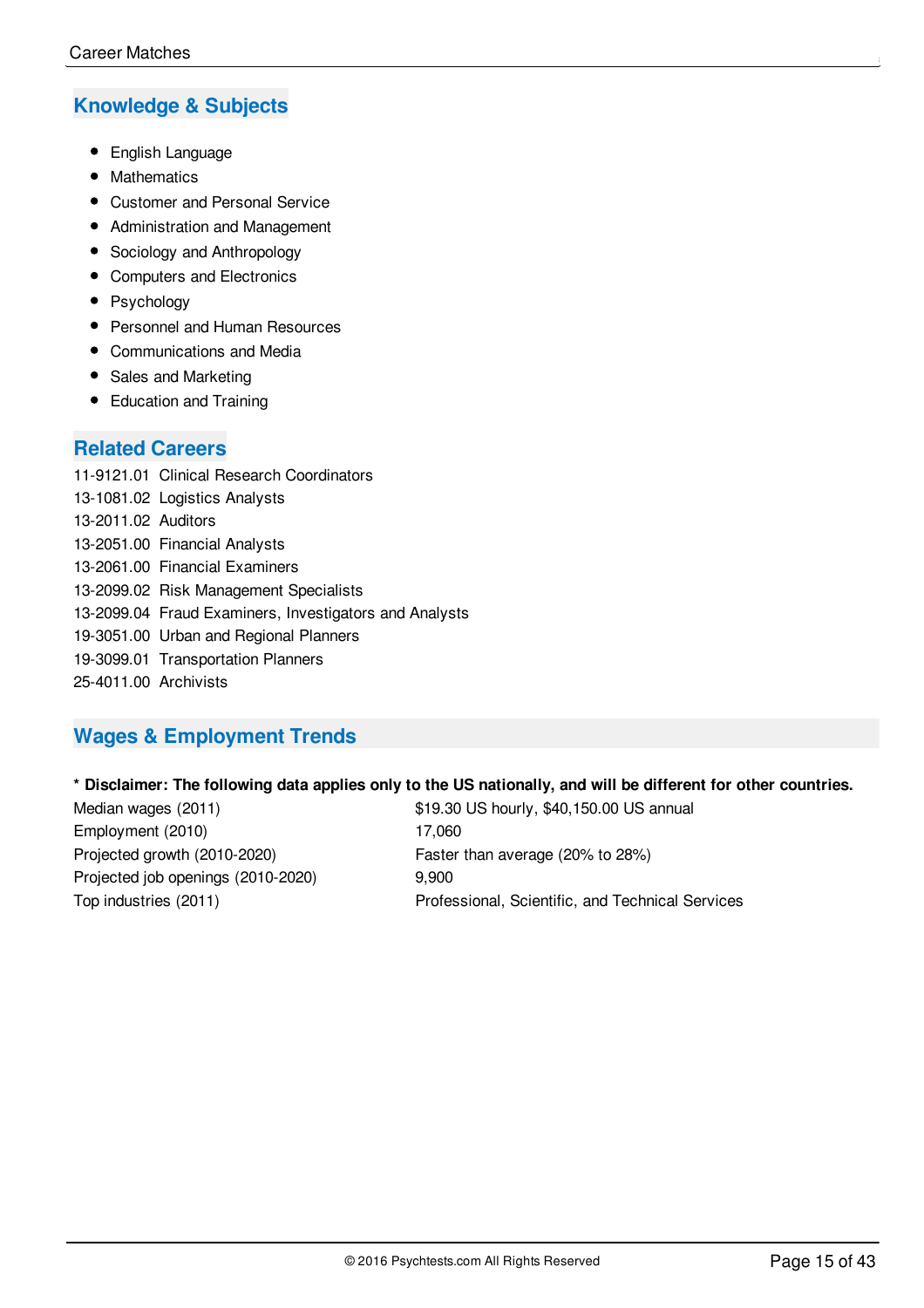## **#6 School Psychologists**

## **Description**

Investigate processes of learning and teaching and develop psychological principles and techniques applicable to educational problems.



| <b>Education</b> |     |                                  |
|------------------|-----|----------------------------------|
|                  |     | 47 % Master's Degree             |
|                  | 32% | Post-Master's Certificate        |
|                  | 19% | <b>First Professional Degree</b> |

 $\rightarrow$  Natasha's interests are a good match for this job. Keep in mind that if the degree she currently has is in the same field, she may be considered over-qualified for the job. If, however, the degree she possesses is not in this field, she may be required to obtain a relevant major.

## **Tasks**

- Compile and interpret students' test results, along with information from teachers and parents, to diagnose conditions, and to help assess eligibility for special services.
- Select, administer, and score psychological tests.
- Interpret test results and prepare psychological reports for teachers, administrators, and parents.
- Counsel children and families to help solve conflicts and problems in learning and adjustment.
- Provide consultation to parents, teachers, administrators, and others on topics such as learning styles and behavior modification techniques.
- Report any pertinent information to the proper authorities in cases of child endangerment, neglect, or abuse.
- Maintain student records, including special education reports, confidential records, records of services provided, and behavioral data.
- Assess an individual child's needs, limitations, and potential, using observation, review of school records, and consultation with parents and school personnel.
- Promote an understanding of child development and its relationship to learning and behavior.
- Collect and analyze data to evaluate the effectiveness of academic programs and other services, such as behavioral management systems.
- Develop individualized educational plans in collaboration with teachers and other staff members.
- Attend workshops, seminars, or professional meetings to remain informed of new developments in school psychology.
- Serve as a resource to help families and schools deal with crises, such as separation and loss.
- Collaborate with other educational professionals to develop teaching strategies and school programs.
- Refer students and their families to appropriate community agencies for medical, vocational, or social services.
- Initiate and direct efforts to foster tolerance, understanding, and appreciation of diversity in school communities.
- Design classes and programs to meet the needs of special students.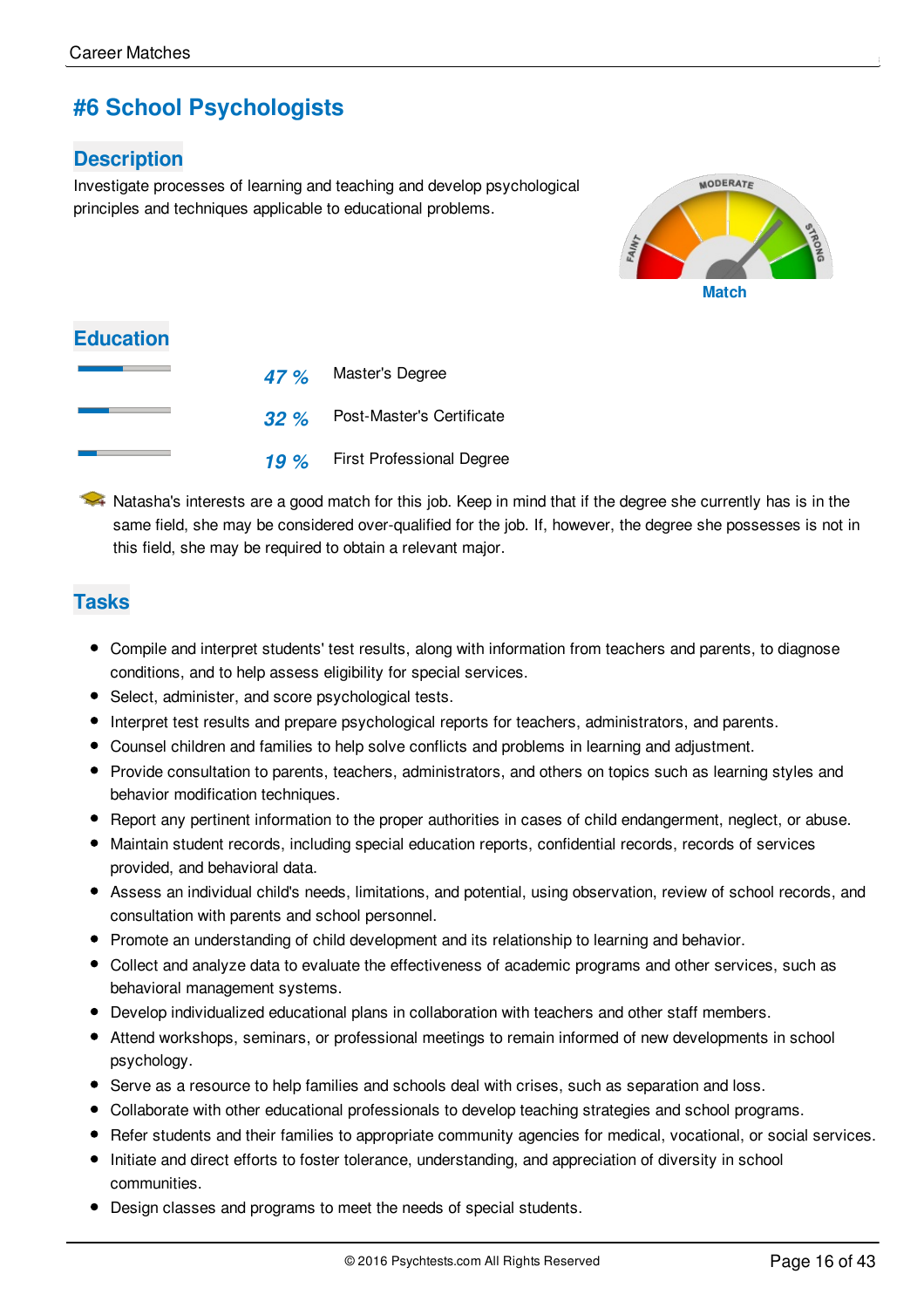- Provide educational programs on topics such as classroom management, teaching strategies, or parenting skills.
- Conduct research to generate new knowledge that can be used to address learning and behavior issues.

## **Knowledge & Subjects**

- Psychology
- Therapy and Counseling
- **•** English Language
- Education and Training
- Sociology and Anthropology
- Mathematics
- Computers and Electronics
- Clerical
- Administration and Management
- Customer and Personal Service
- Law and Government

## **Related Careers**

19-3031.02 Clinical Psychologists 19-3031.03 Counseling Psychologists 19-3039.01 Neuropsychologists and Clinical Neuropsychologists 25-2054.00 Special Education Teachers, Secondary School 29-1066.00 Psychiatrists 29-1127.00 Speech-Language Pathologists 29-1199.04 Naturopathic Physicians 29-9092.00 Genetic Counselors

## **Wages & Employment Trends**

#### \* Disclaimer: The following data applies only to the US nationally, and will be different for other countries.

| Median wages (2011)                | \$32.64 US hourly, \$67,880.00 US annual |
|------------------------------------|------------------------------------------|
| Employment (2010)                  | 100.850                                  |
| Projected growth (2010-2020)       | Faster than average (20% to 28%)         |
| Projected job openings (2010-2020) | 82.300                                   |
| Top industries (2011)              | <b>Educational Services</b>              |
|                                    | Health Care and Social Assistance        |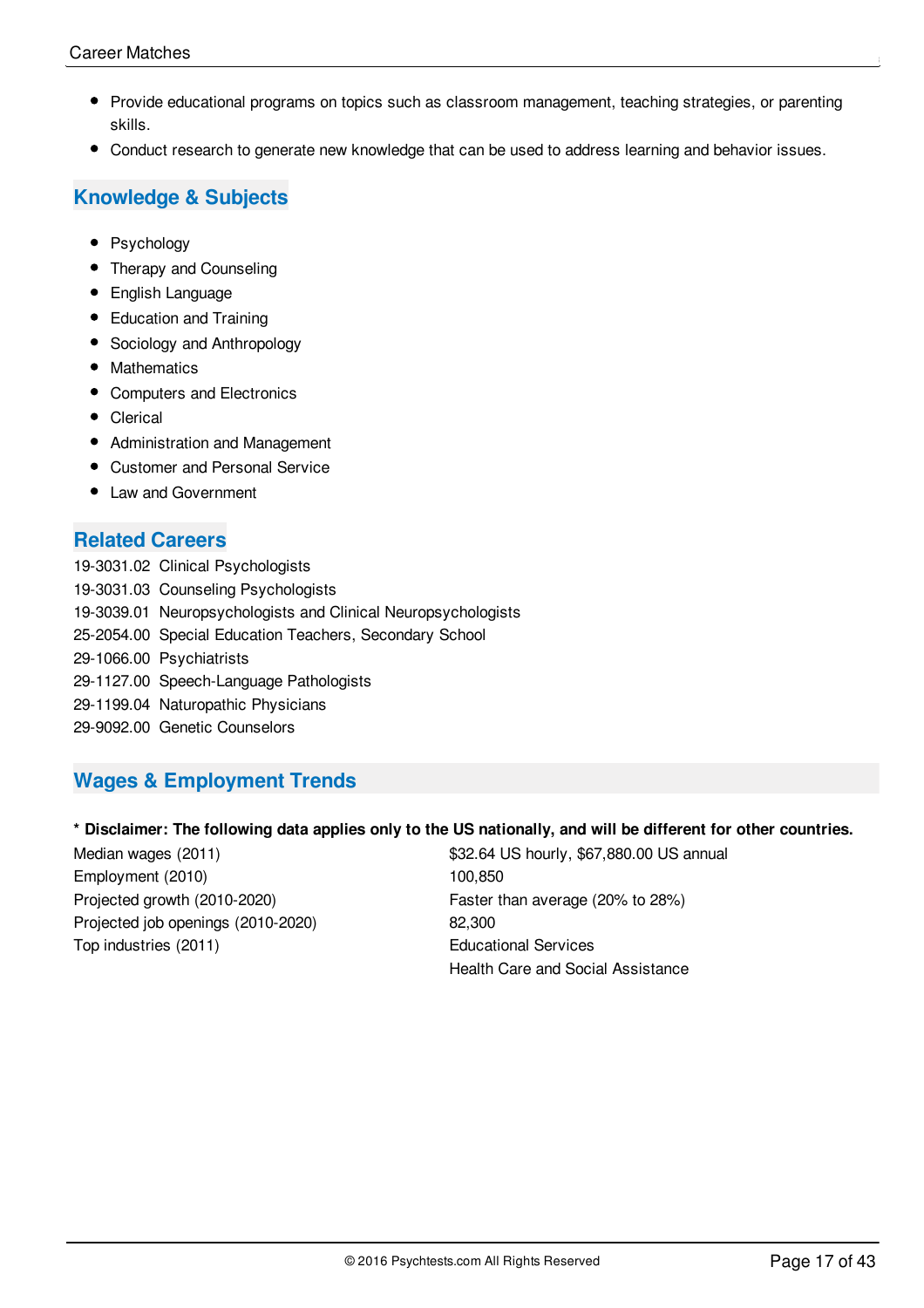## **#7 Mental Health and Substance Abuse Social Workers**

## **Description**

Assess and treat individuals with mental, emotional, or substance abuse problems, including abuse of alcohol, tobacco, and/or other drugs. Activities may include individual and group therapy, crisis intervention, case management, client advocacy, prevention, and education.



## **Education**

| 71%  | Master's Degree                  |
|------|----------------------------------|
| 23 % | <b>Bachelor's Degree</b>         |
| 3%   | <b>First Professional Degree</b> |

 $\blacktriangleright$  Natasha's interests are a good match for this job. Keep in mind that if the degree she currently has is in the same field, she may be considered over-qualified for the job. If, however, the degree she possesses is not in this field, she may be required to obtain a relevant major.

## **Tasks**

- Counsel clients in individual or group sessions to assist them in dealing with substance abuse, mental or physical illness, poverty, unemployment, or physical abuse.
- Interview clients, review records, conduct assessments, or confer with other professionals to evaluate the mental or physical condition of clients or patients.
- Collaborate with counselors, physicians, or nurses to plan or coordinate treatment, drawing on social work experience and patient needs.
- Monitor, evaluate, and record client progress with respect to treatment goals.
- Educate clients or community members about mental or physical illness, abuse, medication, or available community resources.
- Assist clients in adhering to treatment plans, such as setting up appointments, arranging for transportation to appointments, or providing support.
- Refer patient, client, or family to community resources for housing or treatment to assist in recovery from mental or physical illness, following through to ensure service efficacy.
- Modify treatment plans according to changes in client status.
- Counsel or aid family members to assist them in understanding, dealing with, or supporting the client or patient.
- Supervise or direct other workers who provide services to clients or patients.
- Increase social work knowledge by reviewing current literature, conducting social research, or attending seminars, training workshops, or classes.
- Plan or conduct programs to prevent substance abuse, combat social problems, or improve health or counseling services in community.
- Develop or advise on social policy or assist in community development.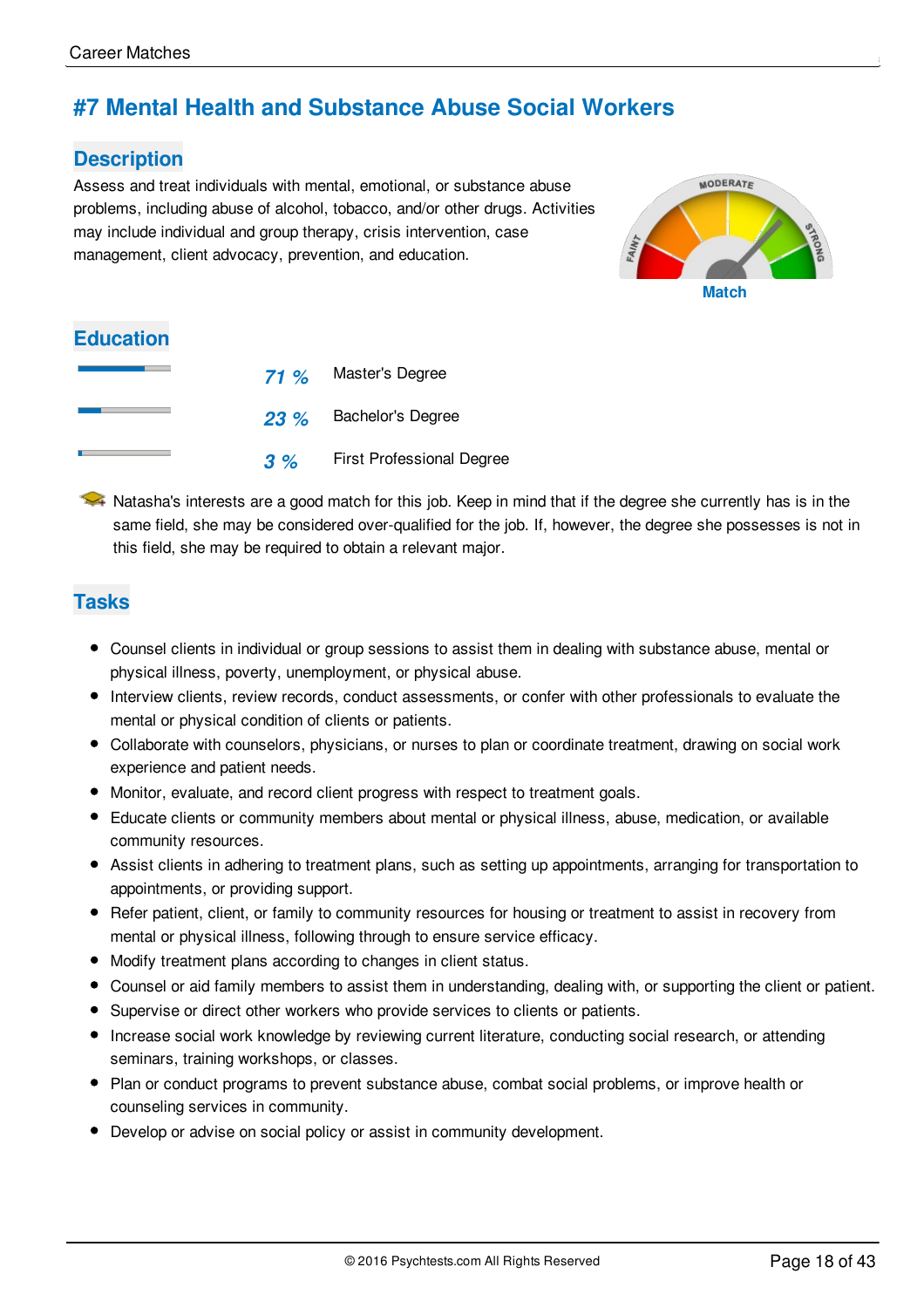## **Knowledge & Subjects**

- Therapy and Counseling
- Psychology
- Customer and Personal Service
- Sociology and Anthropology
- **•** English Language
- Education and Training
- Philosophy and Theology
- Law and Government
- Clerical
- Computers and Electronics

#### **Related Careers**

13-1151.00 Training and Development Specialists 25-2021.00 Elementary School Teachers, Except Special Education 25-2022.00 Middle School Teachers, Except Special and Career/Technical Education 25-2023.00 Career/Technical Education Teachers, Middle School 25-2031.00 Secondary School Teachers, Except Special and Career/Technical Education 25-2053.00 Special Education Teachers, Middle School 25-2054.00 Special Education Teachers, Secondary School 25-3011.00 Adult Basic and Secondary Education and Literacy Teachers and Instructors 29-1127.00 Speech-Language Pathologists 29-9092.00 Genetic Counselors

## **Wages & Employment Trends**

#### \* Disclaimer: The following data applies only to the US nationally, and will be different for other countries.

Employment (2010) 115,390 Projected job openings (2010-2020) 69,400 Top industries (2011) Top industries (2011)

Median wages (2011) **628 and 318.86 US hourly, \$39,230.00 US** annual Projected growth (2010-2020) Much faster than average (29% or higher)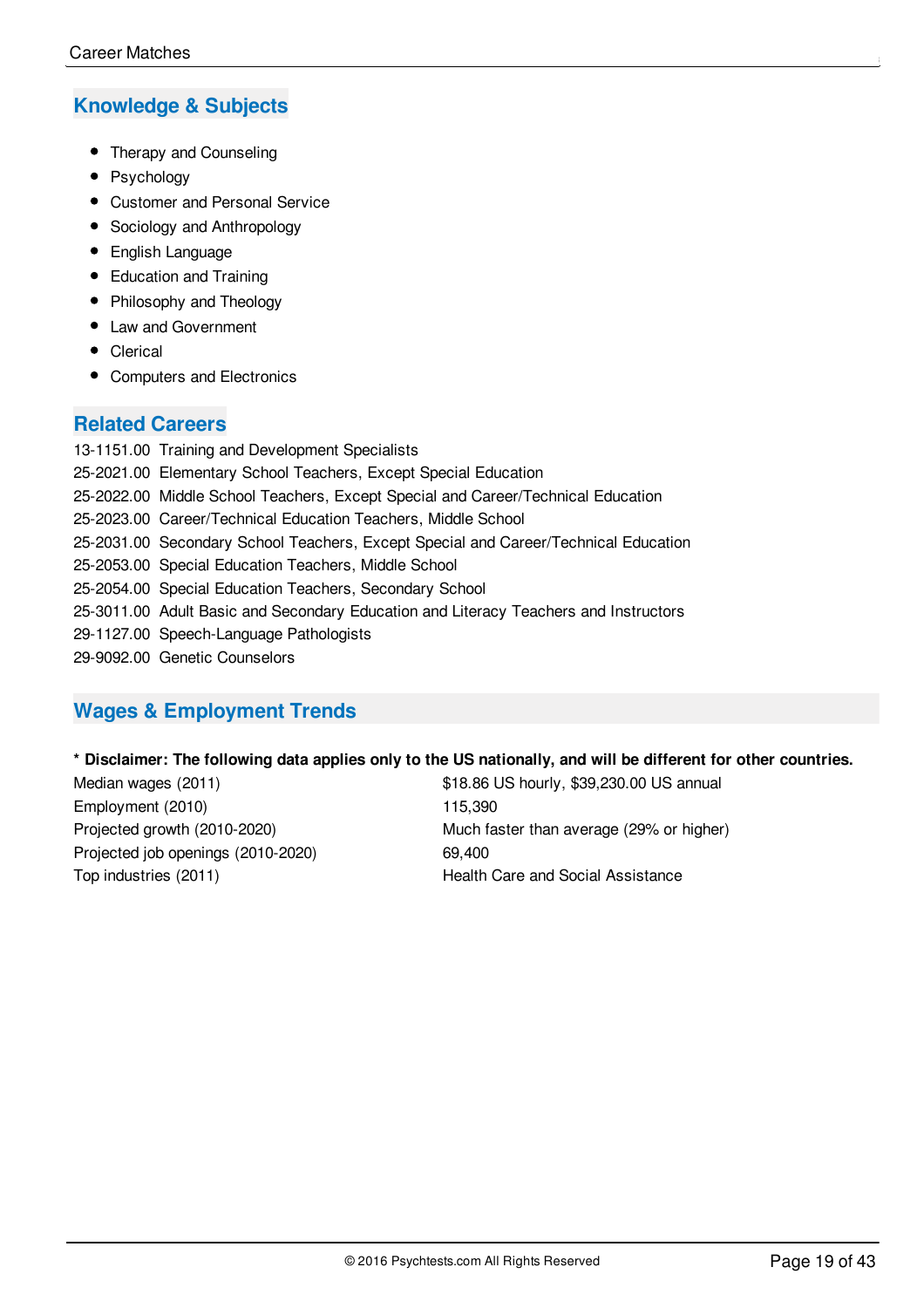## **#8 Arbitrators, Mediators, and Conciliators**

## **Description**

Facilitate negotiation and conflict resolution through dialogue. Resolve conflicts outside of the court system by mutual consent of parties involved.



## **Education**

| 24% | <b>Bachelor's Degree</b>         |
|-----|----------------------------------|
|     | 20 % Post-Bachelor's Certificate |
| 16% | Master's Degree                  |

 $\blacktriangleright$  Natasha's interests are a good match for this job. Keep in mind that if the degree she currently has is in the same field, she may be considered over-qualified for the job. If, however, the degree she possesses is not in this field, she may be required to obtain a relevant major.

## **Tasks**

- Use mediation techniques to facilitate communication between disputants, to further parties' understanding of different perspectives, and to guide parties toward mutual agreement.
- Confer with disputants to clarify issues, identify underlying concerns, and develop an understanding of their respective needs and interests.
- Conduct hearings to obtain information or evidence relative to disposition of claims.
- Rule on exceptions, motions, or admissibility of evidence.
- Prepare settlement agreements for disputants to sign.
- Set up appointments for parties to meet for mediation.
- Prepare written opinions or decisions regarding cases.
- Interview claimants, agents, or witnesses to obtain information about disputed issues.
- Apply relevant laws, regulations, policies, or precedents to reach conclusions.
- Conduct initial meetings with disputants to outline the arbitration process, settle procedural matters such as fees, or determine details such as witness numbers or time requirements.
- Determine extent of liability according to evidence, laws, or administrative or judicial precedents.
- Evaluate information from documents such as claim applications, birth or death certificates, or physician or employer records.
- Issue subpoenas or administer oaths to prepare for formal hearings.
- Research laws, regulations, policies, or precedent decisions to prepare for hearings.
- Recommend acceptance or rejection of compromise settlement offers.

## **Knowledge & Subjects**

- **•** English Language
- Psychology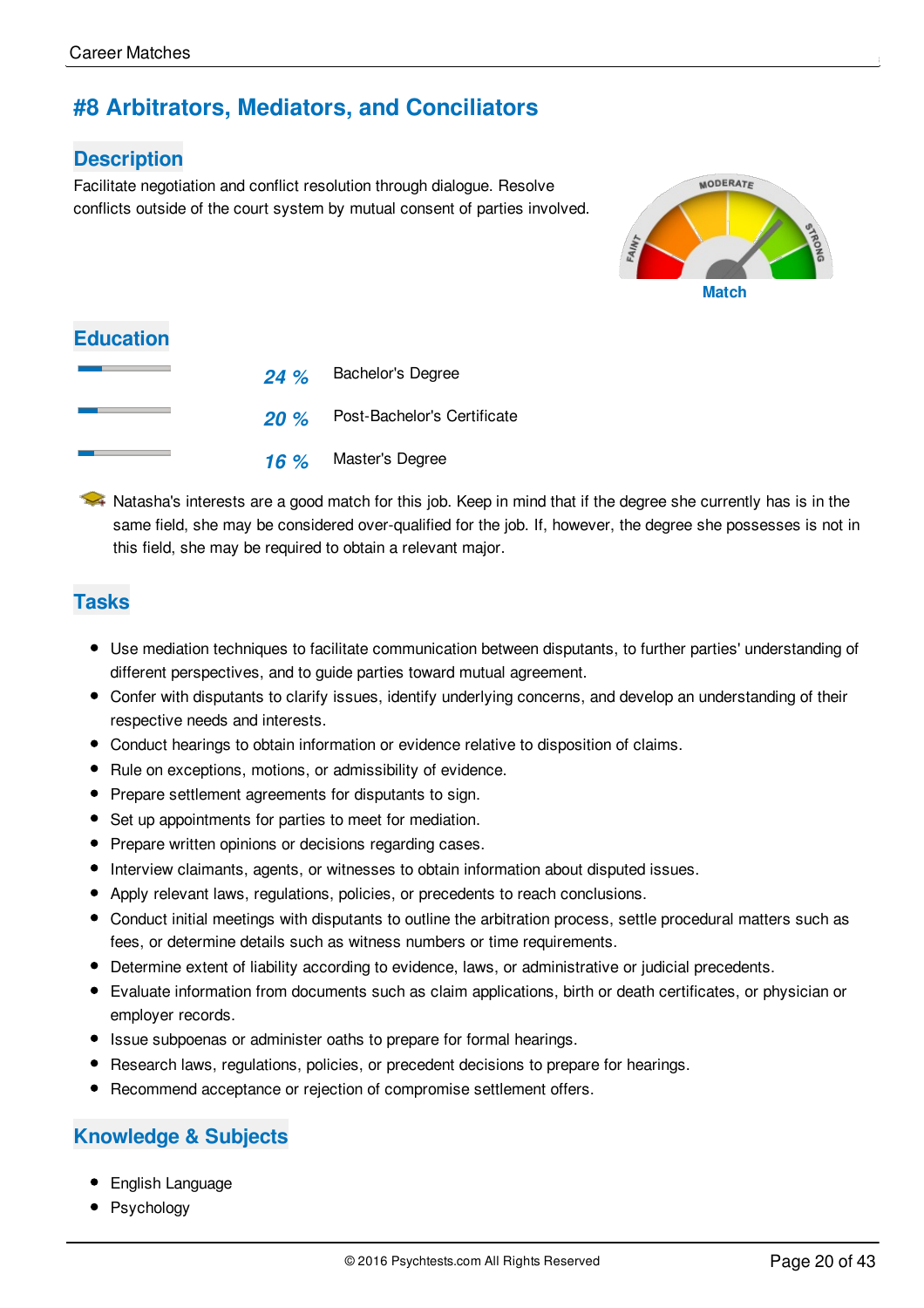- Law and Government
- Customer and Personal Service
- Sociology and Anthropology
- Personnel and Human Resources
- Clerical
- Administration and Management

#### **Related Careers**

11-9031.00 Education Administrators, Preschool and Childcare Center/Program

- 11-9032.00 Education Administrators, Elementary and Secondary School
- 11-9151.00 Social and Community Service Managers
- 21-1013.00 Marriage and Family Therapists
- 21-1091.00 Health Educators
- 25-2022.00 Middle School Teachers, Except Special and Career/Technical Education
- 25-9031.00 Instructional Coordinators
- 27-3021.00 Broadcast News Analysts

## **Wages & Employment Trends**

#### \* Disclaimer: The following data applies only to the US nationally, and will be different for other countries.

| Median wages (2011)                    | \$29.06 US hourly, \$60,440.00 US annual                                                                                                      |
|----------------------------------------|-----------------------------------------------------------------------------------------------------------------------------------------------|
| Employment (2010)                      | 6.880                                                                                                                                         |
| Projected growth (2010-2020)           | Average (10% to 19%)                                                                                                                          |
| Projected job openings (2010-<br>2020) | 3.200                                                                                                                                         |
| Top industries (2011)                  | Federal, State, and Local Government (excluding state and local schools and<br>hospitals)<br>Professional, Scientific, and Technical Services |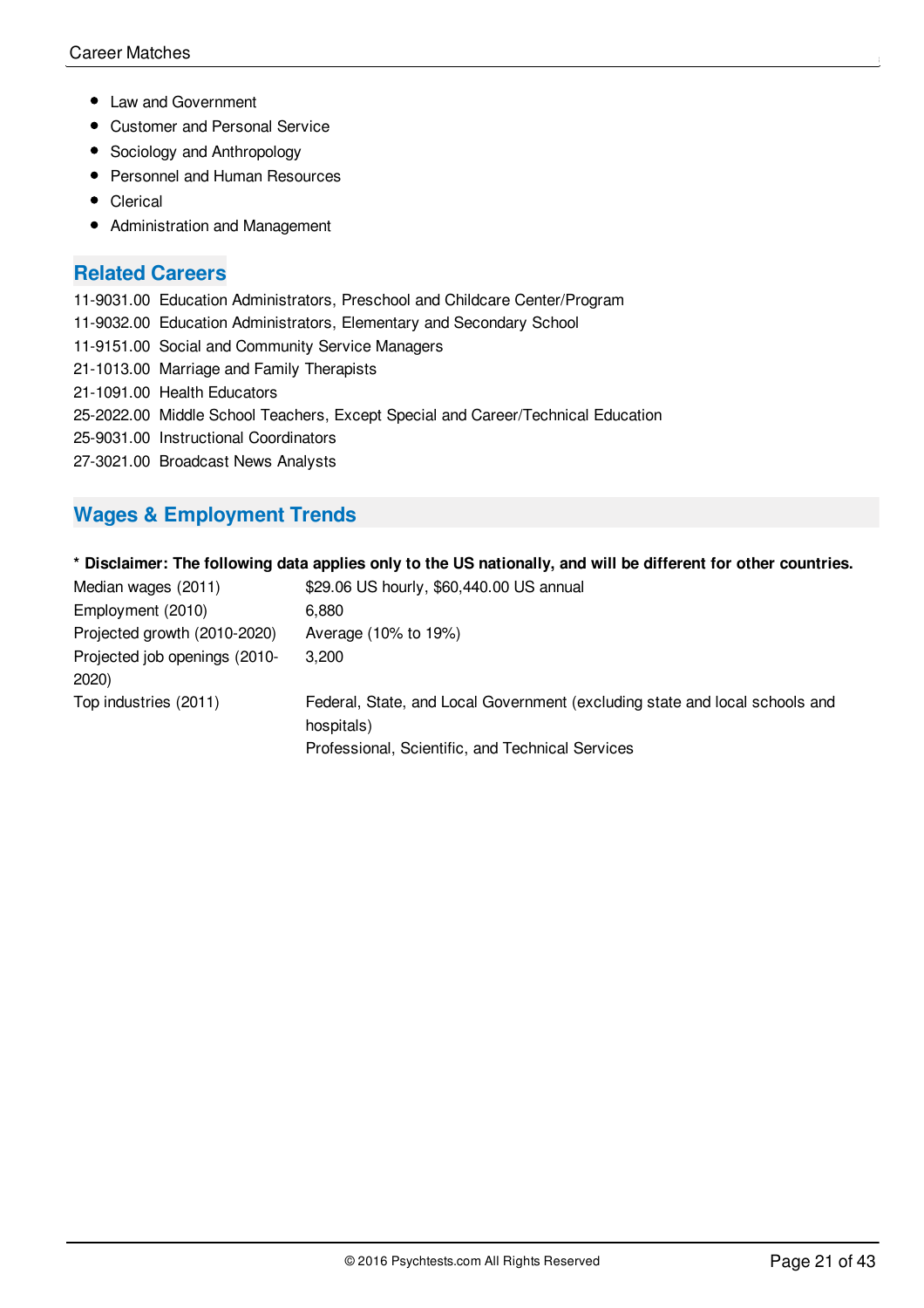## **#9 Rehabilitation Counselors**

## **Description**

Counsel individuals to maximize the independence and employability of persons coping with personal, social, and vocational difficulties that result from birth defects, illness, disease, accidents, or the stress of daily life. Coordinate activities for residents of care and treatment facilities. Assess client needs and design and implement rehabilitation programs that may include personal and vocational counseling, training, and job placement. **Match**



#### **Education**

|  | 49 % Master's Degree              |
|--|-----------------------------------|
|  | 26 % Bachelor's Degree            |
|  | 14 % Secondary School Certificate |

A Natasha's interests are a good match for this job. Keep in mind that if the degree she currently has is in the same field, she may be considered over-qualified for the job. If, however, the degree she possesses is not in this field, she may be required to obtain a relevant major.

## **Tasks**

- Prepare and maintain records and case files, including documentation such as clients' personal and eligibility information, services provided, narratives of client contacts, and relevant correspondence.
- Develop rehabilitation plans that fit clients' aptitudes, education levels, physical abilities, and career goals.
- Monitor and record clients' progress to ensure that goals and objectives are met.
- Confer with clients to discuss their options and goals so that rehabilitation programs and plans for accessing needed services can be developed.
- Maintain close contact with clients during job training and placements to resolve problems and evaluate placement adequacy.
- Confer with physicians, psychologists, occupational therapists, and other professionals to develop and implement client rehabilitation programs.
- Arrange for physical, mental, academic, vocational, and other evaluations to obtain information for assessing clients' needs and developing rehabilitation plans.
- Participate in job development and placement programs, contacting prospective employers, placing clients in jobs, and evaluating the success of placements.
- Analyze information from interviews, educational and medical records, consultation with other professionals, and diagnostic evaluations to assess clients' abilities, needs, and eligibility for services.
- Develop and maintain relationships with community referral sources, such as schools and community groups.
- Locate barriers to client employment, such as inaccessible work sites, inflexible schedules, and transportation problems, and work with clients to develop strategies for overcoming these barriers.
- Develop diagnostic procedures to determine clients' needs.
- Collaborate with clients' families to implement rehabilitation plans such as behavioral, residential, social, and employment goals.
- Arrange for on-site job coaching or assistive devices, such as specially equipped wheelchairs, to help clients adapt to work or school environments.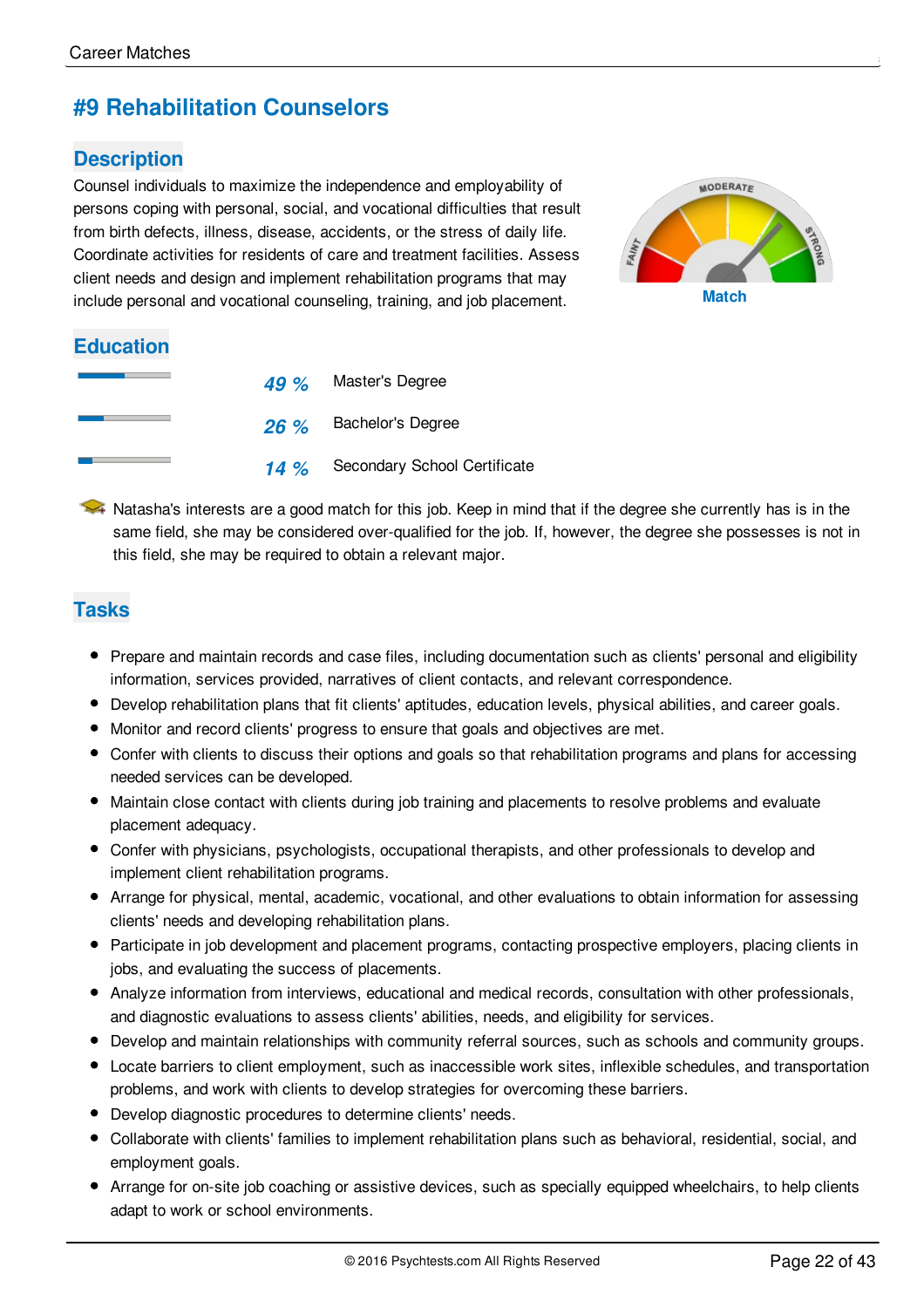- Manage budgets and direct case service allocations, authorizing expenditures and payments.
- Collaborate with community agencies to establish facilities and programs for persons with disabilities.

## **Knowledge & Subjects**

- Therapy and Counseling
- Customer and Personal Service
- Psychology
- Education and Training
- English Language
- Clerical
- Sociology and Anthropology
- Administration and Management
- Computers and Electronics
- Personnel and Human Resources
- Public Safety and Security
- Law and Government

## **Related Careers**

13-1151.00 Training and Development Specialists 21-1012.00 Educational, Guidance, School, and Vocational Counselors 21-1014.00 Mental Health Counselors 25-2023.00 Career/Technical Education Teachers, Middle School 25-2054.00 Special Education Teachers, Secondary School 25-3011.00 Adult Basic and Secondary Education and Literacy Teachers and Instructors 29-1122.01 Low Vision Therapists, Orientation and Mobility Specialists, and Vision Rehabilitation Therapists 29-1141.02 Advanced Practice Psychiatric Nurses 29-9092.00 Genetic Counselors 43-4051.03 Patient Representatives

## **Wages & Employment Trends**

#### \* Disclaimer: The following data applies only to the US nationally, and will be different for other countries.

Employment (2010) 110,690 Projected job openings (2010-2020) 64,400 Top industries (2011) Top industries (2011)

Median wages (2011)  $$16.22$  US hourly, \$33,740.00 US annual Projected growth (2010-2020) Much faster than average (29% or higher)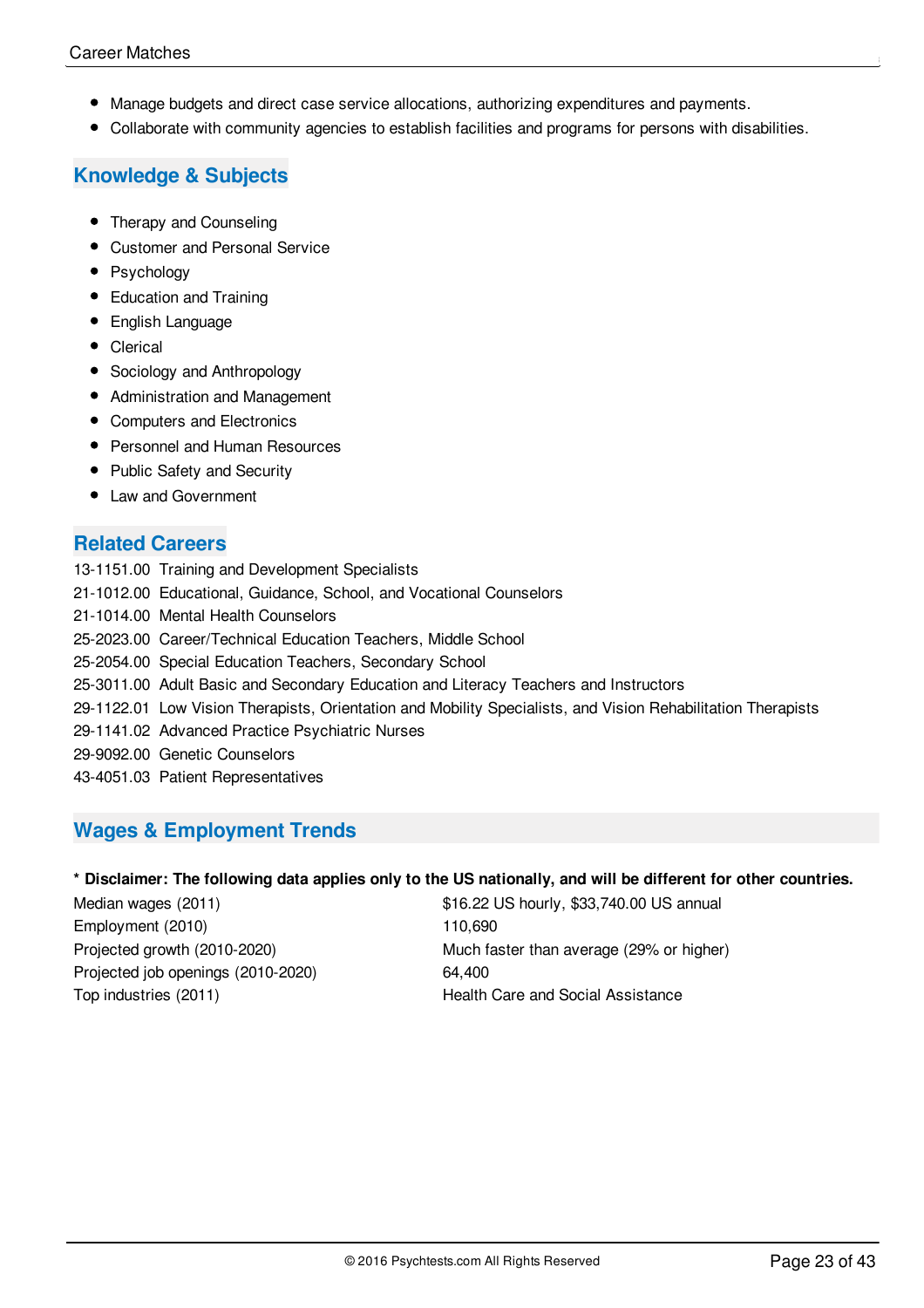## **#10 Graduate Teaching Assistants**

## **Description**

Assist faculty or other instructional staff in postsecondary institutions by performing teaching or teaching-related duties, such as teaching lower level courses, developing teaching materials, preparing and giving examinations, and grading examinations or papers. Graduate teaching assistants must be enrolled in a graduate school program. Graduate assistants who primarily perform non-teaching duties, such as research, should be reported in the occupational category related to the work performed.



## **Education**

| <b>30</b> % | <b>Bachelor's Degree</b> |
|-------------|--------------------------|
|             | 28 % Doctoral Degree     |
| 27%         | Master's Degree          |

A Natasha's interests are a good match for this job. Keep in mind that if the degree she currently has is in the same field, she may be considered over-qualified for the job. If, however, the degree she possesses is not in this field, she may be required to obtain a relevant major.

## **Tasks**

- Lead discussion sections, tutorials, or laboratory sections.
- Demonstrate use of laboratory equipment and enforce laboratory rules.
- **•** Teach undergraduate level courses.
- Complete laboratory projects prior to assigning them to students so that any needed modifications can be made.
- Evaluate and grade examinations, assignments, or papers and record grades.
- Develop teaching materials, such as syllabi, visual aids, answer keys, supplementary notes, or course Web sites.
- Return assignments to students in accordance with established deadlines.
- Provide assistance to faculty members or staff with laboratory or field research.
- Schedule and maintain regular office hours to meet with students.
- Inform students of the procedures for completing and submitting class work, such as lab reports.
- Prepare or proctor examinations.
- Notify instructors of errors or problems with assignments.
- Meet with supervisors to discuss students' grades or to complete required grade-related paperwork.
- Copy and distribute classroom materials.
- Attend lectures given by the instructor whom they are assisting.
- Order or obtain materials needed for classes.
- Provide instructors with assistance in the use of audiovisual equipment.
- Assist faculty members or staff with student conferences.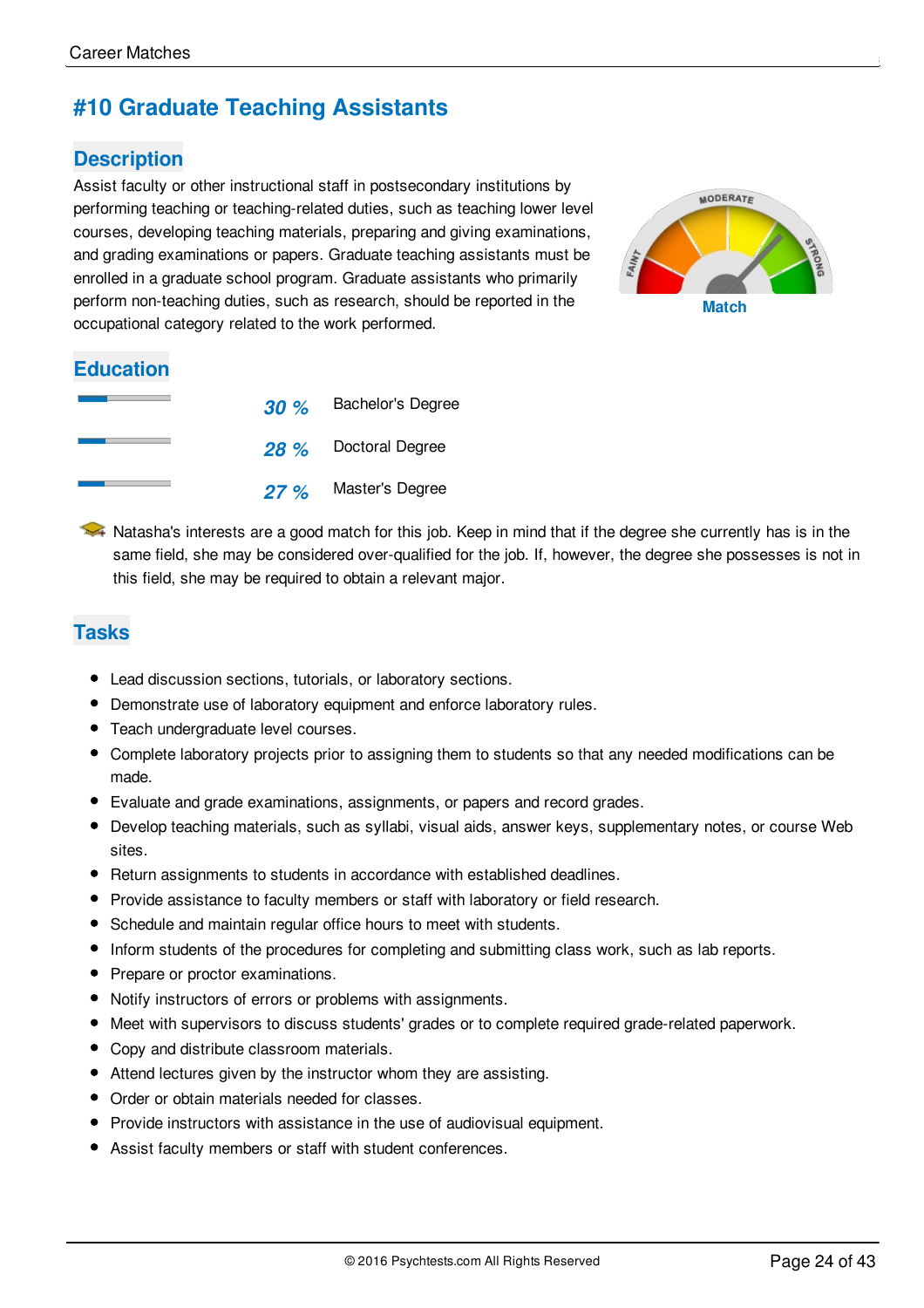## **Knowledge & Subjects**

- Education and Training
- **•** English Language
- Computers and Electronics
- Customer and Personal Service
- Psychology
- Mathematics
- Sociology and Anthropology
- Communications and Media
- Philosophy and Theology

## **Related Careers**

11-9199.01 Regulatory Affairs Managers 13-1031.01 Claims Examiners, Property and Casualty Insurance 13-1071.00 Human Resources Specialists 13-1141.00 Compensation, Benefits, and Job Analysis Specialists 13-1151.00 Training and Development Specialists 13-2052.00 Personal Financial Advisors 13-2053.00 Insurance Underwriters 19-4061.01 City and Regional Planning Aides 25-4011.00 Archivists

## **Wages & Employment Trends**

\* Disclaimer: The following data applies only to the US nationally, and will be different for other countries.

Median wages (2011) \$31,230.00 US annual Employment (2010) 110,130 Projected growth (2010-2020) N/A; check o\*Net for updated info: <http://www.onetonline.org/link/summary/25-1191.00> Top industries (2011) Educational Services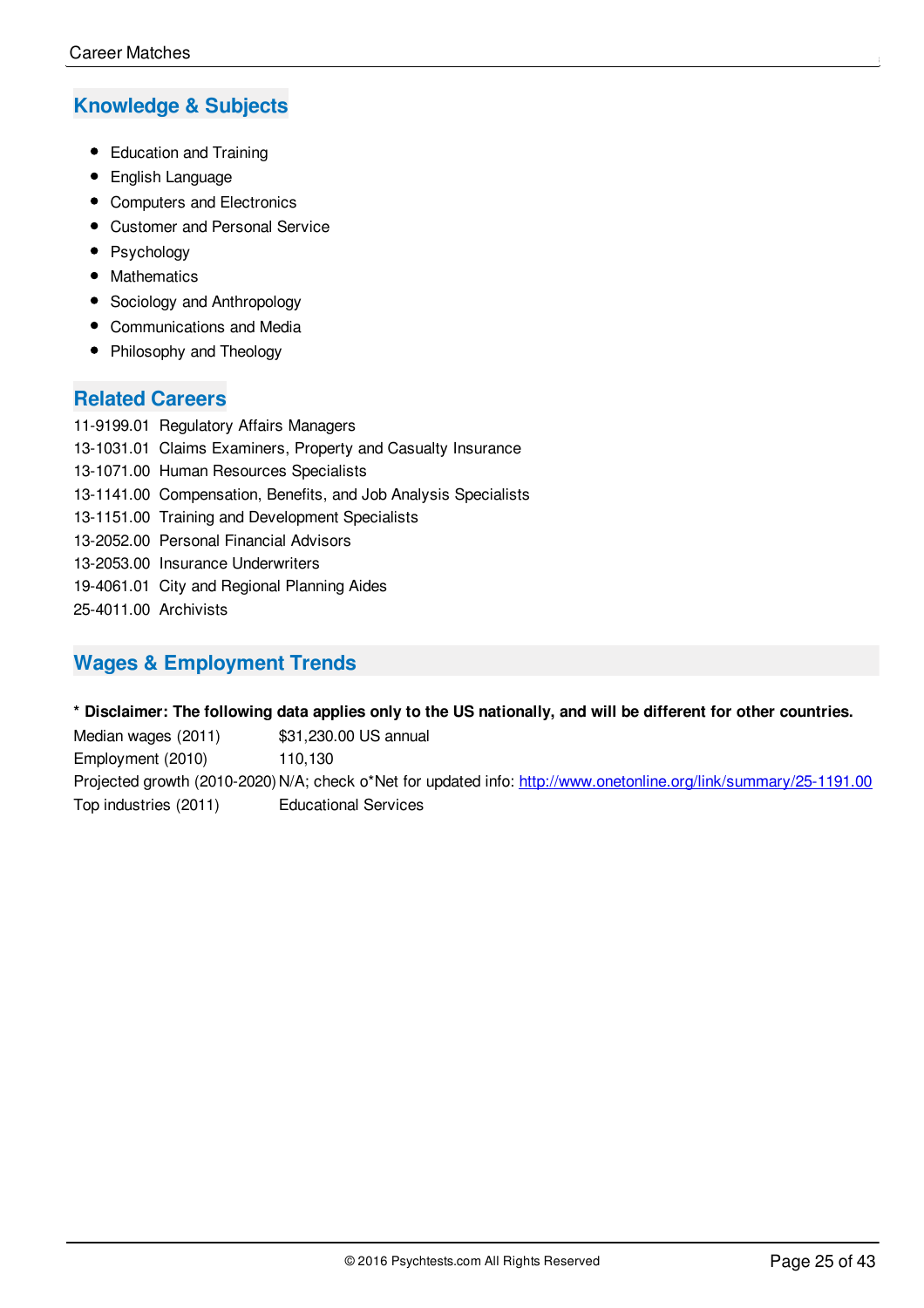# **Additional matches**

## **#11 Mental Health Counselors**

Counsel with emphasis on prevention. Work with individuals and groups to promote optimum mental and emotional health. May help individuals deal with issues associated with addictions and substance abuse; family, parenting, and marital problems; stress management; self-esteem; and aging.

More info: <http://www.onetonline.org/link/summary/21-1014.00> **Match**

## **#12 Directors, Religious Activities and Education**

Plan, direct, or coordinate programs designed to promote the religious education or activities of a denominational group. May provide counseling and guidance relative to marital, health, financial, and religious problems.

More info: <http://www.onetonline.org/link/summary/21-2021.00>

## **#13 Educational, Guidance, School, and Vocational Counselors**

Counsel individuals and provide group educational and vocational guidance services.

More info: <http://www.onetonline.org/link/summary/21-1012.00>

## **#14 Marriage and Family Therapists**

Diagnose and treat mental and emotional disorders, whether cognitive, affective, or behavioral, within the context of marriage and family systems. Apply psychotherapeutic and family systems theories and techniques in the delivery of services to individuals, couples, and families for the purpose of treating such diagnosed nervous and mental disorders.

More info: <http://www.onetonline.org/link/summary/21-1013.00>







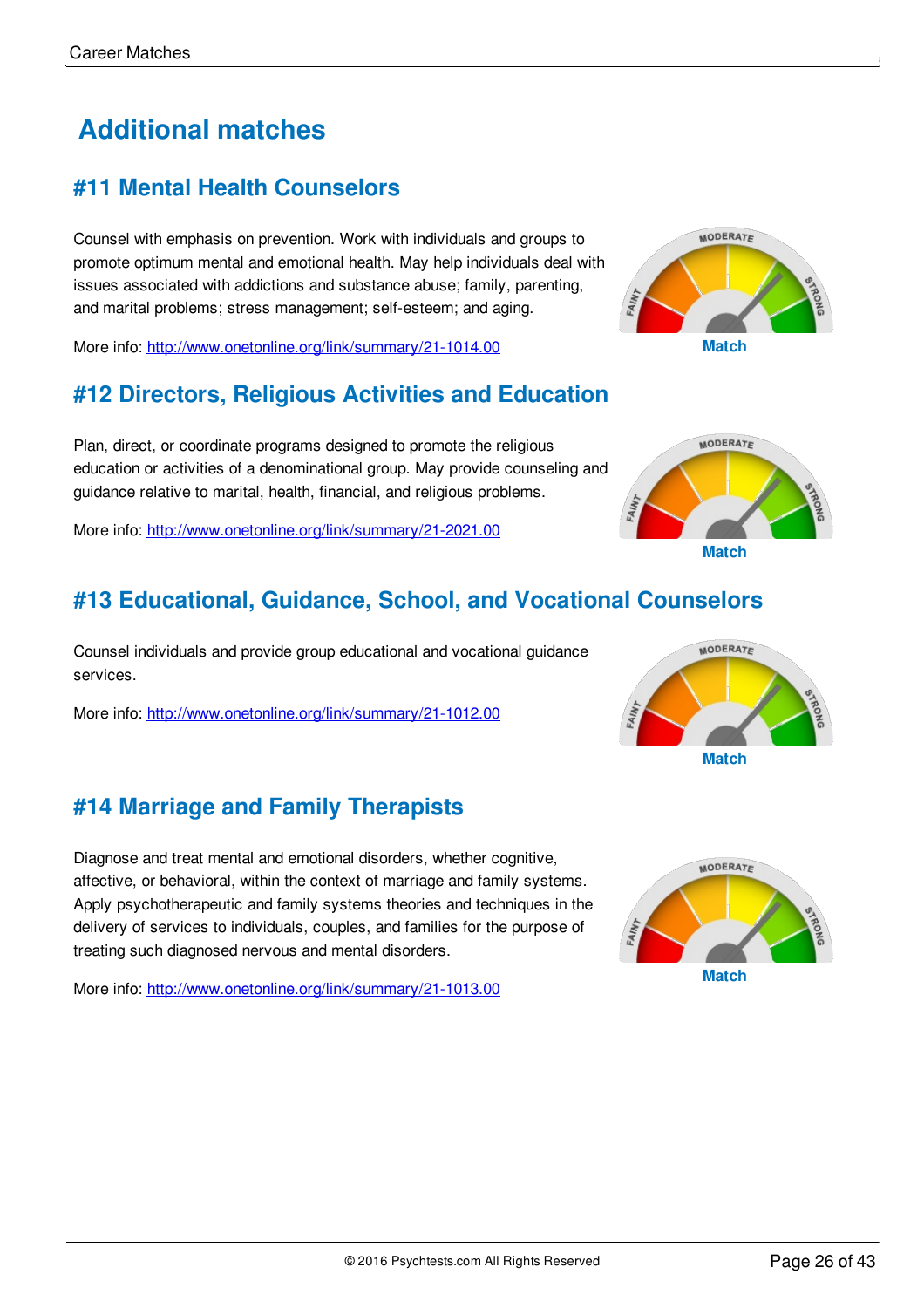## **#15 Healthcare Social Workers**

Provide individuals, families, and groups with the psychosocial support needed to cope with chronic, acute, or terminal illnesses. Services include advising family care givers, providing patient education and counseling, and making referrals for other services. May also provide care and case management or interventions designed to promote health, prevent disease, and address barriers to access to healthcare.

More info: <http://www.onetonline.org/link/summary/21-1022.00>

## **#16 Molecular and Cellular Biologists**

Research and study cellular molecules and organelles to understand cell function and organization.

More info: <http://www.onetonline.org/link/summary/19-1029.02>

## **#17 Speech-Language Pathologists**

Assess and treat persons with speech, language, voice, and fluency disorders. May select alternative communication systems and teach their use. May perform research related to speech and language problems.

More info: <http://www.onetonline.org/link/summary/29-1127.00>

# **Match**

**MODERATE** 





# **#18 Adult Basic and Secondary Education and Literacy Teachers and Instructors**

Teach or instruct out-of-school youths and adults in remedial education classes, preparatory classes for the General Educational Development test, literacy, or English as a Second Language. Teaching may or may not take place in a traditional educational institution.

More info: <http://www.onetonline.org/link/summary/25-3011.00> **Match**

## **#19 Microbiologists**

Investigate the growth, structure, development, and other characteristics of microscopic organisms, such as bacteria, algae, or fungi. Includes medical microbiologists who study the relationship between organisms and disease or the effects of antibiotics on microorganisms.

More info: <http://www.onetonline.org/link/summary/19-1022.00> **Match**



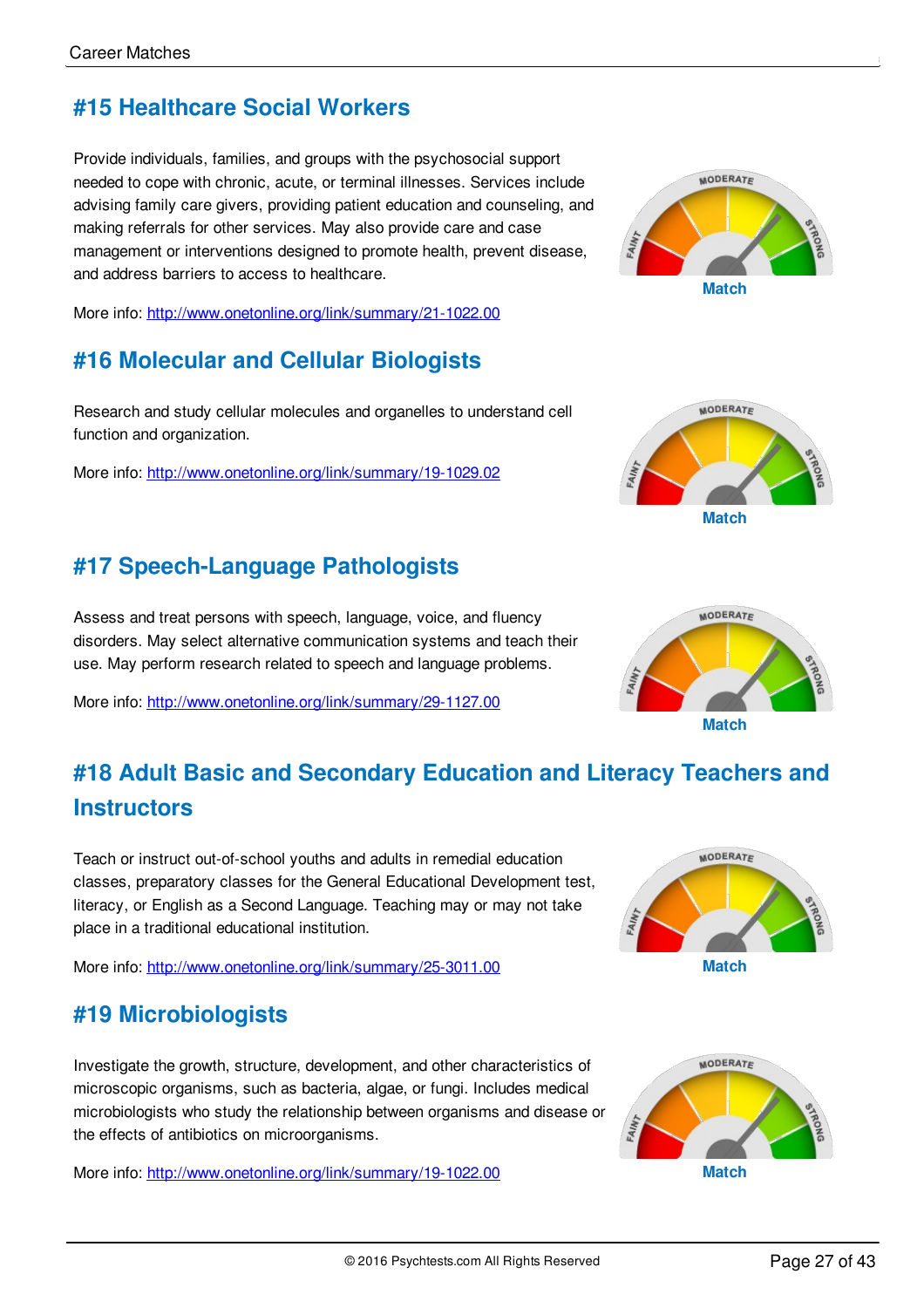## **#20 Health Educators**

Provide and manage health education programs that help individuals, families, and their communities maximize and maintain healthy lifestyles. Collect and analyze data to identify community needs prior to planning, implementing, monitoring, and evaluating programs designed to encourage healthy lifestyles, policies, and environments. May serve as a resource to assist individuals, other healthcare workers, or the community, and may administer fiscal resources for health education programs.

More info: <http://www.onetonline.org/link/summary/21-1091.00>

## **#21 Biochemists and Biophysicists**

Study the chemical composition or physical principles of living cells and organisms, their electrical and mechanical energy, and related phenomena. May conduct research to further understanding of the complex chemical combinations and reactions involved in metabolism, reproduction, growth, and heredity. May determine the effects of foods, drugs, serums, hormones, and other substances on tissues and vital processes of living organisms.

More info: <http://www.onetonline.org/link/summary/19-1021.00>

## **#22 Soil and Plant Scientists**

Conduct research in breeding, physiology, production, yield, and management of crops and agricultural plants or trees, shrubs, and nursery stock, their growth in soils, and control of pests; or study the chemical, physical, biological, and mineralogical composition of soils as they relate to plant or crop growth. May classify and map soils and investigate effects of alternative practices on soil and crop productivity.

More info: <http://www.onetonline.org/link/summary/19-1013.00>

## **#23 Farm and Home Management Advisors**

Advise, instruct, and assist individuals and families engaged in agriculture, agricultural-related processes, or home economics activities. Demonstrate procedures and apply research findings to solve problems; and instruct and train in product development, sales, and the use of machinery and equipment to promote general welfare. Includes county agricultural agents, feed and farm management advisors, home economists, and extension service advisors.

More info: <http://www.onetonline.org/link/summary/25-9021.00>











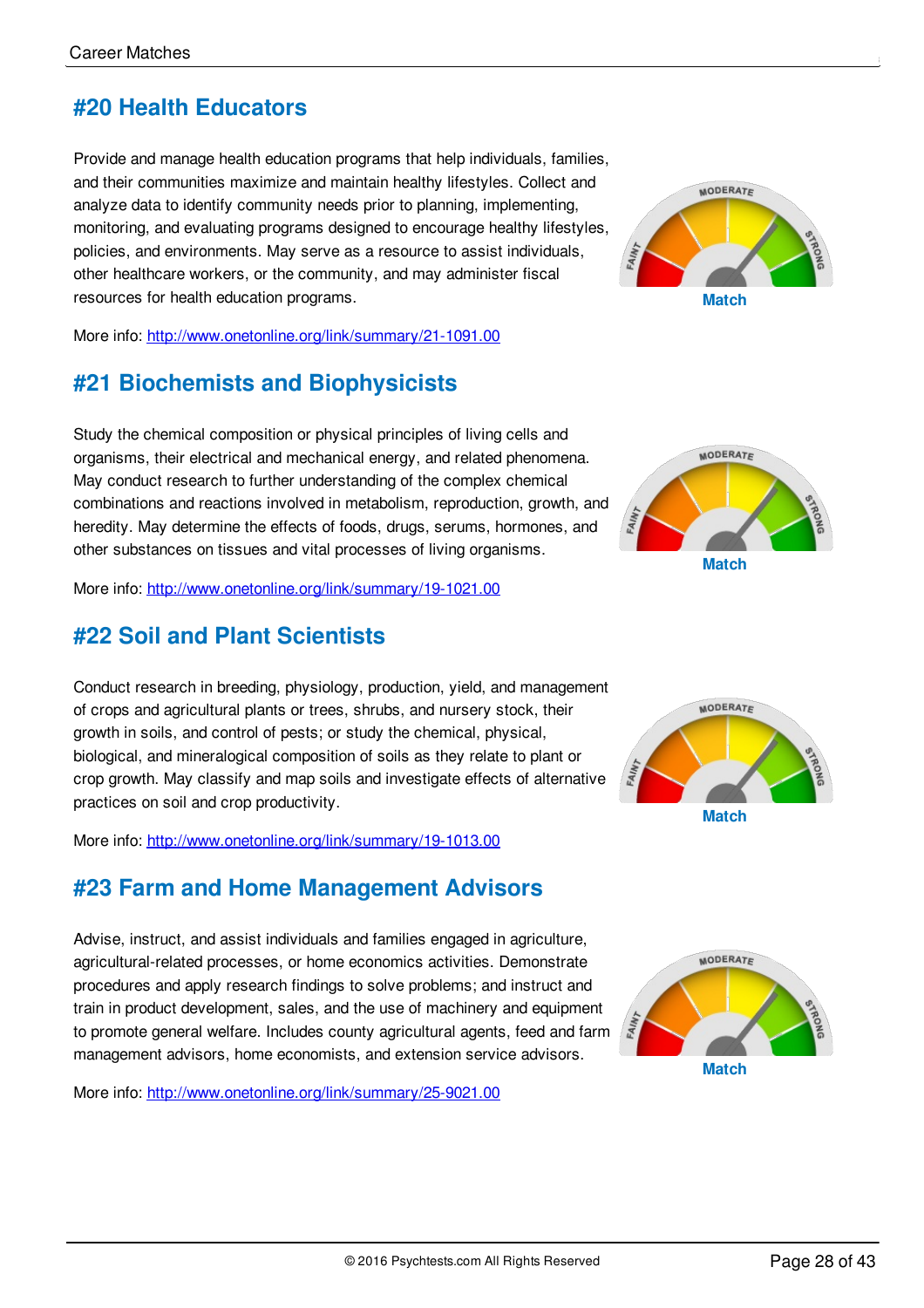## **#24 Instructional Coordinators**

Develop instructional material, coordinate educational content, and incorporate current technology in specialized fields that provide guidelines to educators and instructors for developing curricula and conducting courses. Includes educational consultants and specialists, and instructional material directors.

More info: <http://www.onetonline.org/link/summary/25-9031.00>

## **#25 Special Education Teachers, Middle School**

Teach middle school subjects to educationally and physically handicapped students. Includes teachers who specialize and work with audibly and visually handicapped students and those who teach basic academic and life processes skills to the mentally impaired.

More info: <http://www.onetonline.org/link/summary/25-2053.00> **Match**

## **#26 Biologists**

Research or study basic principles of plant and animal life, such as origin, relationship, development, anatomy, and functions.

More info: <http://www.onetonline.org/link/summary/19-1020.01>







**#27 Low Vision Therapists, Orientation and Mobility Specialists, and Vision Rehabilitation Therapists**

Provide therapy to patients with visual impairments to improve their functioning in daily life activities. May train patients in activities such as computer use, communication skills, or home management skills.

More info: <http://www.onetonline.org/link/summary/29-1122.01>

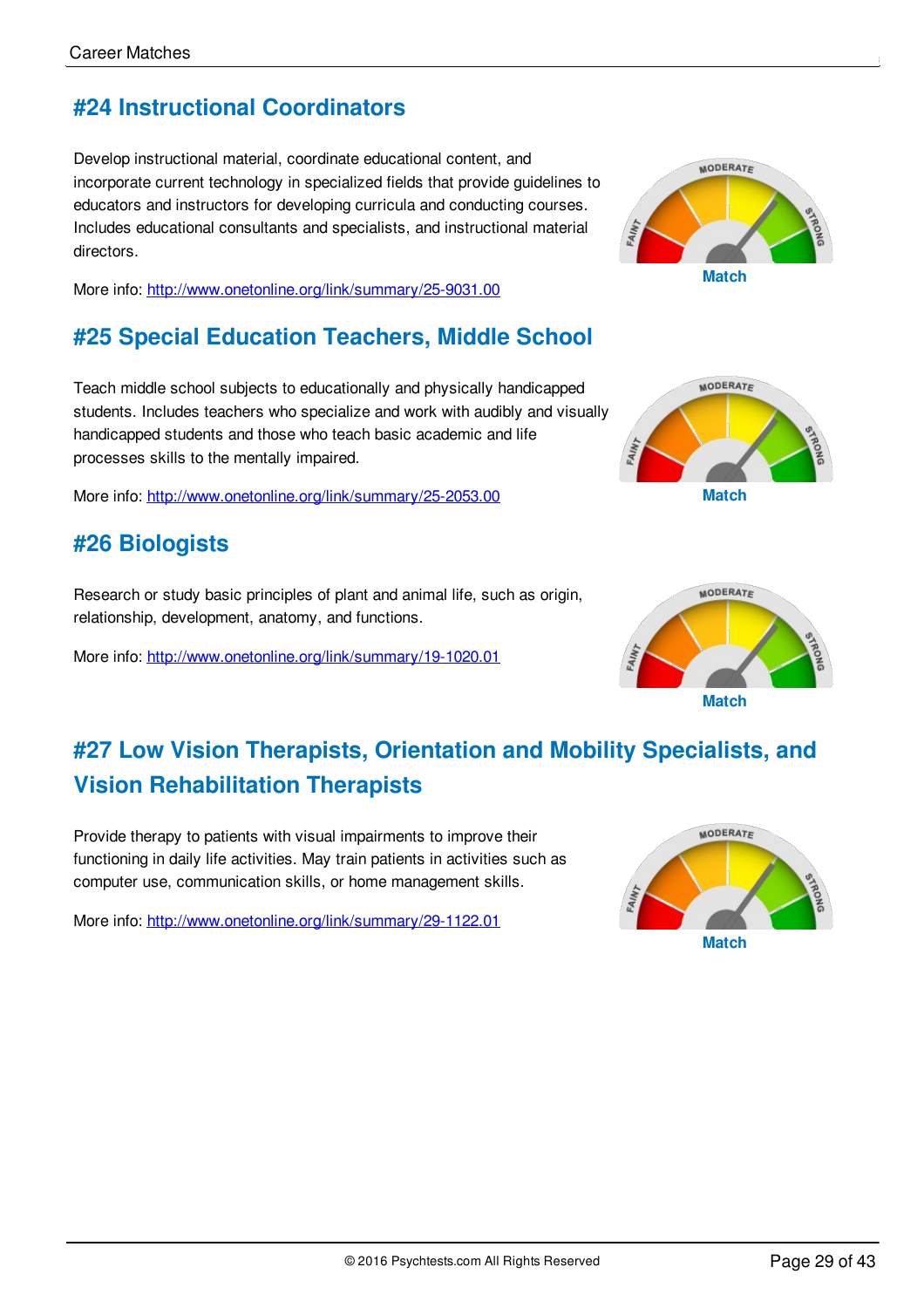## **#28 Librarians**

Administer libraries and perform related library services. Work in a variety of settings, including public libraries, educational institutions, museums, corporations, government agencies, law firms, non-profit organizations, and healthcare providers. Tasks may include selecting, acquiring, cataloguing, classifying, circulating, and maintaining library materials; and furnishing reference, bibliographical, and readers' advisory services. May perform indepth, strategic research, and synthesize, analyze, edit, and filter information. May set up or work with databases and information systems to catalogue and access information.



More info: <http://www.onetonline.org/link/summary/25-4021.00>

## **#29 Speech-Language Pathology Assistants**

Assist speech-language pathologists in the assessment and treatment of speech, language, voice, and fluency disorders. Implement speech and language programs or activities as planned and directed by speech-language pathologists. Monitor the use of alternative communication devices and systems.

More info: <http://www.onetonline.org/link/summary/31-9099.01>

## **#30 Computer and Information Research Scientists**

Conduct research into fundamental computer and information science as theorists, designers, or inventors. Develop solutions to problems in the field of computer hardware and software.

More info: <http://www.onetonline.org/link/summary/15-1111.00>



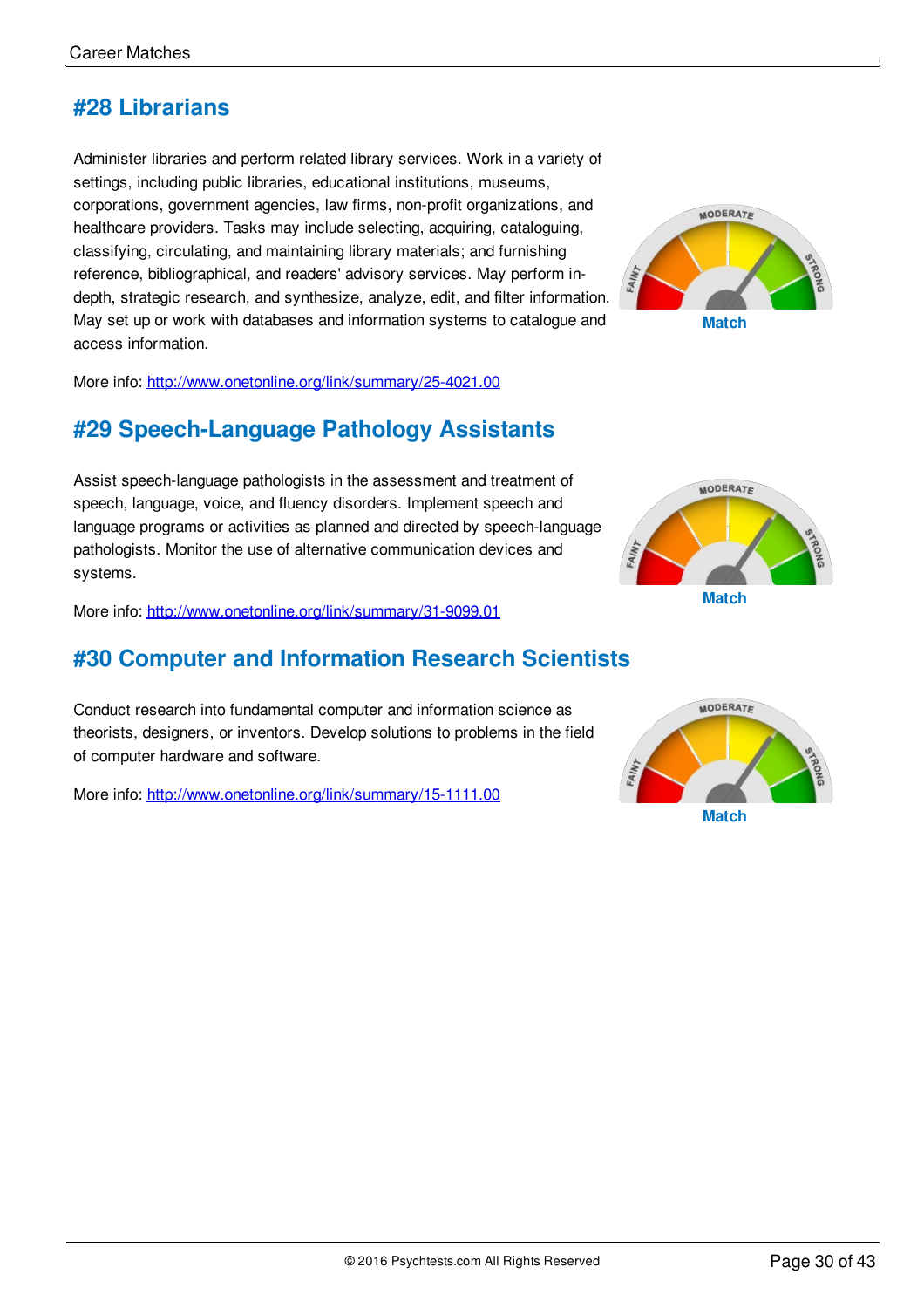# <span id="page-31-0"></span>**[Details](#page-1-4)**

In this section, you will find detailed information about Natasha's career interests, intelligence types, values, and work styles.

## **Career Interests**

Below are Natasha's results on the Career Interests. Her career interests are the type of tasks that she would enjoy doing on daily basis or, to put it more broadly, the general "theme" of a typical work day. These interests are known as the "Holland Codes".

## **Primary Interest**

## **Creative and/or Artistic**

Those with a Creative and/or Artistic personality are considered the "creators". These are people who are constantly coming up with new ideas, and prefer projects that are unstructured and where they can express themselves creatively. Artists prefer to throw the proverbial rule book out and tackle tasks in their own way.

#### **Typical Characteristics:**

- Innovative
- **•** Unconventional
- Unsystematic
- Idealistic
- Emotional
- Expressive

## **Secondary Interest**

#### **Social**

Those with a Social personality are considered the "helpers". These are people who find great joy and pride working with and assisting others, and prefer activities and tasks that involve social contact. As people-persons, they seem to have an uncanny knack for connecting with others, networking, and understanding human nature.

#### **Typical Characteristics:**

- Friendly
- Nurturing  $\bullet$
- Patient  $\bullet$
- Sociable
- Empathetic
- Cooperative

## **Influencing Interests**

## **Investigative**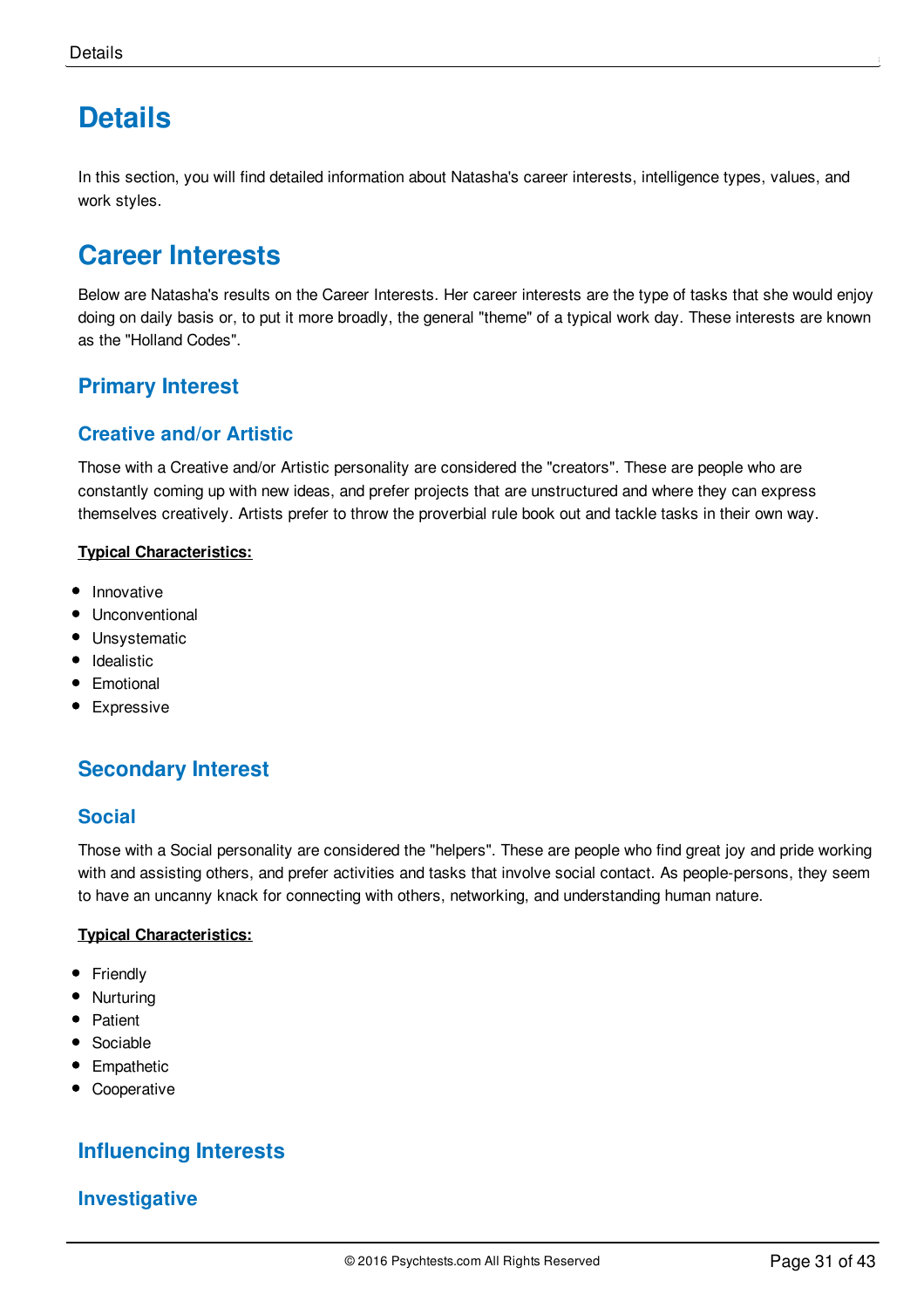Those with an Investigative personality are considered the "thinkers". These are people who enjoy solving problems, analyzing information, exploring, and conducting experiments. They thrive on mind-boggling, complex challenges and putting their intellectual skills to the test. Investigators are on a constant learning curve, continuously adding to their well of knowledge.

#### **Typical Characteristics:**

- Inquisitive
- $\bullet$ Analytical
- Observant
- Logical
- $\bullet$ Intellectual
- **Meticulous**

## **Enterprising**

Those with an Enterprising personality are considered the "persuaders". These are people who enjoy working with others, but more so in the form of leading. They are more likely to be the ones taking charge and making the decisions, and enjoy the power and status that comes with this. Chances are that running a company will be among the list of their many goals.

#### **Typical Characteristics:**

- Persuasive
- Assertive
- Charismatic
- Ambitious
- Confident
- Driven

#### **Realistic**

Those with a Realistic personality are considered the "doers". These are people who prefer hands-on, physical tasks like working with their hands, machinery, being in the outdoors, or working with animals. They're the ones fixing, building, or creating something by the sweat of their brow, and enjoy putting their bodies to work.

#### **Typical Characteristics:**

- Practical
- Down-to-earth
- Independent
- Systematic
- Perseverant
- Physically oriented

#### **Conventional**

Those with a Conventional personality are considered the "organizers". These are people who thrive on structure, and can create order out of chaos. Organizers tackle everything in life in a step-by-step manner, and tend to be masters at tasks that require an eye for detail and absolute precision.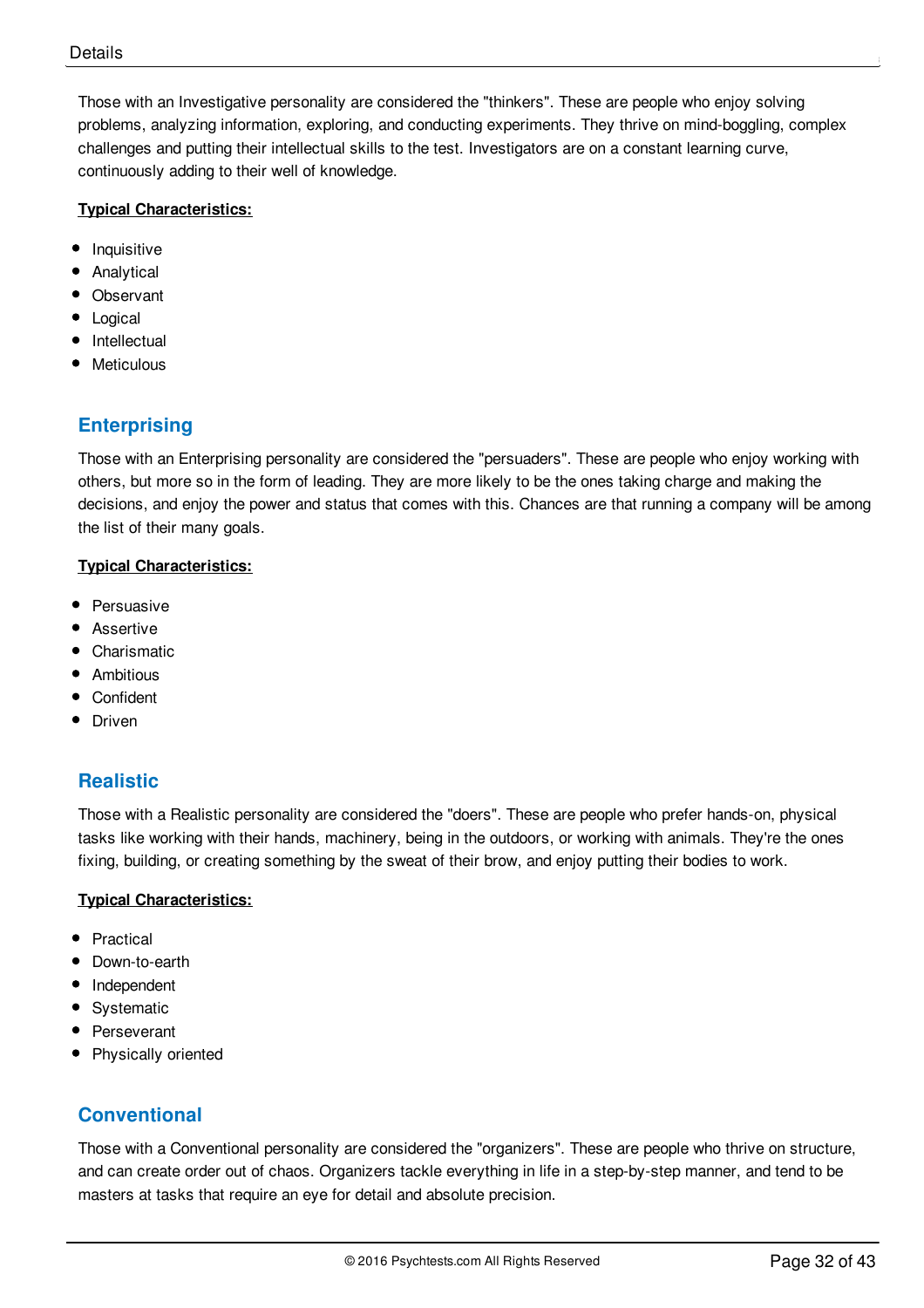#### **Typical Characteristics:**

- Methodical
- Conscientious
- Detail-oriented
- Efficient
- Conforming
- Persistent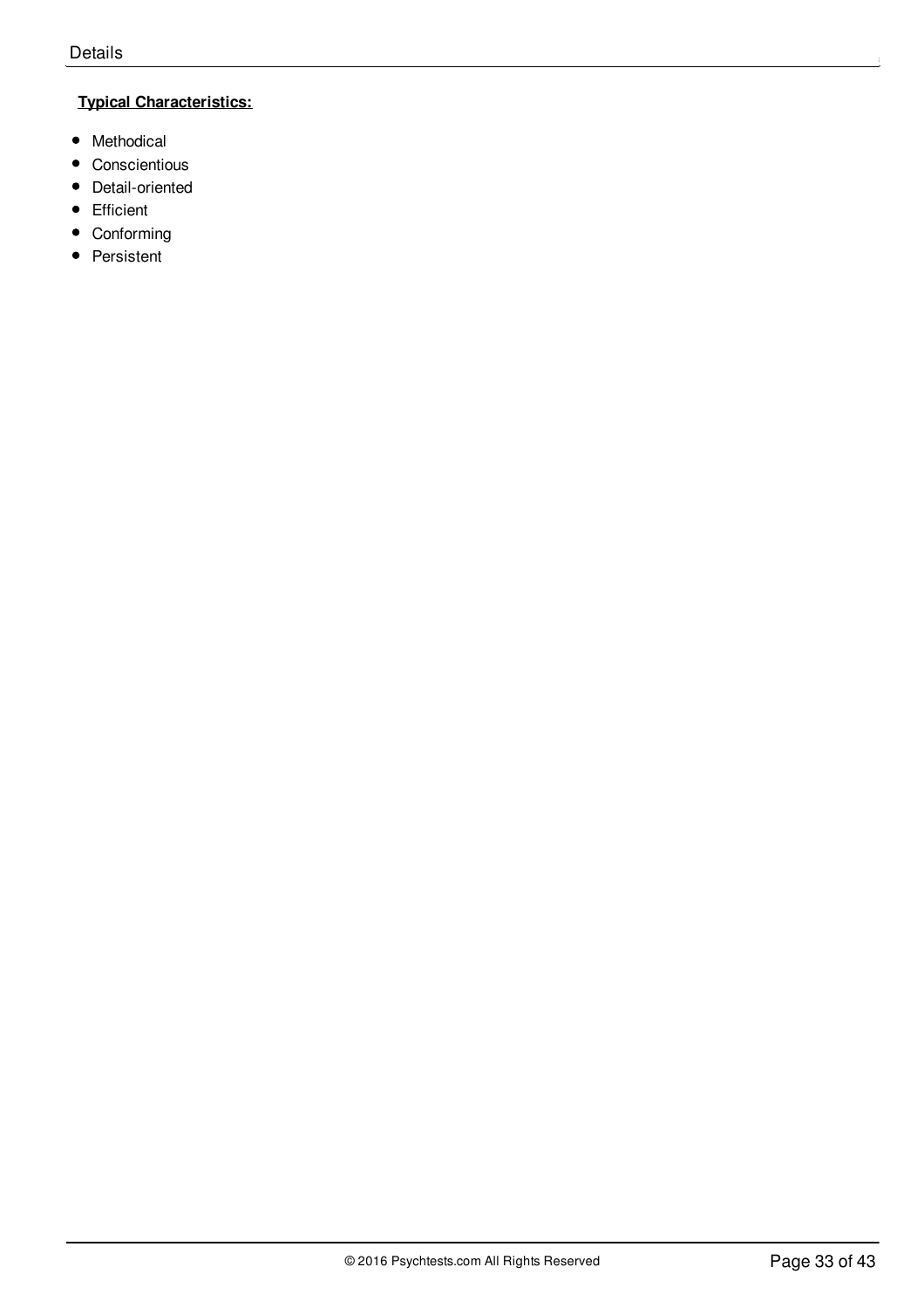# **Intelligence Types**

Below are Natasha's results on the Intelligence Types section. When investigating different jobs, she should consider the benefit of focusing on those that take advantage of her strengths. Evidently, she is more likely to excel in a career in which the type of intelligence she possesses is an advantage.

## **Primary Intelligence Type**

#### **Intrapersonal**

Intrapersonal intelligence is the capacity to detect and discern among one's own feelings (self-knowledge) and the ability to use that knowledge for personal understanding. Individuals with this kind of intelligence are able to construct an accurate perception of themselves and use such knowledge in planning and directing their life. This is the essentially private intelligence that does not need the interaction of others to realize its aspirations and goals. People with this intelligence have a strong sense of their own independent worth and exhibit certain intuitive skills. This deep sense of self-reliance means that they do especially well on their own and are self-starters who learn best when left to their own devices.

#### **Common capacities and strengths, or interests:**

- Strong-willed and independent
- Lean towards being a loner (introspective)
- Higher-order thinking and reasoning
- High level of concentration/focus; self-motivated
- Rich inner life
- Good intuition
- Choose projects with personal meaning/importance.
- Working alone
- Learning about yourself
- Reflection
- Independent activities
- Psychology, philosophy, theology
- Complex ideas and problems, critical analysis, deconstructing arguments

## **Secondary Intelligence Type**

#### **Existential**

Existential intelligence refers to the ability to master a set of diffuse and abstract theories about life and existence. People with this intelligence type are able to situate themselves within the time and space of the universe - they enjoy pondering the significance of life, the meaning of death and the experience of love. This intelligence includes people who are able to connect the dots to reveal a bigger picture. Some people with this intelligence may be gifted with psychic ability.

**Common capacities and strengths, or interests: Famous people with Existential Intelligence:**

- **Famous people with Intrapersonal Intelligence:**
- Sigmund Freud (psychologist)
- Confucius (Chinese philosopher)
- **•** Emily Dickinson (poet)
- Helen Keller (author and humanitarian)
- Aristotle (Greek philosopher)
- Eleanor Roosevelt (politician, activist, author)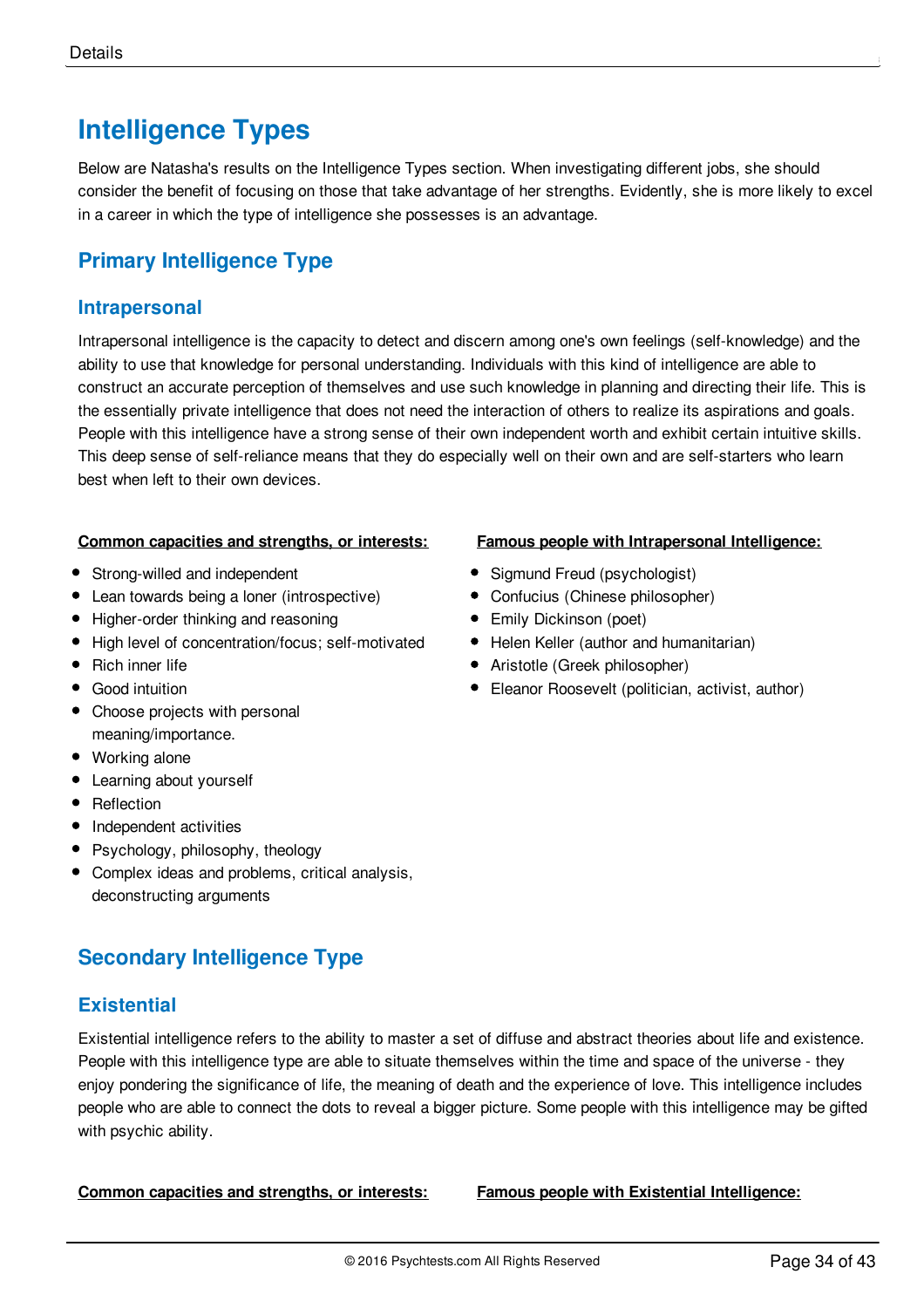#### D etails details and the contract of the contract of the contract of the contract of the contract of the contract of the contract of the contract of the contract of the contract of the contract of the contract of the contract of th

- Meditation
- Spiritualism
- **Metaphysics**
- Awareness of, and deep connection to, the universe
- Fine-tuned intuition

## **Influencing Intelligence Types**

## **Linguistic**

Individuals with linguistic intelligence have a highly developed capacity to use words effectively in writing or in speech, as well as the ability to persuade, remember information, and explain. They possess excellent writing skills, are good at expressing themselves, and may have a knack for learning languages. They understand things best when they are put into words, and probably read more than most people. At a young age, they probably picked up vocabulary quickly and learned to read quite easily.

#### **Common capacities and strengths, or interests:**

- Advanced vocabulary
- Writing
- Spelling
- Playing with words
- Public speaking, Journalism
- Convincing others
- Teaching, explaining
- Debating
- Languages
- Good memory for quotes, people's names, etc.
- Telling jokes and stories
- Reading, story-telling
- Word games, puns
- Crossword puzzles or games such as Scrabble ®

#### **Interpersonal**

Interpersonal intelligence is the capacity to understand and interact effectively with others. This intelligence involves the ability to discern the moods, temperaments, dispositions, motivations, and desires of other people and respond appropriately. This is the "people-person" intelligence. It involves skills such as effective communication, working together with others towards a common goal, and noticing distinctions among individuals. People with this intelligence tend to have a talent for interpreting and understanding the feelings of others. They learn best when involved in team activities and cooperative ventures.

#### **Common capacities and strengths, or interests:**

- Extroverted, cooperative
- Sought out by others for advice and counseling
- Good communication and social skills

#### **Famous people with Linguistic Intelligence:**

- William Shakespeare (playwright)
- **•** Barbara Walters (broadcast journalist)
- Martin Luther King Jr. (activist, clergyman)
- Robert Frost (poet)
- Jerry Seinfeld (actor, comedian)
- Abraham Lincoln (16th President of the United States)

#### **Famous people with Interpersonal Intelligence:**

- Oprah Winfrey (talk show host, actress, entrepreneur)
- Winston Churchill (politician, writer, historian)
- Florence Nightingale (nurse and health-care reformer)

# Dalai Lama (spiritual leader of the Tibetan people)

Jean-Paul Sartre (existentialist philosopher, writer) Mahatma Gandhi (spiritual/political leader)

• Buddha (teacher and founder of Buddhism)

• Fred Alan Wolf (physicist, writer)

• Socrates (philosopher)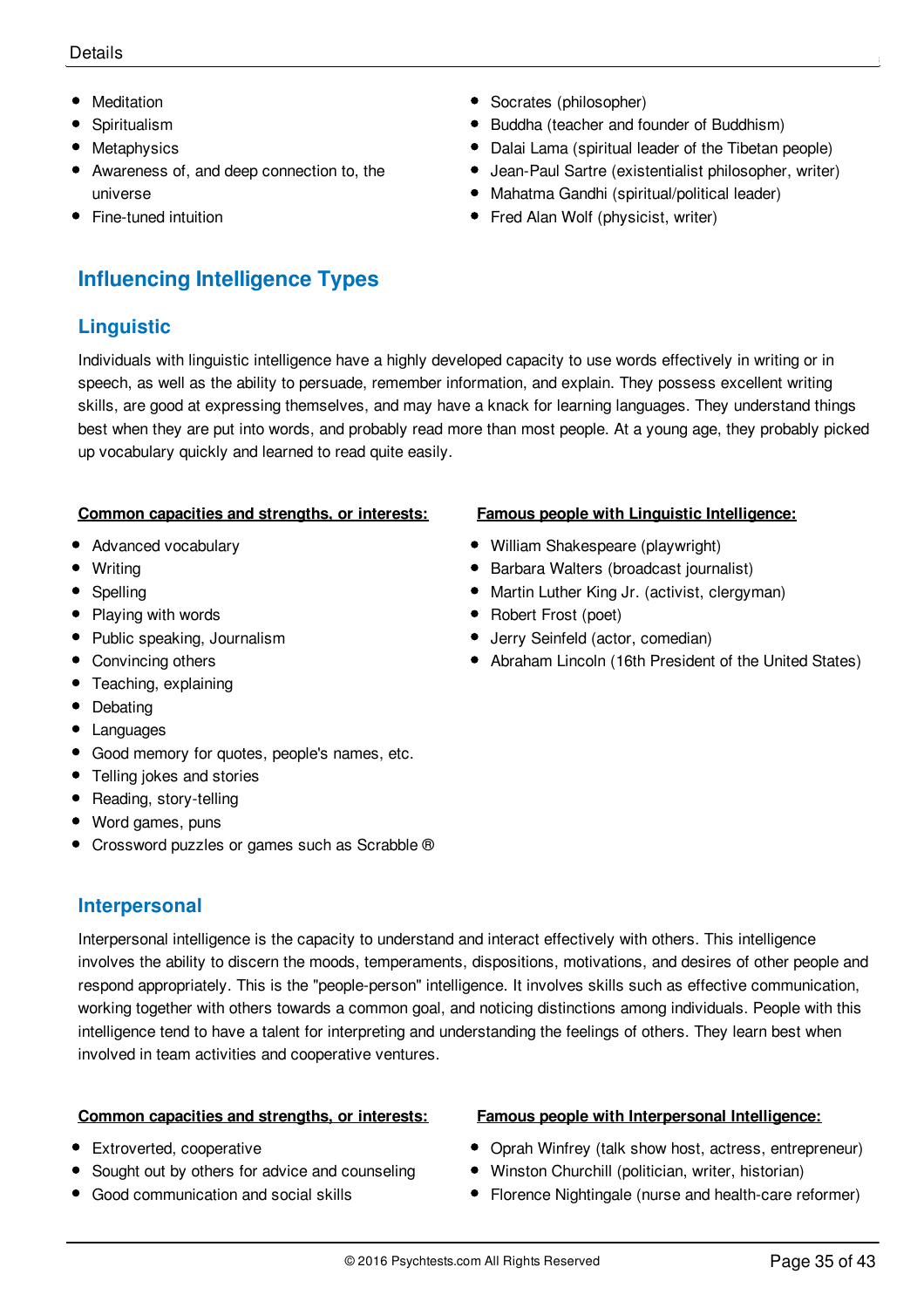- Empathy/sensitivity to others' feelings, moods, motivations (social insight)
- Leadership ability
- Negotiating skills
- Socializing
- Group activities, brainstorming
- Social sciences, teaching, training, coaching, politics, social work
- Talking over problems with someone else rather than alone

## **Logical**

Individuals with logical intelligence tend to possess excellent reasoning skills. They can easily recognize and solve problems using logical patterns to categorize, infer, make generalizations, and test hypotheses. This intelligence is most often associated with scientific thinking. People with this intelligence type enjoy playing with abstract and logical ideas. They learn best by approaching each problem as a puzzle to be solved.

#### **Common capacities and strengths, or interests:**

- Good sense of cause and effect
- Abstract pattern recognition; symbolic thought
- Inductive reasoning, deductive reasoning, sequential reasoning
- Finding relationships and connections
- Scientific reasoning; proposing and testing hypotheses
- Logical thinking
- Deciphering codes, solving mysteries, strategy games
- Problem-solving
- Keeping things in order
- Curious about how things work
- Logic puzzles, games of strategy (e.g. chess)
- Solving scientific/technological problems
- IT-related stuff, science

#### **Naturalistic**

Naturalistic intelligence refers to a deep and extensive understanding of the natural world. With their keen observational skills and classification abilities, people with this intelligence can easily identify and categorize various types of plants and animals. They enjoy exploring the outdoors. Individuals with "nature smarts" are very perceptive to changes in their environment, and often have a deep connection to all living things.

#### **Common capacities and strengths, or interests:**

• Classification abilities; ability to discriminate among plants and animals, and even non-living

#### • Erich Fromm (Sociologist)

- **John F. Kennedy (politician)**
- Mother Teresa (humanitarian)

- **Famous people with Logical Intelligence:**
- Albert Einstein (physicist)
- Bill Gates (computer tycoon)
- Mae Jamison (female astronaut, chemical engineer, and medical doctor)
- Galileo Galilei (physicist, astronomer)
- Thomas Edison (inventor)
- Sherlock Holmes (famous detective character created by Sir Arthur Conan Doyle)

#### **Famous people with Naturalistic Intelligence:**

- Charles Darwin (British naturalist)
- Jane Goodale (anthropologist)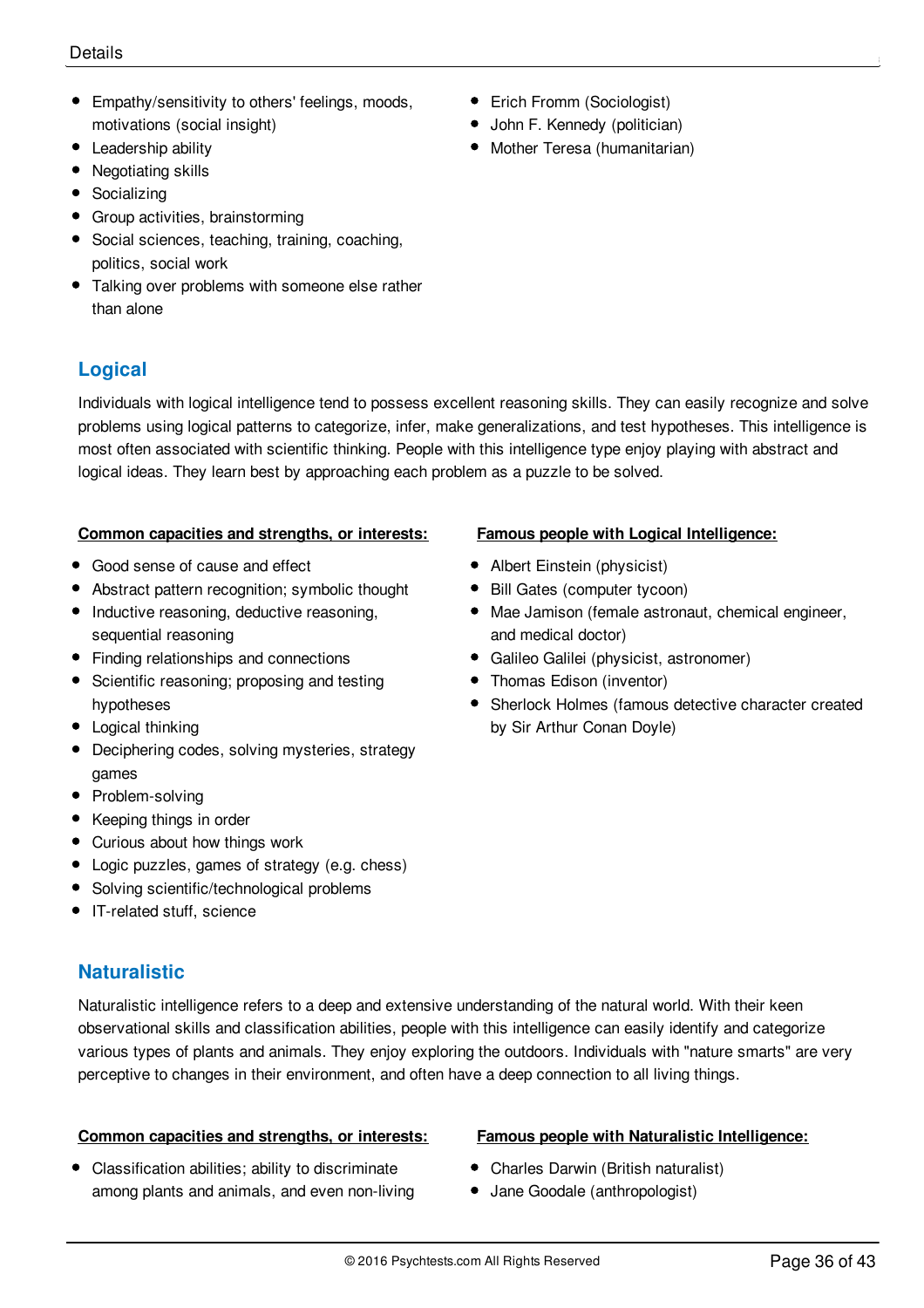objects

- Keen observational skills
- Attuned to nature; sensitivity to features of the natural world (clouds, rock configuration)
- Affinity for animals
- Activities outdoors (e.g. camping, gardening, scuba diving, etc.)
- Collecting and studying various aspects of nature
- Books, TV shows, and magazines related to the natural world
- Environmental sciences, agriculture, geology, mineralogy, meteorology, astronomy, zoology, oceanography, botany

## **Bodily-Kinesthetic**

- Jacques Cousteau (oceanographer and environmentalist)
- **Gregor Mendel (biologist)**
- John Muir (writer, naturalist, conservationist)
- Rachel Carson (biologist and ecologist)

An individual with bodily-kinesthetic intelligence possesses exceptional coordination and motor skills, and/or tends to learn best through "hands on" type of activities. Body-kinesthetic intelligence is awakened through physical movement or tactile manipulation as in the area of sports, dance, and physical exercise, or sculpting and carpentry. People with this type of intelligence express themselves through their body, whether it's in the form of interpretive dance, drama, or building things. They tend to have very good motor-coordination, and excel in sports and/or crafts like carpentry or pottery.

#### **Common capacities and strengths, or interests:**

- Athletic pursuits
- Performing arts (dancing, acting, music)
- Trades, manual labor, using tools
- Protective services (police, fire fighters, soldiers)
- Medical services (surgeons, doctors, lab workers)
- Well-coordinated: good timing and control of "voluntary" movements and balance
- Mind/body connection; turning physical responses into reflexes (muscle memory)
- Inventive: creating things with hands; ability to handle objects skillfully
- Taking things apart and putting them back together
- Outdoor pursuits
- Martial Arts

#### **Famous people with Bodily-Kinesthetic Intelligence:**

- Mikhail Baryshnikov (dancer, choreographer, actor)
- Carlos Santana (musician)
- Bruce Lee (martial artist, actor)
- Wayne Gretzky (hockey player)
- Criss Angel (magician)
- John Heysham Gibbon (first doctor to do an open heart surgery)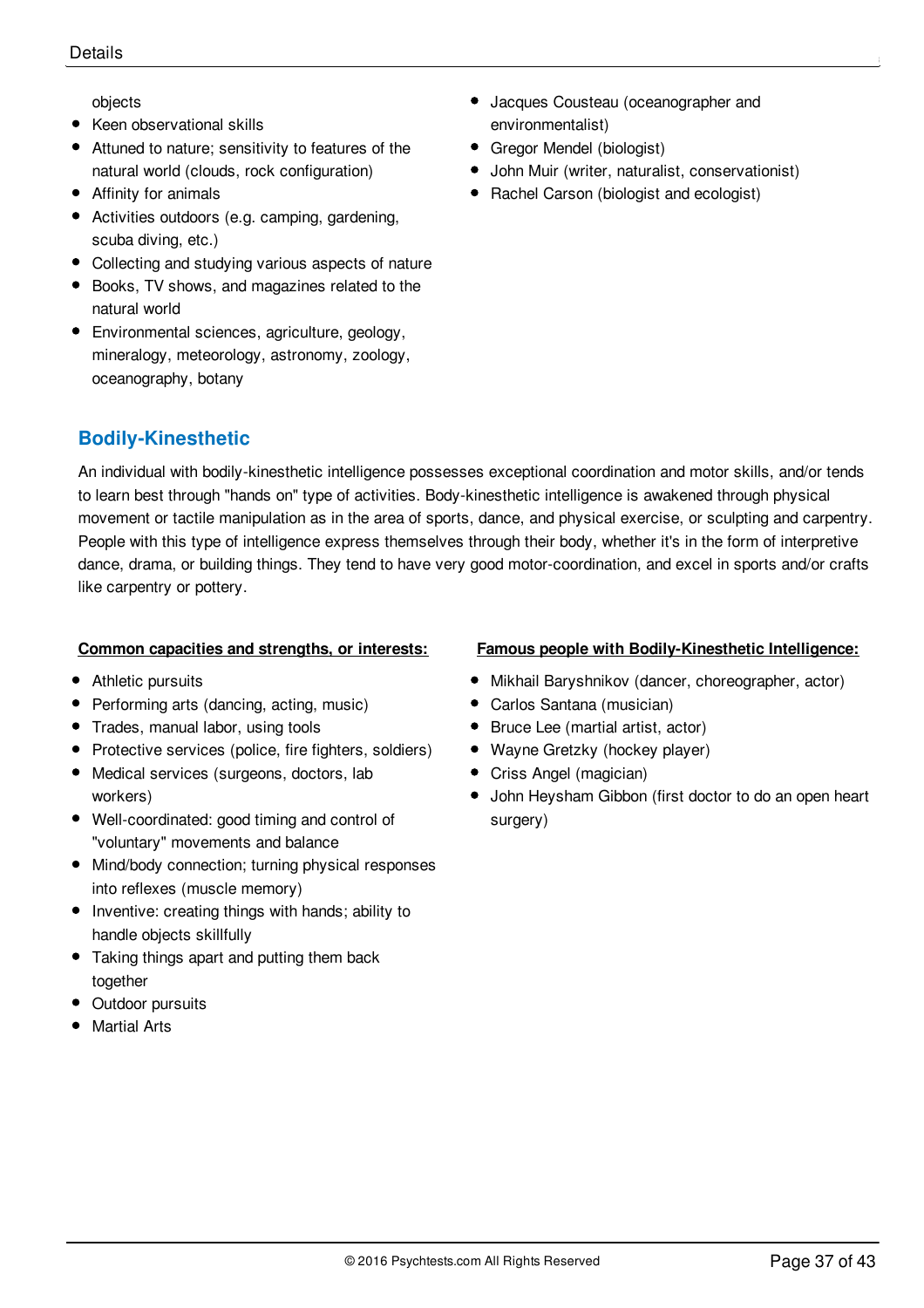# **Work Orientation**

Below are Natasha's results on the Work Orientation section. Her orientation forms the basis of her job preferences; in essence, it provides a general overview as to the type of career path that best suits her preferences and strengths.

## **The Entrepreneur**

This assessment identified that Natasha has the potential makings of an entrepreneur. Because of this, the careers that she has been matched with might be better used as recommendations for the type of work she might enjoy, rather than perfect matches. Although she didn't score at the highest level on this scale, she might have what it takes to carve out her own niche in the world and to start a business in the future. Entrepreneurs are special kind of people who have a special kind of job. In order to succeed as an entrepreneur, Natasha has to be skilled and talented in multiple disciplines and have the willingness to work long hours. In addition to needing people skills, business sense, a strong work ethic, and good ideas, entrepreneurs also must be willing to take calculated risks. Inherent in this risk-taking is the possibility of losing everything and having to start over again. On the flip side, entrepreneurs have the highest potential for earnings and monetary success.

Keep in mind that having some of the makings of an entrepreneur does not mean that Natasha is ready to drop everything and start up a business! There is no foolproof manual or supervisor to guide her progress and make decisions for her. She will need to learn as she goes, make mistakes, and learn from them. That being said, it's essential that she learn what it takes to start a business. There is no guarantee of success - regardless of the brilliance of the idea, the people she has working for her, or the strength of the market. The risk involved in starting a business is precisely what makes the thought of being an entrepreneur so terrifying to some, and so exciting to others.

In addition, simply having entrepreneurial potential does not mean that Natasha has to become one. There are many people happily employed by others who would make excellent entrepreneurs, but who choose not to take that path for any number of reasons. It is worth noting that being an entrepreneur does not have to be a full-time job there are ways Natasha can act as a mini-entrepreneur. One such example is people who are known as freelancers. Instead of starting a business around a product, freelancers are essentially their own business, their product either being their time, talents, ideas, or skills. If Natasha doesn't feel completely comfortable with the risk factors of entrepreneurism, or if she is not able to come up with a strong enough concept to create a business around, she can always choose to freelance her talents. Many people are employed part time and freelance their work part-time. There is no magic formula to going it alone; everyone has different security needs and different ideas of what makes them happy.

The following is a list of the pros and cons of working as an entrepreneur:

#### **Pros:**

- Freedom to make her own decisions
- Ability to make her own schedule
- Potential for great financial payoff
- A sense of ownership over her career
- A good outlet for personal creativity and ingenuity
- A good opportunity to dabble in a number of different aspects of business
- Working for herself rather than for an organization

#### **Cons:**

- Financially risky to start a business; many start-ups fail
- Having to endure hardship while in the initial, difficult start-up phase
- No source of steady income
- In some countries, she will have to pay for medical insurance if she is not employed
- Long hours and few vacations
- Uncertainty about the future
- Having to rely on herself there is no one else to take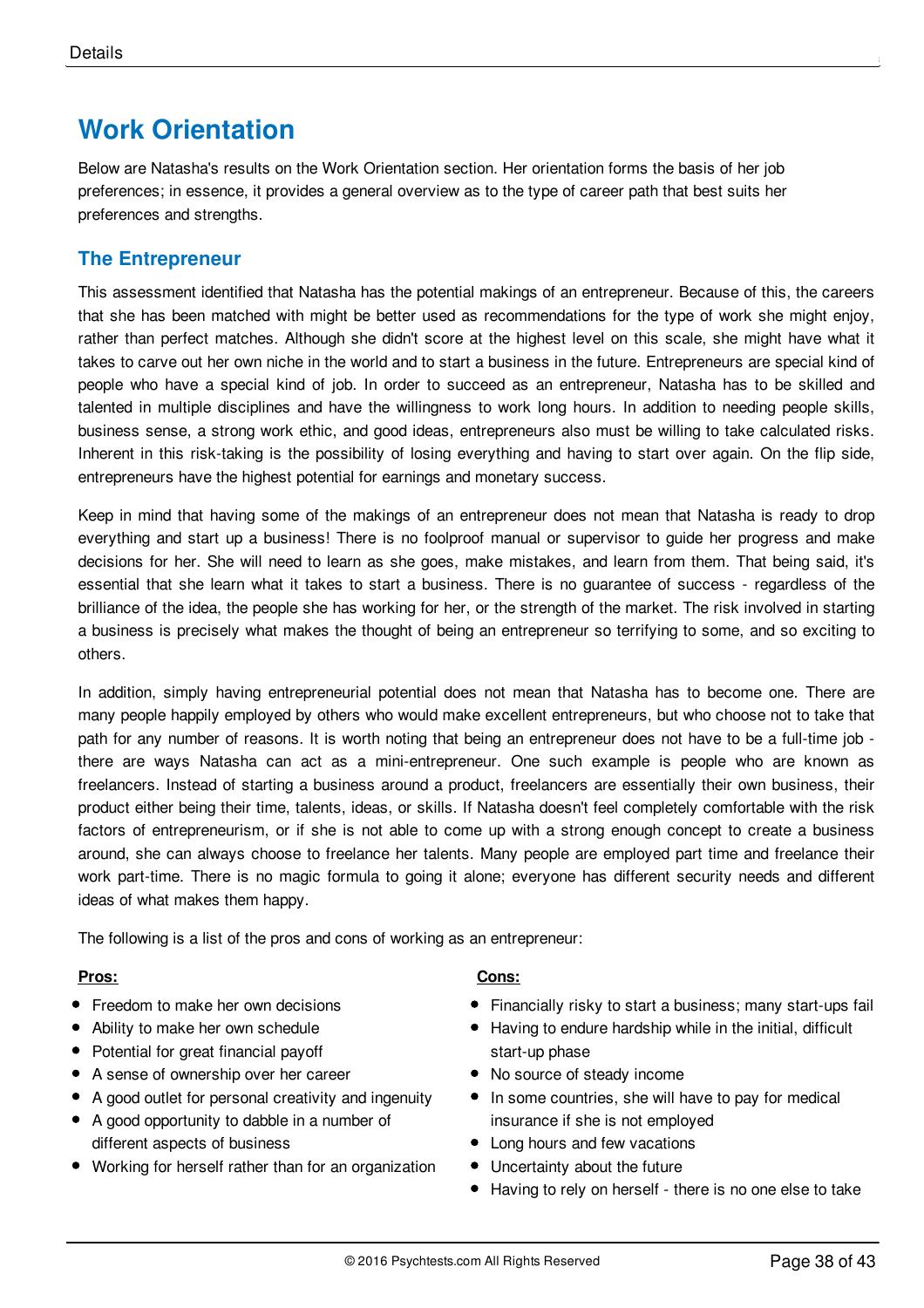responsibility in tough times

• Dealing with isolation if working alone

## **The Generalist vs. Specialist**

According to Natasha's answers, she seems to fall in between the Generalist and the Specialist type career path. She may want to focus on one or two areas, but does not want to box herself in too much at this point. Both Generalists (people who like to try out a number of different education degrees or job positions during their career, and who wish to develop a variety of skill areas) and Specialists (people who like to develop their career in a particular job and become experts in that field) have their positive and negative aspects. See below for more information.

#### **Pros of Generalist career path:**

- Offers more variety and adventure than the typical, more linear career path
- Allows for the development of a variety of skill sets
- Less likely to get into a career rut
- Takes advantage of different aspects of intelligence and interests
- Allows people to become more flexible and develop learning techniques

#### **Pros of Specialist career path:**

- A linear career path makes it easier to climb the career ladder
- Allows for a person to become a real expert in his or her field
- Employers often value employees who devote themselves to one job
- Loyalty is often rewarded financially

#### **Cons of Generalist career path:**

- May at times prevent people from climbing the ranks in any one organization
- CVs can look scattered to potential employers
- Might appear to lack commitment
- Prevents development of expertise in any one particular area
- Starting over in a new career or company can be stressful

#### **Cons of Specialist career path:**

- May at times lead to boredom if the person is not in the right field
- CVs can appear to lack depth and variety
- Development of expertise can be overly focused in one particular area
- Can make it difficult to adjust to forced changes, i.e., job losses, changes in
- technologies, etc.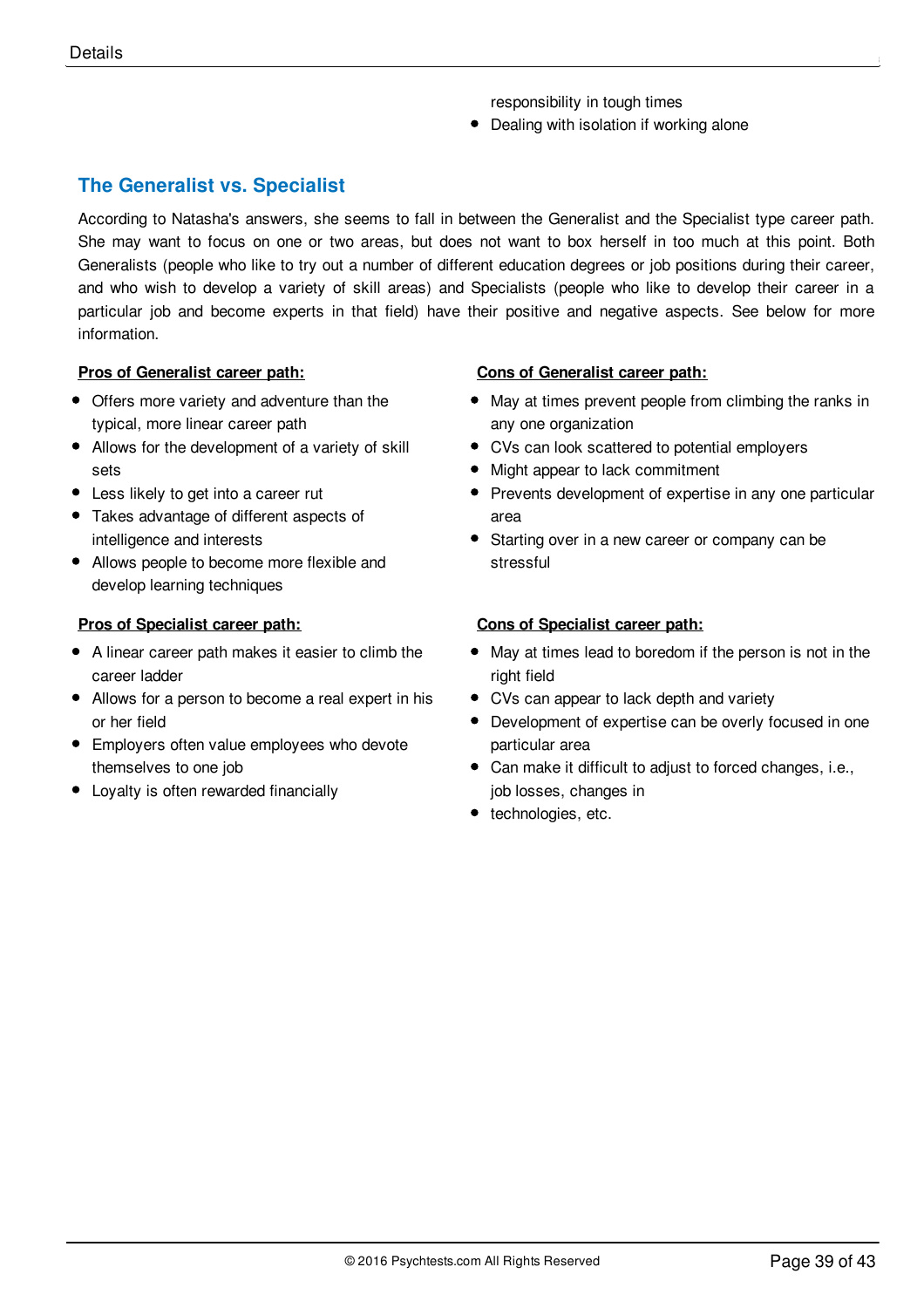# **Work Styles**

Below are Natasha's results on the Work Styles section. They characterize the type of employee she would be namely, what would drive her and the type of assets she would bring to a company. In essence, her work style can be considered her "professional identity".

## **Primary Work Style**

## **The Master of Details**

As their name implies, people with this work style are incredibly meticulous. Tasks and projects that require painstaking, precise work or simply have a lot of small but important details to cover are perfect for these sharpeyed people. Although their meticulous tendencies could sometimes border on perfectionism, or occasionally cause them to lose sight of the big picture, these are people who would excel on projects or in jobs that require strict quality control.

## **Secondary Work Style**

#### **The Steadfast Worker**

Steadfast workers are always there when needed. They are highly dependable, and will be the go-to people when someone is in a pinch - these are people who can be trusted to get a task done to the best of their abilities. They are loyal, hardworking people who strive to put in a steady effort, and may even go above and beyond the call of duty on some occasions. Steadfast workers often become the solid foundation beneath the success of many projects or teams, thanks to their unwavering effort, dependability, and dedication.

## **Influencing Work Styles**

#### **The Achiever**

People with achievement-oriented work style are driven by a sense of satisfaction at reaching goals or rising up to meet challenges. What those challenges are depends specifically on each individual - they could range from completing a major school project to successfully leading a team or coming up with a new idea. They are typically energized by the opportunity to do more, be more, achieve more - and enjoy excelling at whatever endeavor or activity they choose. Goals, either their own personal objectives or those set by teachers at school, give them the fuel they need to progress. As for character traits, people with this motivator likely have high self-confidence, an on-going desire to better themselves, a proactive approach, and a positive outlook. They possess true devotion to goals and want to stick things through.

#### **The Leader**

Those with a Leader work style naturally gravitate toward positions of authority, and will often be the ones who will "step up to the plate" when someone needs to take charge. They know how to handle groups of people with finesse - people just seem to want to follow their guidance. When they're at the head of the pack, they provide an example for the individuals they lead, and set the tone for the way things are done. While it may be a lot of weight to carry for some, those with strong leadership potential appear to be inherently well-equipped to deal with the responsibility of bringing out the best in others.

#### **The Initiator**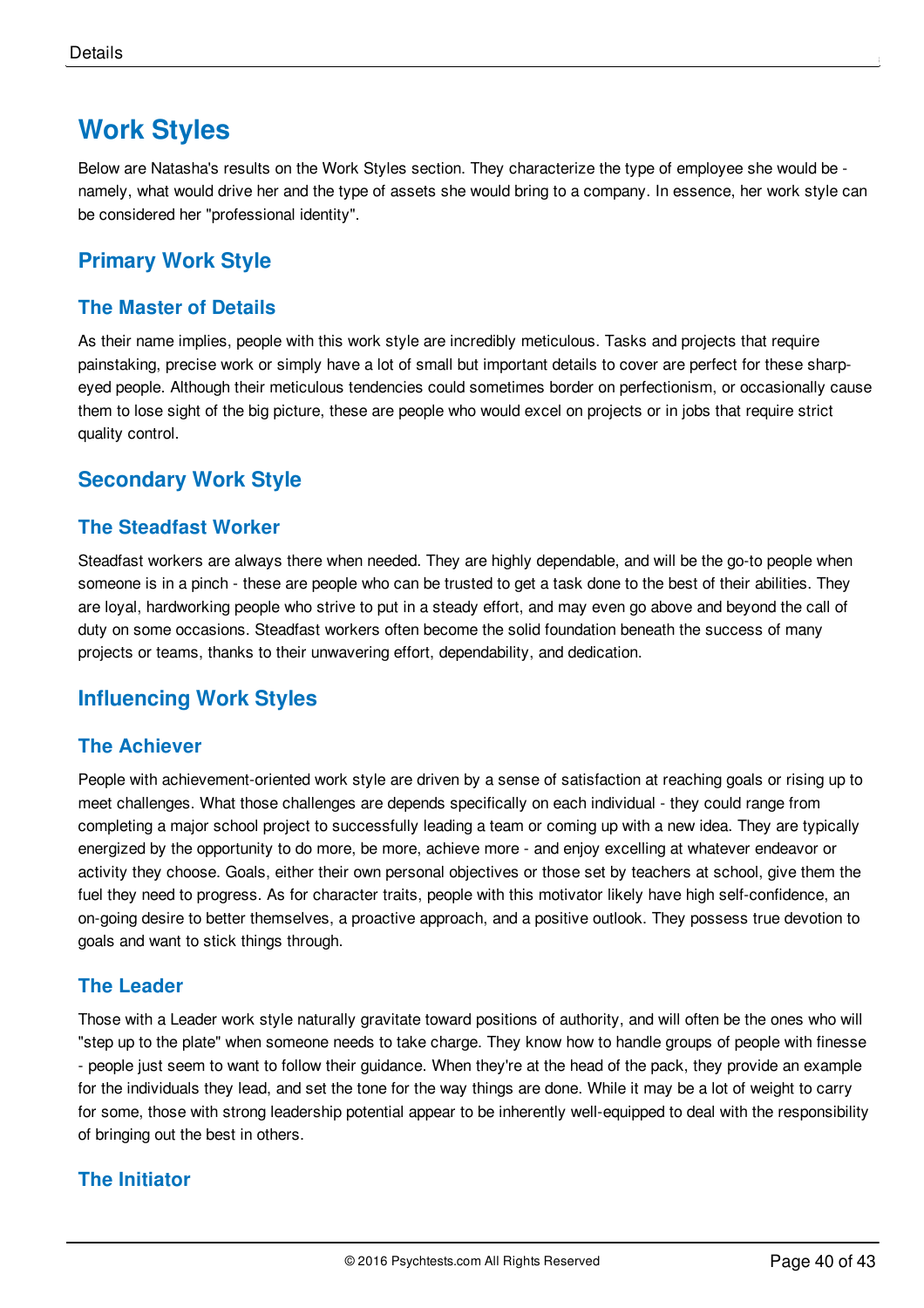People with an Initiative work style don't wait around for opportunities, projects, or tasks to fall onto their lap - they are self-starters. They are driven at school, often taking proactive steps to improve their performance. Those with an Initiative work style are the ones coming up with new ideas, projects, and activities. When something needs to be done, these people won't wait until someone nudges them into action. They will often volunteer for tasks, even when it may not be entirely their responsibility. Initiative-type people are an asset when tackling a big project with a tight deadline, because they are always ready to go and get things done.

## **The Stoic Rock**

There is little that can make people with this work style crumble. They are the pillars of poise and strength during situations in which most people would lose control of their emotions. These are individuals who can handle the most challenging projects, situations or people with a seemingly unlimited level of tolerance. Stoic Rocks are an asset in high-stress, high-pressure situations, as they will be able to keep a cool, sensible head on their shoulders, and potentially lighten the atmosphere for others.

## **The Innovator**

Those with an Innovator work style frequently turn old ideas on their ear and come up with a creative, new approach to a tired old problem. Their remarkable insight allows them to perceive opportunities that others might miss. Their innovative attitude can not only inspire creativity, but also helps in the problem-solving process. Innovators tend to be creative, open to new ideas, and can approach projects and problems in an inventive manner, which is essential in dynamic job fields where staying fresh and new is crucial to success.

## **The Adapter**

Individuals with this works style can assimilate into any situation. They thrive in unpredictable situations and are willing to cooperate with others. This doesn't mean that they will not assert themselves or will bend over backwards to accommodate others - they are more of a "go with the flow" type, which allows them to be open to and at least mentally ready for unexpected situations. Projects that are dynamic tend to be their strength. If Adapters are not the ones initiating a change in their life, they are most likely the ones who will deal with such changes with greater ease than others.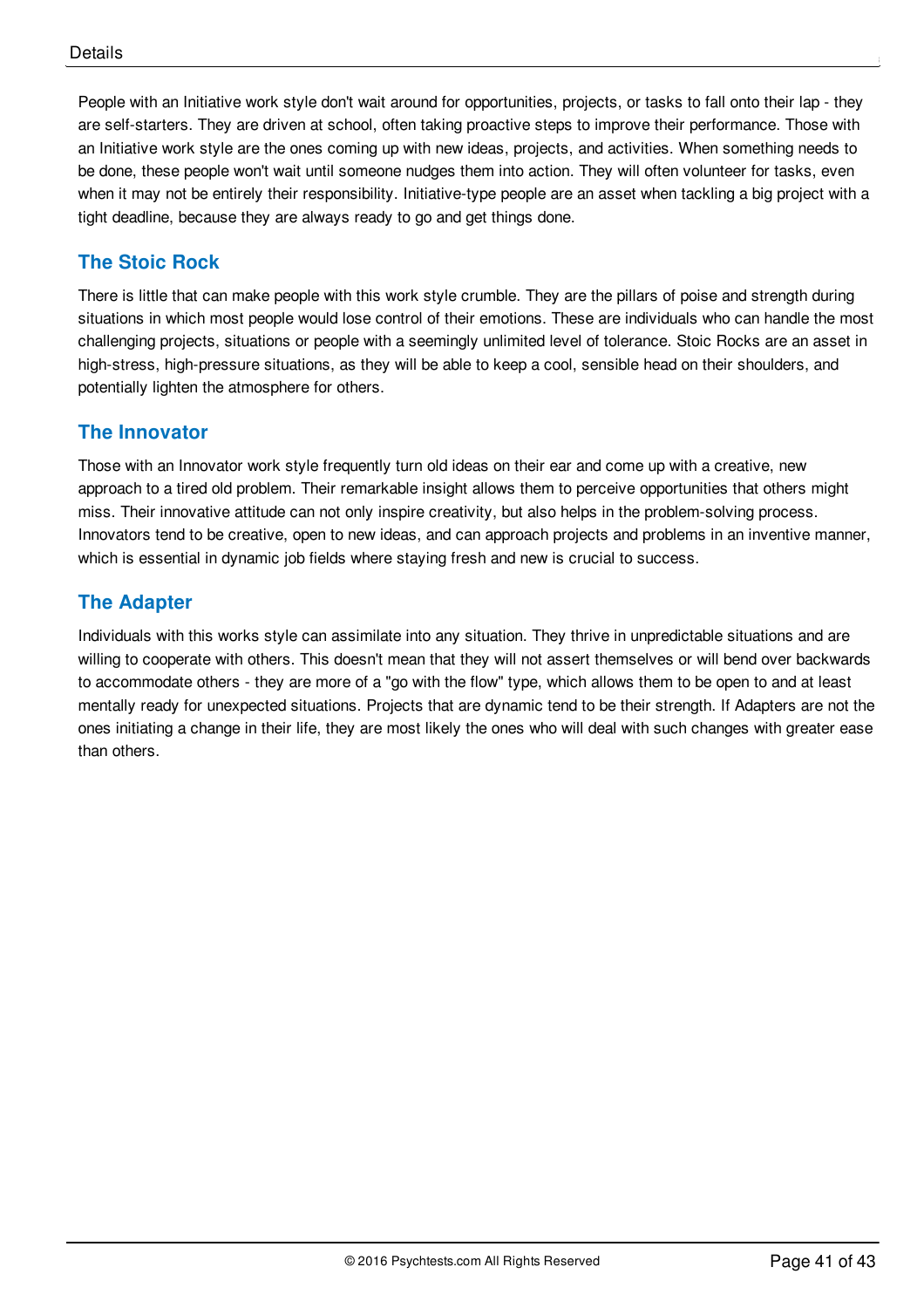# **Values**

Below are Natasha's results on the Values section. Her values define what is important to her to achieve in her career and the type of characteristics that she might look for in a company.

## **Primary Value**

#### **Achievement**

People with high Achievement values are driven by a sense of satisfaction at reaching goals or rising up to meet challenges. What those challenges are depends specifically on each individual - they could range from completing a major school project to successfully leading a team or coming up with a new idea. They are typically energized by the opportunity to do more, be more, achieve more - and enjoy excelling at whatever endeavor or activity they choose. Goals, either their own personal objectives or those set by teachers at school, give them the fuel they need to progress. As for character traits, people with this motivator likely have high self-confidence, an on-going desire to better themselves, a proactive approach, and a positive outlook. They possess true devotion to goals and want to stick things through.

#### **Things that can hinder or sidetrack achievement-oriented people:**

- Not knowing what is expected of them.
- Lack of alignment between school/parental goals and personal goals.
- Lack of opportunities to improve their skills.
- Lack of challenges.
- Lack of feedback about their performance.
- Lack of recognition.
- Teammates who are too laidback and not pulling their weight. Sharing credit with slackers when it comes to teamwork.

## **Secondary Value**

#### **Altruism**

People who are motivated by Altruism are ready to give their all for the satisfaction of knowing they have helped others. They could carry out this wish by being a good friend, team player, helping others at school, or by working directly with people who they wish to affect (the sick, the homeless, etc.). Whatever their approach, they are energized by the idea of contributing to the others in a positive way, be it on an individual or societal basis. In a nutshell, they need to see that their actions are doing some good for someone, somewhere.

#### **Things that can hinder or sidetrack altruistic-oriented people:**

- Organizations or people who are complacent, cynical, or dishonest.
- Organizations or people who don't enforce ethical practices.
- Tasks that don't have a meaningful purpose.

## **Influencing Values**

#### **Recognition**